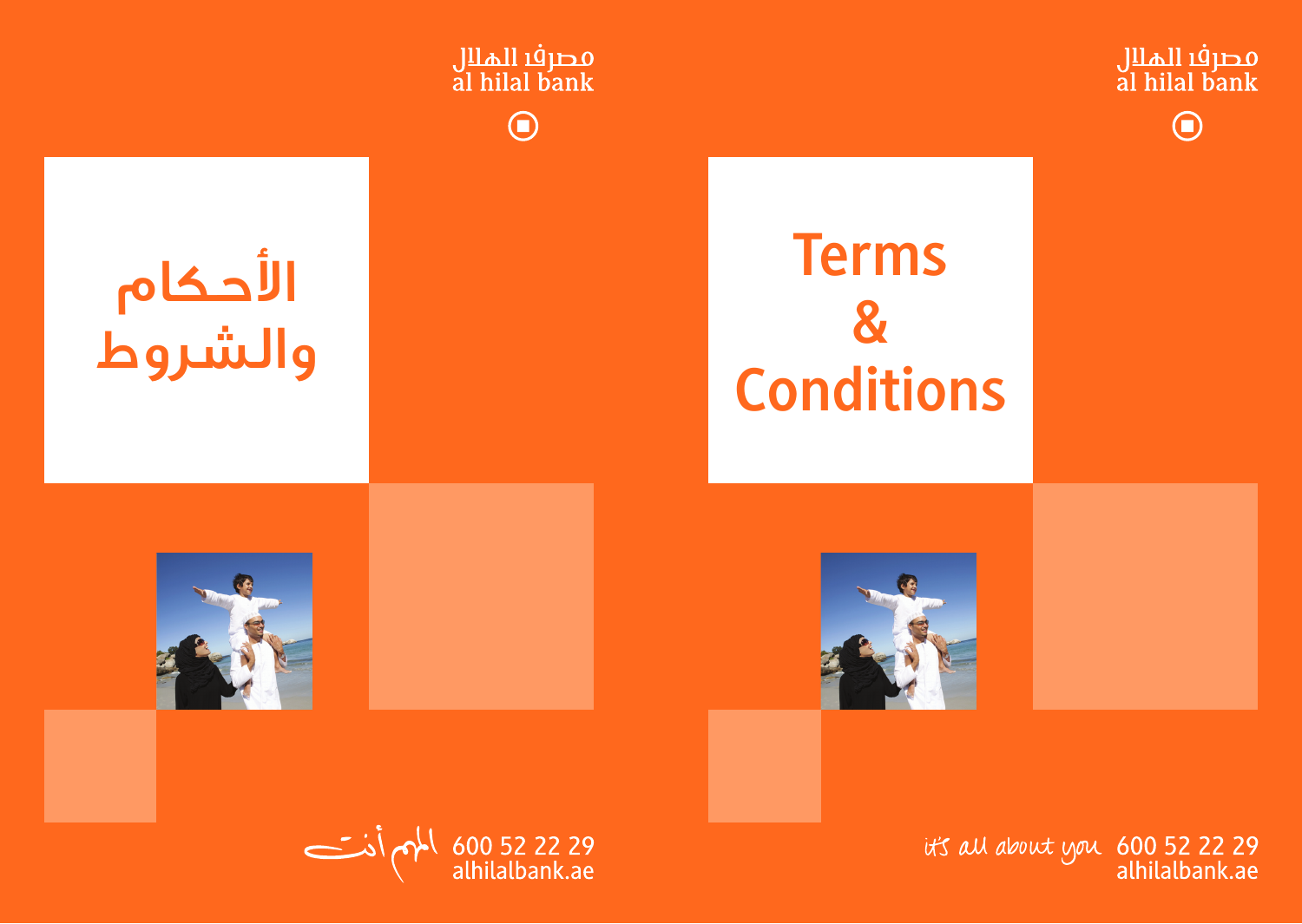## it's all about you

#### Al Hilal Bank - Covered Card - Terms And Conditons

These terms and conditions ("Terms and Conditions") will govern any Card(s) issued by the Bank and will be effective from the date the Card is activated, which will signify the Card Member's irrevocable and unconditional acceptance of the Terms and Conditions set out herein.

In consideration of the Bank agreeing to make available a Card to the Card Member at the Card Member's request, the Card Member hereby agrees to the following Terms and Conditions:

#### **1. Definitions**

In these Terms and Conditions where the context so admits the following expressions shall have the meanings herein designated unless indicated otherwise:

- **• AED:** means the lawful currency of the United Arab Emirates.
- **• ATM:** means an automated teller machine or any card-operated machine or device whether belonging to the Bank or other participating banks or financial institutions or concerns or to the Card global ATM Network, or affiliated networks thereof, as the case may be, which accepts the Card.
- **• "Available Balance"** means the credit balance of the Card Account which is funded either through the Card Member's own funds or by way of the sale proceeds of the commodity which the Primary Card Member purchases under the Murabaha Contract or by any other agreed means.
- **• Bank:** means Al Hilal Bank [PJSC], P.O Box [63111], Abu Dhabi, United Arab Emirates, or its legal successor in title.
- **• Card:** means the covered card issued by the Bank to each Primary Card member and all Supplementary Cards or Replacement Cards issued in connection with that Primary Card member's Card Account, with membership to either Visa® or Mastercard®.
- **• Card Account:** means the investment (Mudarbah) account of the Primary Card Member with the Bank in which the Card Limit is deposited and which will be used for the purpose of entering all credits received and debits incurred in connection with Card Transactions in accordance with these Terms and Conditions.
- **• Card Application Form:** means the card application form to be completed by a Card Member to apply for a Primary Card or a Supplementary Card.
- **• Card Limit:** means an amount equal to the Security Amount which represents the maximum amount that may be utilized by use of the Card and which amount is provided by the Primary Card Member from the Available Balance.
- **• Card Member:** means the person or entity for whose use the Card was issued by the Bank and includes the Primary Card Member and any Supplementary Card Member.
- **• Card Number:** means the unique 16-digit number embossed on the face of the Card, which uniquely identifies the Card Account.
- **• Card Transactions:** means any Cash Advance or the amount charged by the Bank or any Merchant for any goods, service, benefit or reservation (including, without limitation, any reservation made by the Card Member for air, rail, motor or other transportation or hotel or other lodging or accommodation or other transportation rental or hire, whether or not utilized by the Card Member) obtained by the use of the Card(s) or the Card Number(s) or the PIN or in any other manner including, without limitation, mail, telephone, facsimile or internet orders or reservations authorized or made by the Card Member, regardless of whether a sales or Cash Advance or other voucher or form was signed by the Card Member.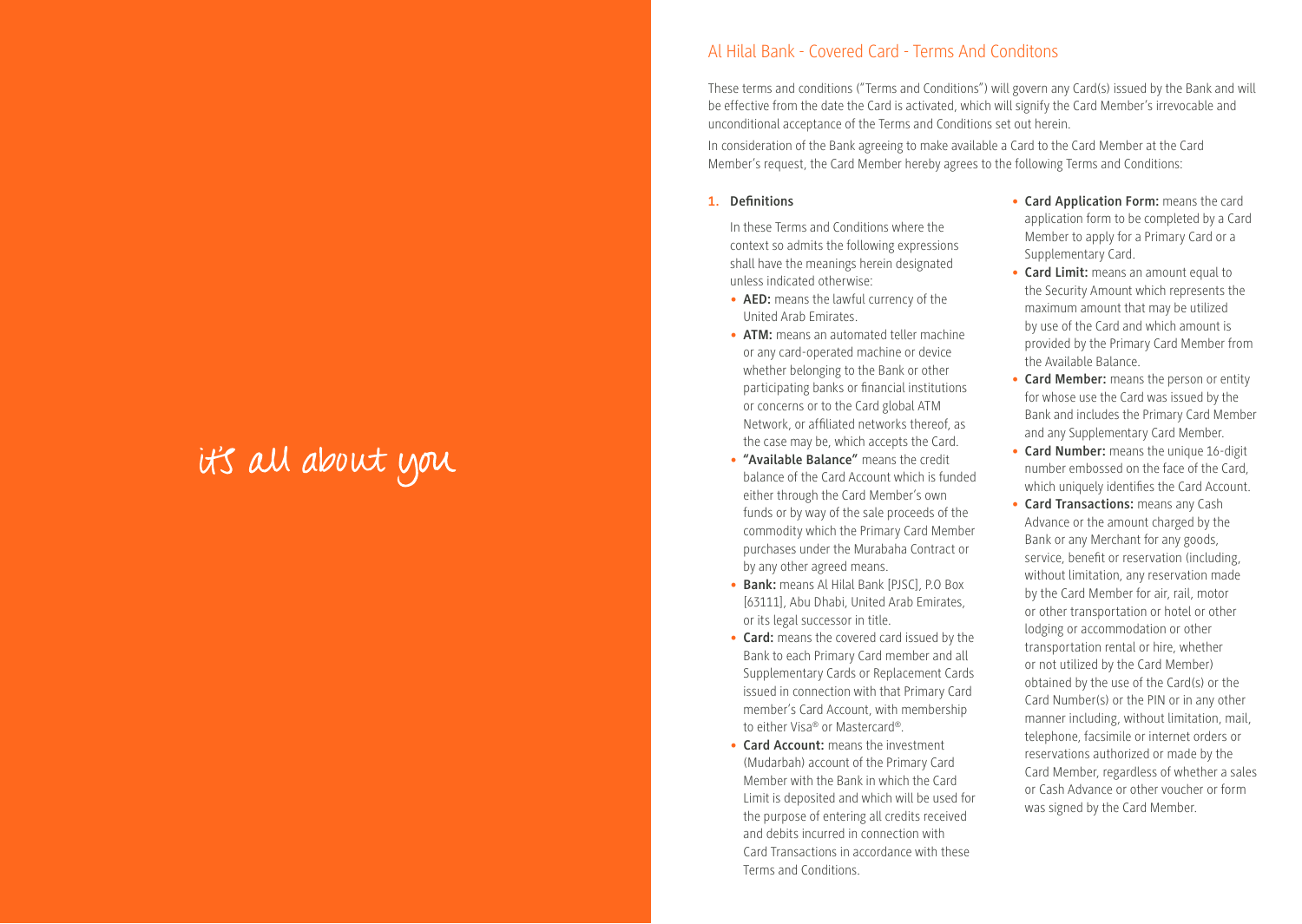- **• Cash Advance:** means any amount withdrawn in cash by the Card Member from the Bank or any other bank or financial institution by utilizing the Card made available to the Card Member.
- **• Charges:** means any amount payable by the Card Member arising from the issue or the use of the Card(s) or the Card Number or the PIN or otherwise under these Terms and Conditions and includes, without limitation, all charges imposed by Visa®, Mastercard® and the Bank for settling Card Transactions on the Card Member's behalf, as well as all other applicable fees, charges, expenses, damages, legal costs and disbursements.
- **• Electronic Deposit Machine or EDM:**  means any machine designated by the Bank (either at a branch of the Bank or anywhere else) for the purpose of depositing cash or cheques for the credit of the Card Account.
- **• Merchant:** means any institution, company, person or legal entity supplying goods and/or services who accept the Card as a means of payment or reservation by the Card Member.
- **• Minimum Deposit Due:** means the percentage of the Statement Balance to be made by the Primary Card Member, being a prescribed percentage or any fixed amount (which ever is higher) as prescribed by the bank as reflected in the relevant Statement of Account.
- **• Month:** means a calendar month in accordance with the Gregorian calendar.
- **• Murabaha Contract:** means Murabaha Contract for the sale of the share of the Commodities that is or is to be concluded between the Bank & the Primary Card Member for the Sale Price on an undivided common share basis of ownership.
- **• Payment Due Date:** means the date specified in the Statement of Account by which the Statement Balance or the Minimum Deposit Due is to be made into the Card Account.
- **• PIN:** means the personal identification number issued by the Bank to the Card Member to enable the Card to be used at an ATM for a Cash Advance or to access any other service through the ATM.
- **• POS:** means a point of sale where goods or service may be bought by the use of the card.
- **• Primary Card:** means the covered card issued by the Bank to the Primary Card Member under these Terms & Conditions.
- **• Primary Card Member:** means the person, other than a Supplementary Card Member, who opened a Card Account with the Bank and in whose name the Primary Card is issued for his /her personal use.
- **• Replacement Card:** means a further Card issued to a Card Member to replace an existing Card.
- **• Sale Price:** means the deferred sale price (Including a specific amount of profit) of the commodities under Murabaha Contract.
- **• Security Amount:** means the amount deposited in the Card Account by the Primary Card Member as a security in favor of the Bank for its claims against Primary Card Member. Under the terms of the Murabaha Contract, the Card member (as the purchaser) will be required to deposit in the Card Account with the Bank an amount equal to the cost price specified in the Murabaha Contract as security for the deferred sale price set out therein. The Card Member may utilize this amount in the manner agreed by the Bank (as the seller) provided the Card Member, for as long as the Murabaha Contract is valid, re-deposits monthly a part of the Statement Balance which is 5% or any fixed amount (which ever is higher) as prescribed by the bank .
- **• Service Contract:** means the service contracts between the Bank and the Primary Card Member.
- **• Schedule of Charges:** means the document prescribing services fee(s), charges and other fee(s) applicable to including but not limited to the Card, Card

Transactions and/or Card Account, issued by the Bank to the Card Members which is also available at the Bank's branches and web site. The Schedule of Charges may be amended from time to time at the Bank's sole discretion and shall form a part of these Terms and Conditions. Such amendments shall be notified to the Card Member by any reasonable means of notification of such changes. The Card Member shall be deemed to have accepted such changes if the Card Member continues transacting in respect of the Cards after the amendments have been duly displayed at the branch or at the bank's website and/or notified by any other means and/ or if the Card Member does not notify the Bank in writing about his objection to these amendments within 7 calendar days after the amendments have been duly notified to the Card Member.

- **• Statement Balance:** means the difference between the Card Limit and the Available Balance of the Card Account.
- **• Statement of Account:** means the monthly or other periodic statements of the Card sent or communicated to the Primary Card Member (inclusive of IVR communications), indicating the particulars of the Statement Balance and other transactional activities relating to the Card for a Statement Period and, if any, the amounts and/or deposits payable to the Bank.
- **• Statement Period:** means the monthly or other periodic intervals to which a Statement of Account relates.
- **• Supplementary Card:** means a Card which is supplementary to the Primary Card issued by the Bank to a Supplementary Card Member.
- **• Supplementary Card Member:** means any person to whom a Supplementary Card issued on the request of the Primary Card Member.
- **• UAE:** The federation of the United Arab Emirates.

#### **2. Mechanics of the Covered Card**

- 2.1 The Card Member will enter into a Murabaha contract with the Bank (the "Murabaha Contract") under which the Card Member shall, through a deferred payment basis, purchase a share in a quantity of specified commodities owned by the Bank (and in which the Bank bears the risks by virtue of having actual possession thereof) (the "Commodities"). If the Card Member purchases a share in the Commodities, the Card Member will become a partner in the ownership of the Commodities with the Bank along with those of other purchasers of the Commodities from the Bank) under an undivided common share basis of ownership (sharikat milk). The Card Member, together with the other owners, will bear the risk in the Commodities (including price risk) pro rata in accordance to their respective shares therein. Under the terms of the Murabaha Contract, the Card Member (as the purchaser) will be required to deposit in the Card Account with the Bank an amount (Security Amount) equal to the cost price specified in the Murabaha Contract by way for security for the deferred Sale Price.
- 2.2 The Card Member may provide the Security Amount from his/her own funds or by other means. For the avoidance of doubt, the Card Account is not in a current account.
- 2.3 If the Card Member chooses not to provide the Security Amount from his/ her available cash, he can sell his share in the Commodities to a third party through the Bank in accordance with the Service Contract and authorize the Bank to deposit the sale-proceeds thereof as Security Amount.
- 2.4 The Card Member may utilize this amount in the manner agreed by the Bank (as the seller) provided the Card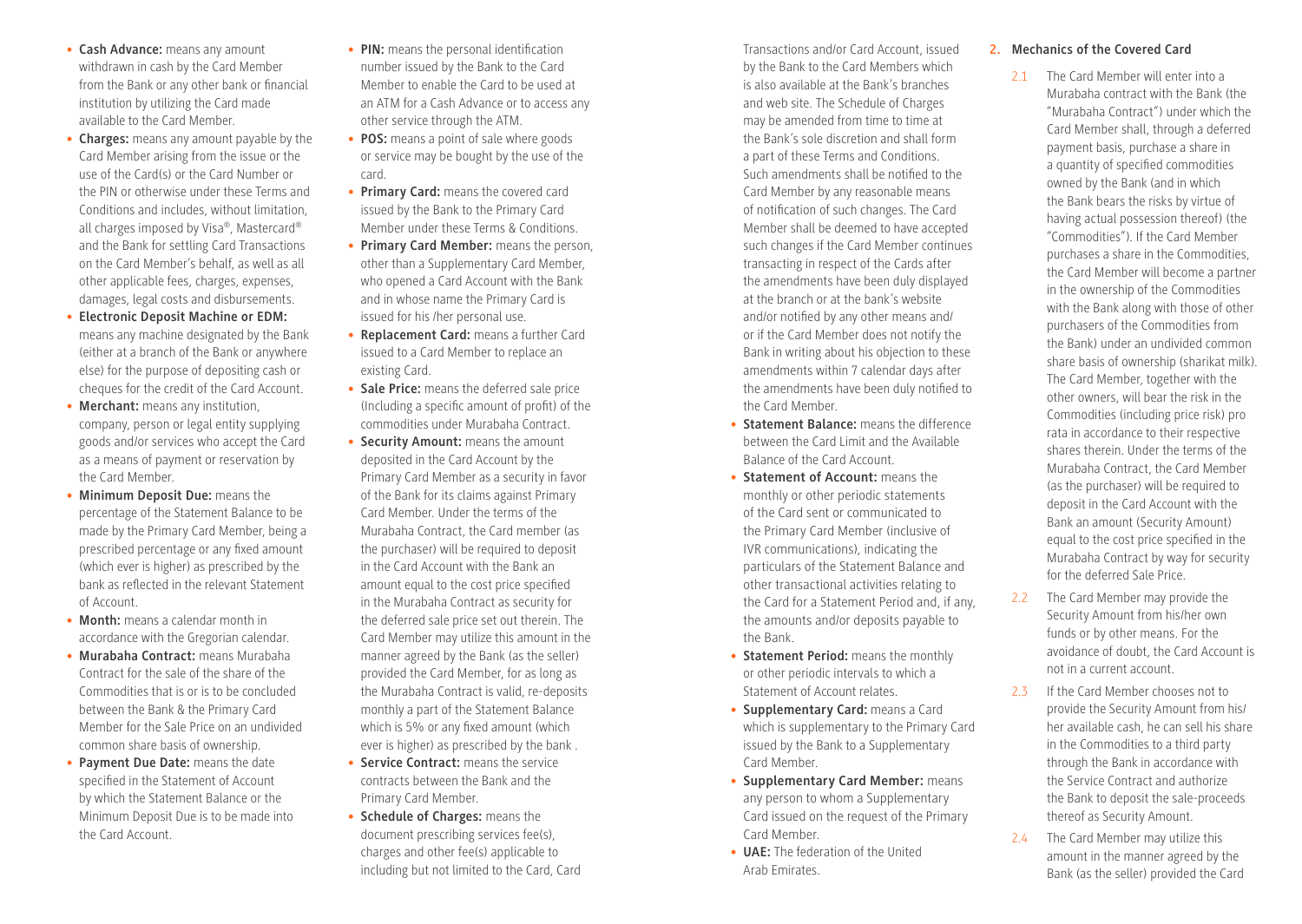Member, during the deferred period of the Murabaha Contract, re-deposits monthly the Minimum Deposit Due.

- 2.5 After the Card Member purchases a share of the commodities and bears the risk, he/she has the right either to require the physical delivery of his / her share at his expenses (in accordance with the terms of the Murabaha Contract) or to sell the share to a third party.
- 2.6 If the Card Member chooses to sell, he will sign an offer to sell (the "Offer to Sell") directed to the party he might choose. The Card Member will forward the Offer to Sell to the purchaser himself or ask the Bank (as a messenger) to forward it.
- 2.7 Upon the execution of the Offer to Sell, the Card Member might choose to sign a Service Contract with the Bank and agree on the following:
	- a. The Bank will collect the sale price (the "Sale Price") from the party to whom the Offer to Sell notice is directed (provided that party accepts the sale).
	- b. If the Card Member has not deposited the entire portion of the Credit Limit into the Card Account, the Bank will deposit the Sale Price into the Card Account in accordance with the terms of the Murabaha Contract. If the entire portion of the Credit Limit has been deposited in the Card Account, the Card Member will have the right to use this money as he/she pleases.
	- c. The Bank will allow the Card Member to utilize the Credit Limit Funds through use of the Card.
	- d. If the Card Member chooses to provide the Security Amount from his/her own available cash, the Card Member will be subject to the applicable terms and conditions.
- 2.8 In accordance with the Services Contract, the Bank (on behalf of the Card Member) will pay all the amounts due from the use of the Card from the Card Limit available in the Card Account.
- 2.9 The Card Member will have the right to request using the Card for cash withdrawals, through ATM's, from the Available Balance and not only for purchasing goods & services. If the Card Member chooses to use the Card for cash withdrawals, the Bank will charge a fee against each cash withdrawal according to the Schedule of Charges.
- 2.10 Al Hilal Bank's profit will be the profit of the Murabaha Contract and the remaining amount of the scheduled monthly payment of the Murabaha deferred price (after the set-off between it and the profit generated by the Card Account) shall be the amount to be paid by the Card Member in relation to the scheduled monthly payment of the Murabaha deferred price every month. The Bank may reduce this due amount at its sole discretion which is referred to as Rebate.

#### **3. Profits On the Card Account**

- 3.1 The Card Limit of the Card account shall be invested by the Bank in a Mudarabah Pool. The amount invested by the Card Member will be deployed in the Mudaraba pool into a variety of assets.
- 3.2 The Bank's terms and conditions relating to Card Accounts are incorporated herein by reference and the Card Member hereby confirms having received and read such terms and conditions and that such terms and conditions are unconditionally accepted to form a part of these Terms and Conditions.
- 3.3 No cheque book/Shopping cards will be issued on the Card Account and the

Card member will be paid a profit as declared by the Bank for the balances maintained in the Card Account. No minimum balance has to be maintained for receiving the profit. This account is accessible only using the Card.

- 3.4 Any amount deposited in excess of the Card Limit will not be eligible for profit pay out as this would be kept in an account which would be guaranteed.
- 3.5 No profit will be paid on the Card Account if the month is not completed i.e. if the customer has not maintained the balance for the full month.

#### **4. Collection of the Card**

- 4.1 In order to apply for a Card, the applicant is required to submit a duly completed Card Application Form. The Bank may, at its discretion, accept or reject the applicants Card Application Form. Upon the Bank's acceptance of the Card Application Form, and subsequent issuance of the Card to a Card Member, under the Terms and Conditions hereunder, the Card may be collected by the Card Member or sent (by the Bank) by courier to the Card Member's billing address. In the event of the Card being sent by courier, the same shall be at the sole risk of the Card Member since its receipt. All renewed and replaced Cards thereafter will be sent by courier to the Card Member's last known billing address, at the sole risk of the Card Member.
- 4.2 Upon receipt of the Card, the Card Member shall call the Bank on the number specified on the reverse side of the Card. The Card Member shall identify himself and advice of his account number and any other information that the Bank may require to verify the Card Member's identity. The Card Member consents to the recording of this telephone call with the

Bank and accepts that such record may be used by the Bank as evidence in a court of law or any legal proceedings. The Card Member's signature on the receipt acknowledgment slip is proof of delivery and shall constitute receipt of the Card(s) and such signature and/or activation of the Card shall constitute binding and conclusive evidence of the confirmation of the Card Member to be bound by these Terms and Conditions notwithstanding that the Bank is not notified of the Card Member's receipt of the Card.

- 4.3 On receipt of the Card, the Primary Card Member, and as applicable, the Supplementary Card Member(s) shall immediately sign on the signature space on the Card and his or her retention or use of the Card, shall be deemed as confirmation of the Card Member's and (as applicable) the Supplementary Card Member(s) agreement to these Terms and Conditions and they shall take all steps and precautions to ensure that no loss to the Bank is caused through misuse or fraud relating to use of the Card.
- 4.4 The Primary Card Member agrees to ensure that each Supplementary Card Member reads and understands the Terms and Conditions and Schedule of Charges and amendments thereto made from time to time as the Primary Card Member shall be liable for the use of the Supplementary Card by the Supplementary Card Member and the Charges arising thereby on the Card Account.
- 4.5 The Card Member should sign on the signature panel on the reverse of the Card immediately upon receipt of the Card.
- 4.6 Any Card Transactions supported by the imprint of the Card or electronic log is presumed a genuine Card Transactions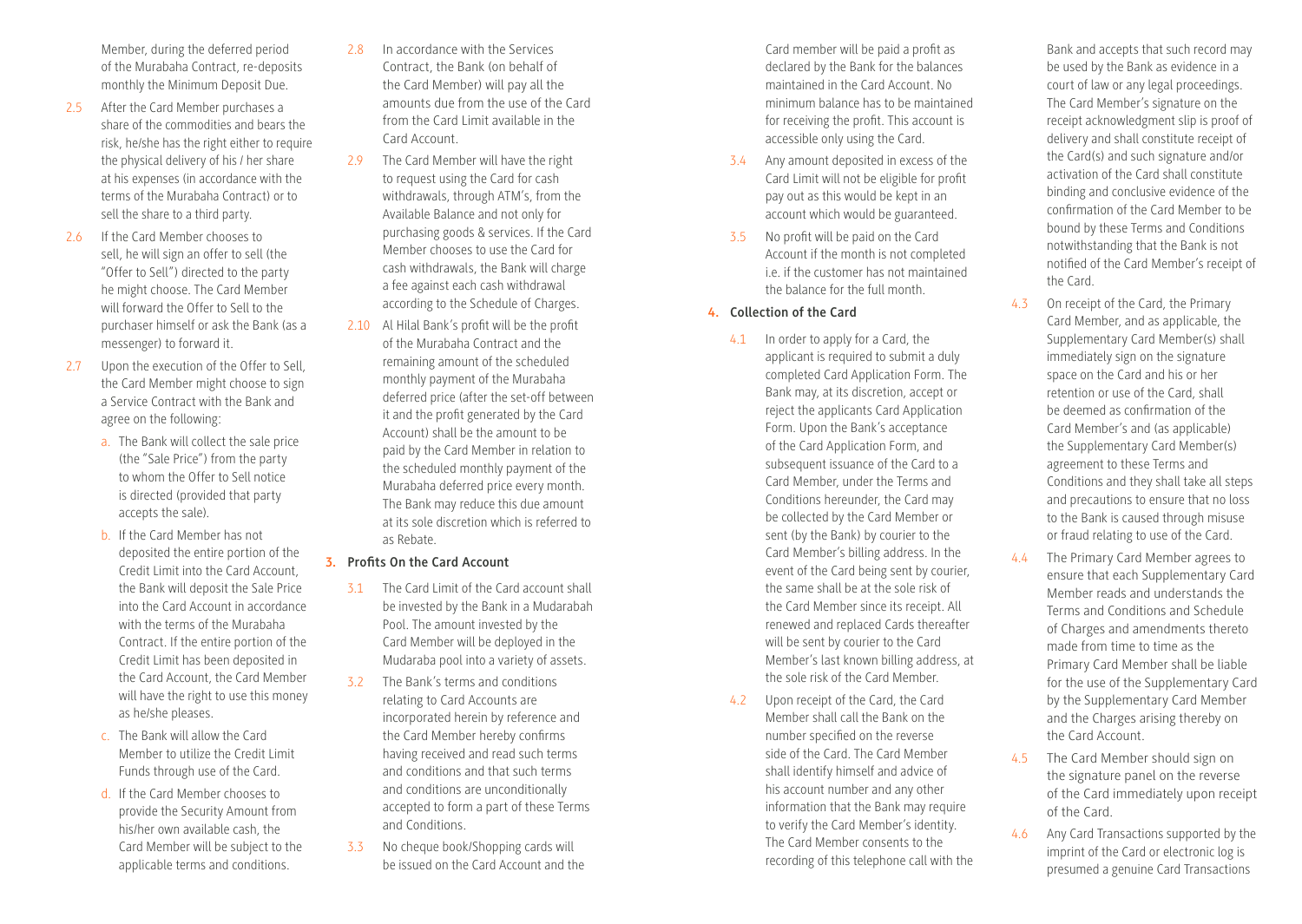unless proved otherwise, irrespective of the signature being present or not on the Card Transactions slip.

- 4.7 The usage of the Card is restricted to the Card Member within the Card Limit. The Card may be used at ATMs, POS terminals and any Merchants.
- 4.8 The Bank is not responsible for any act of negligence or denial for any service by any Merchant or for damages arising as a result of malfunction of any ATMs, POS terminals or other electronic devices.
- 4.9 Safety and safekeeping of the card and its related PIN is the responsibility of the Card Member. Any Card Transactions performed shall be deemed to be performed by the Card Member himself/herself, if the Card is not reported lost irrespective of the person performing the Card Transactions.

#### **5. Cash Advances**

- 5.1 The Card Member may obtain Cash Advances in such amount as may be acceptable to the bank or up to the Credit Limit as decided by the Bank, from time to time at its absolute discretion, by the following means:
	- a. Presenting the Card at any branch of the Bank or any member institute of MasterCard/ Visa International, which offers such facility together with evidence of his identity and signing the necessary transactions record.
	- b. Use of the Card at any ATM of the Bank or at any other Bank or financial institution with whom the Bank has an arrangement(s) for the use of the ATM (in which case the amount of each advance will be further subject to the applicable daily withdrawal limit of the ATM). The use of the Card by the Card

Member to obtain a Cash advance shall be deemed to constitute the agreement of the Card Member to pay the Cash Advance Fee as specified in the schedule of Charges on the amount of each Cash Advance obtained from the Bank or other participating banks or financial institution or ATM, which accept the Card.

5.2 Any cash withdrawals effected through the use of the Card on any ATM installed by the Bank shall be subject to the daily withdrawal limit of the ATM and shall be subject to verification by the Bank. The amount so verified by the Bank shall be deemed to be the correct amount of the withdrawal so affected.

#### **6. Use of the Card**

- 6.1 The Card is not transferable and shall be used only by the Card Member. The Card may not be pledged by the Card Member as security for any purpose whatsoever. No person other than the designated Card Member is permitted (and the Card Member shall not permit any other person) to use the Card for Charges and/or Card Transactions or for obtaining Cash Advances or for utilizing other facilities offered by the Bank. The Card Member shall not use the Card after the Expiry Date.
- 6.2 The Primary Card Member shall be responsible for the safe custody of the Primary Card and shall ensure the same in case of the Supplementary Card. Any loss, theft of the Card (Primary Card or Supplementary Card) or handing over the Card to an unauthorized person in any manner shall be the exclusive responsibility of the Primary Card Member under the Terms and Conditions and the Primary Card Member shall be responsible to pay for all Card Transactions carried out (including any Cash Advances)

obtained in the event of loss, theft or unauthorized use. The Primary Card Member shall not be responsible for any Card Transactions carried out or Cash Advances obtained in the event of loss, theft or unauthorized use after the Card Member has notified the Bank (in accordance with the procedures prescribed for such notification by the Bank) of such loss/ theft of the Card.

- 6.3 The Primary Card Member and the Supplementary Card Member shall be bound by these Terms and Conditions and shall be fully liable for all Charges and other liabilities and any other costs and expenses and agree that the Card may only be used by the designated Primary Card Member or the designated Supplementary Card Member within the Credit Limit for Card Transaction and to obtain the facilities, benefits and services made available by the Bank, financial institution, participating bank or any Merchant from time to time and provided that the Bank shall be entitled at any time at its discretion and with or without notice to the Card Member to authorize a Card Transaction which shall cause the Credit Limit to be exceeded. If the Card Member causes the Credit Limit to be exceeded then and without prejudice to the Bank's rights and remedies, the Card Member shall be liable to make immediate payment of the excess over the Credit Limit to the Bank.
- 6.4 Notwithstanding that Card Member's Credit Limit has not been exhausted, the Bank in its absolute discretion may, at any time and without notice and without giving any reason withdraw or restrict the Primary Card Member's or Supplementary Card Member's right to use the Card or the Card Account and to refuse to authorize any Card Transaction or decrease the Credit Limit or modify or terminate any of the

facilities and benefits made available to the Card Member. Such action may be taken by the Bank in respect of all Card Members generally or only a specific Card Member notwithstanding that the Card Member may not be in default of any of these Terms and Conditions. The Bank shall not be liable for any losses suffered as a result of any action(s) taken by the Bank pursuant to this Clause 6.

- 6.5 The Primary Card Member and Supplementary Card Member shall be bound to immediately notify the Bank of any change or imminent change in any information that he/ she may have provided in his / her Card Application Form or other information provided to the Bank and hereby agree to provide any other information, documents or particulars if requested by the Bank at any time.
- 6.6 The Primary Card Member and Supplementary Card Member also agree to immediately notify the Bank of any occurrence or imminent occurrence of any event that may be relevant to these Terms and Conditions subject to which he or she becomes a Card Member, including but not limited to:
	- a. His/her intention or plan to reside outside the UAE or to travel outside the UAE.
	- b. Any change in the Card Member's particulars or other information as stated in the Card Application Form or any other information or particulars notified to the Bank from time to time, including any change in the Card Member's residential or office address or in his employment or his position with his employer, as the case may be.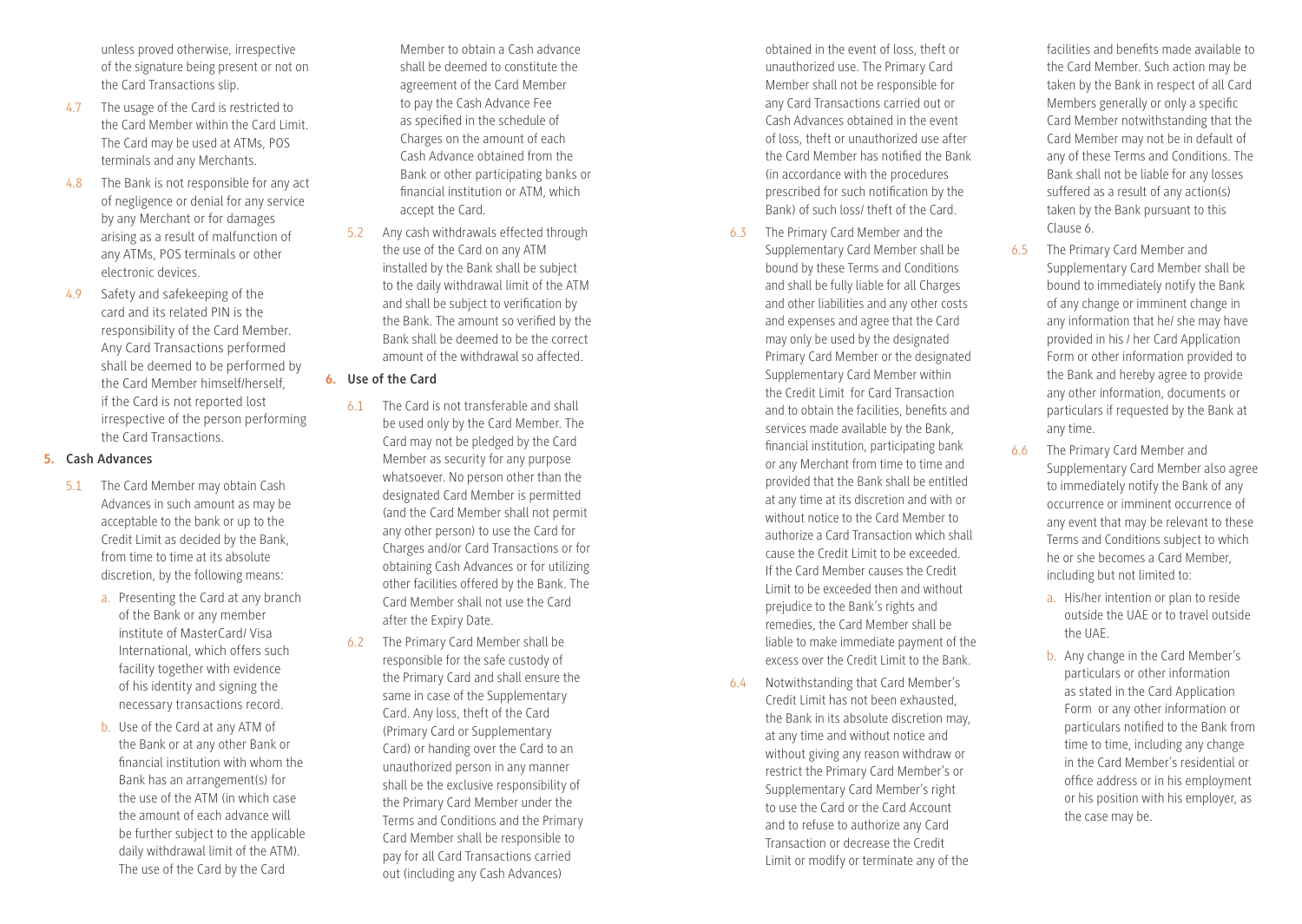- 6.7 Neither the Primary Card Member nor the Supplementary Card Member shall either use the Primary Card or the Supplementary Card or allow any third party to use the Primary Card or the Supplementary Card for any purpose or transaction prohibited by law or otherwise which shall include without limitation gambling and the Bank in its sole discretion may decline such transactions which shall without limitation include transactions carried out through the internet or any other way.
- 6.8 Certain purchases of goods or services, such as alcohol, dealing in pork and pork related products, gambling, pornography or other activities, are prohibited under the principles of the Islamic Sharia. It is the Card Member's responsibility to ensure that the Card is utilized for Card Transactions which are not contrary, offensive or repugnant to the principles of the Islamic Sharia. The Bank shall be entitled, without notice, to withdraw the Card Member's right to use the Card or to refuse to authorize any Card Transaction in the event that the Card Member fails to comply with this provision.
- 6.9 In the event that the Primary Card Member or the Supplementary Card Member either uses the Primary Card or the Supplementary Card or allows any third party to use the Primary Card or the Supplementary Card for any purpose or transaction prohibited by law or Sharia or otherwise as indicated above, then the Primary Card Member and the Supplementary Card Member (if used by the Supplementary Card Member) shall be responsible/liable under the law for using the Primary Card or the Supplementary Card for any purpose/ transaction prohibited by law. The Bank shall have no liability/responsibility of whatsoever nature and howsoever

arising on account of either the Primary Card or the Supplementary Card being used for a purpose/transaction prohibited by law or otherwise. In the event that the bank shall incur any loss, damage or expense as a result of either the Primary Card or the Supplementary Card being used for any purpose or transaction prohibited by law or otherwise, the Primary Card Member and/or the Supplementary Card Member shall immediately reimburse the Bank for the full amount of the aforesaid loss, damage or expense.

- 6.10 The Card shall at all times be and remain the property of the Bank. The Card Member agrees to be bound by all other Terms and Conditions governing the use of other facilities or benefits which may from time to time be made available in connection with the Card and any variations or amendments thereto which the Bank may improve from time to time at its discretion without prior notice. Such amendments shall be notified to the Card Member by any reasonable means of notification of such changes. The Card Member shall be deemed to have accepted such changes if the Card Member continues transacting in respect of the Cards after the amendments have been duly displayed at the branch or at the bank's website and/or notified by any other means and/or if the Card Member does not notify the Bank in writing about his objection to these amendments within 7 calendar days after the amendments have been duly notified to the Card Member.
- 6.11 The Bank shall have the right to refuse to authorize any Card Transaction without assigning any reason therefore. Further the Bank shall be entitled to stop providing services and facilities to the Card Member in any city or country. It shall be the Card Member's responsibility to inform the Bank prior

to undertaking any foreign travel to check whether the Bank is providing services regarding the Card in the particular country (i.e.) where he or she intends to visit.

- 6.12 The Card Member is aware that in case of Card payment over the Internet, he/ she will not sign the charge-slips at the time of making the payment through the Internet. Accordingly, the Card Member accepts that, in the event of any dispute regarding the authenticity or validity of such a payment, for any reason whatsoever, he/she shall be liable to pay the outstanding amount payable. The Bank shall not be liable, in any manner whatsoever, for the same.
- 6.13 The Card Member shall be solely responsible for the payments made through the Internet even in the event of the Card Member claiming nonpossession of the Card with him/her. Any payment made on the Internet using the Card Number, Card Validity Date and the security digits shown on the back of the credit card shall be deemed to be an order received from the Card Member. The Card Member accepts sole responsibility for use, confidentiality and protection of the data of the Card, as well as for all payments made using such data. The use of the Card by the Card Member for making payments through Internet is at the Card Member's own risk and is the Card Member's sole responsibility.
- 6.14 The Card Member shall indemnify and hold the Bank, including its officers, employees and agents, indemnified against all losses and expenses which the Bank may incur, sustain, suffer or is likely to suffer in connection with the execution of the Card Member's instructions and against all actions, claims, demands, proceedings, losses, damages, costs, charges and expenses as a consequence or by reason of the Card being used.

#### **7. Payment**

7.1 The Card Member agrees to pay to the Bank, an annual membership fee as prescribed by the Bank for the issuance of the Primary Card and each Supplementary Card when issued or renewed. A handling charge, as prescribed by the Bank is payable by the Card Member to the Bank immediately upon the request of the Bank for the issue of a Replacement Card. Additional charges, as prescribed by the Bank, are payable by the Card Member to the Bank immediately upon the request of the Bank for the provision of copies of sales/cash advance drafts and any further services the Bank may provide from time to time. The Bank may, at any time, without giving any prior notice to the Card Member, change the amount of fees or Charges payable by the Card Member under these Terms and Conditions and the period of time within which the fees or Charges are payable by the Card Member under these Terms and Conditions. Such changes shall apply from the effective date as specified by the Bank. Such changes shall be notified to the Card Member by any reasonable means of notification of such changes. The Card Member shall be deemed to have accepted such changes if the Card Member continues transacting in respect of the Cards after the amendments have been duly displayed at the branch or at the bank's website and/or notified by any other means and/or if the Card Member does not notify the Bank in writing about his objection to these amendments within 7 calendar days after the amendments have been duly notified to the Card Member.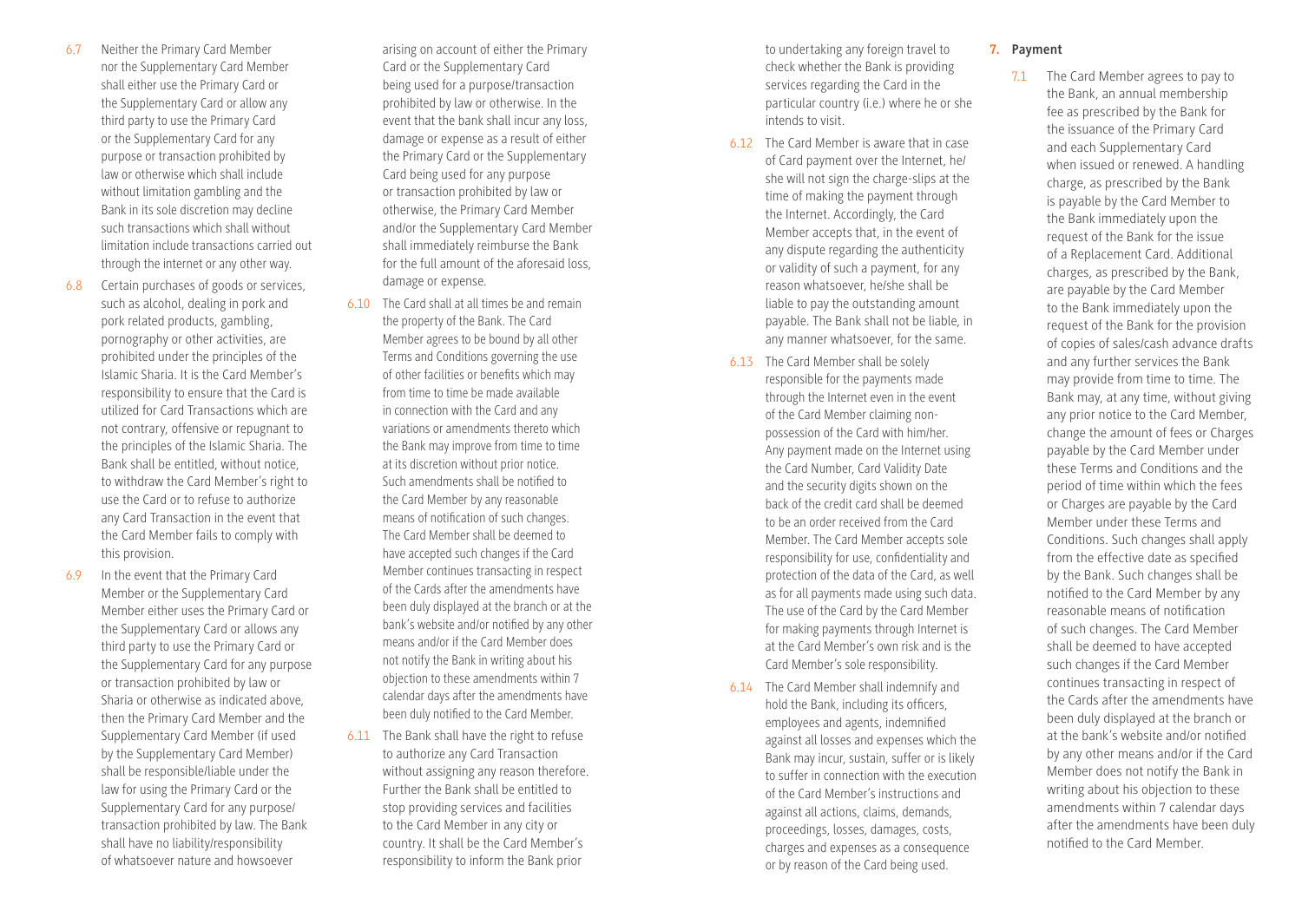- 7.2 The Card Member undertakes to stay within the prescribed Card Limit assigned/established by the Bank for the Card Member unless prior approval to exceed this Card Limit is obtained by the Card Member from the Bank and the Card Member further undertakes to effect no purchases or transactions which may cause the aggregate outstanding balance of the Card Member's obligations to the Bank under all such purchases and transactions along with charges to exceed such Card Limit. If, in contravention of this provision, the Card Member exceeds the Card Limit, the Card Member shall, in addition to the amounts payable under Clause 7.5 hereof, forthwith pay to the Bank immediately, upon demand by the Bank, the full sum by which the Card Limit is exceeded. In the event of a failure by the Card Member to pay to the Bank the full sum demanded as aforesaid the whole outstanding balance on the Card Member's Account shall become immediately due and payable and the provisions of Clause 13.8 shall be applicable.
- 7.3 All payments to be made by the Card Member shall be in the billing currency of the Card Account. If payment is made in any other currency, the Card Member shall pay the Bank all exchange, commission and other charges or losses charged or incurred by the Bank in converting such payment to the billing currency. Such conversion shall be effected at the spot rate of exchange of the Bank as at the date that it is recorded in the Account. Any payment made to the Bank by the Card Member in the billing currency of the Card Account will be credited to the Card Account only on the date of the Bank's posting of the funds to the Card Account and where payment is made in any currency other than the

billing currency, such payment shall be credited after the date when such payment is converted into the billing currency or when the relevant funds have been received for value by the Bank and assigned to the Card Account.

- 7.4 The Bank shall be entitled to treat the following as evidence of an obligation properly incurred by the Card Member to be debited to the Card Account:
	- a. Any sales draft, transaction record, credit voucher, cash disbursement draft and/or other charge record bearing the imprint or other reproduction of embossed information printed on the Card and duly completed; and/or
	- b. The Bank's record of Cash Advances or of any other transactions effected by the use of the Card including but not limited to transactions effected via mail order, telephone or the internet.
- 7.5 Payment of the Minimum Deposit Due as specified on the Statement of Account in full is due and payable not later than the date specified on the Statement of Account. The Card Member may choose not to settle the Statement Balance in full, in which case the Card Member must, on or before the Payment Due Date, pay the Minimum Deposit Due specified in the Statement of Account. The Minimum Deposit Due is calculated as follows:
	- a. If the Statement Balance does not exceed the Card Limit, the Minimum Deposit Due will at least be an amount of 5% of the Statement Balance (or such other higher percentage agreed to by the Primary Card Member) plus any unpaid Minimum Deposit Due from any previous Statement of Account; or
- b. If the Statement Balance exceeds the Card Limit, the Minimum Deposit Due is calculated as an amount equal to 5% of the Statement Balance (or such other agreed percentage) plus the excess amount over the Card Limit, plus any unpaid Minimum Deposit Due from any previous Statement of Account; or
- c. If clause 13.8 is applicable, the Minimum Deposit Due will be equal to the full amount of the outstanding Sale Price of the Murabaha Contract minus the Available Balance in the Card Account under these Terms and Conditions, as certified by the Bank.
- 7.6 The Bank at its sole discretion will apply Rebate and will have the right to adjust the Rebate for Card Members at the Bank's discretion.
- 7.7 If the Available Balance of the Card Account is at any time in excess of the Card Limit of the Card or the amount of the Statement Balance (whichever is higher) then the Bank retains the right not to process such payments and to return the payments to the Card Member. The Bank also retains the right, in such cases as it deems necessary, to call such Card Member to verify reason for such excess payments and to ascertain the bona fides in respect thereof.
- 7.8 All payments for purchases of goods and/or services and Cash Advances effected by the use of the Card and all Charges, annual fees, handling charges, additional charges shall be debited to the Card Account in the billing currency and shall be reflected in the Statement of Account.
- 7.9 Without prejudice to the Bank's rights at any time to take the appropriate legal action, the Bank will charge a

service fee applicable as per Schedule of Charges for any returned unpaid cheques drawn by the Card Member in connection to the Card Account.

- 7.10 If a Card Transaction disputed by the Card Member is subsequently proven to have been originated by the Card Member, the Bank retains the right to charge-back, as from the date when the Card Transaction took place, the Card Transaction amount along with any actual additional fees and expenses incurred by the Bank in the investigation thereof.
- 7.11 The Bank's acceptance of late payments or partial payments or cheques or money orders marked as constituting payment in full or otherwise of the Card Account or any indulgence granted by the Bank in the failure to collect the amounts due from the Card Member as and when they are so entitled under these Terms and Conditions shall not operate as a waiver by the Bank nor modify these Terms and Conditions in any respect nor prevent the Bank from later enforcing any of its rights under these Terms and Conditions to collect the amounts due hereunder.
- 7.12 The Card Member hereby expressly agrees that if any sums shall be due from the Card Member to the Bank at anytime under the Murabaha Contract or the Card Account, or if the Card Member shall be liable to the Bank on any banking account or any other account in any manner whatsoever due to a default made by the Card Member in relation to the Murabaha Contract, these Terms and Conditions and such accounts or any other banking facilities granted by the Bank to the Card Member, then and in such event all amounts due hereunder and the Murabaha Contract shall become immediately due and payable and the provisions of Clause 13.8 hereof shall be applicable.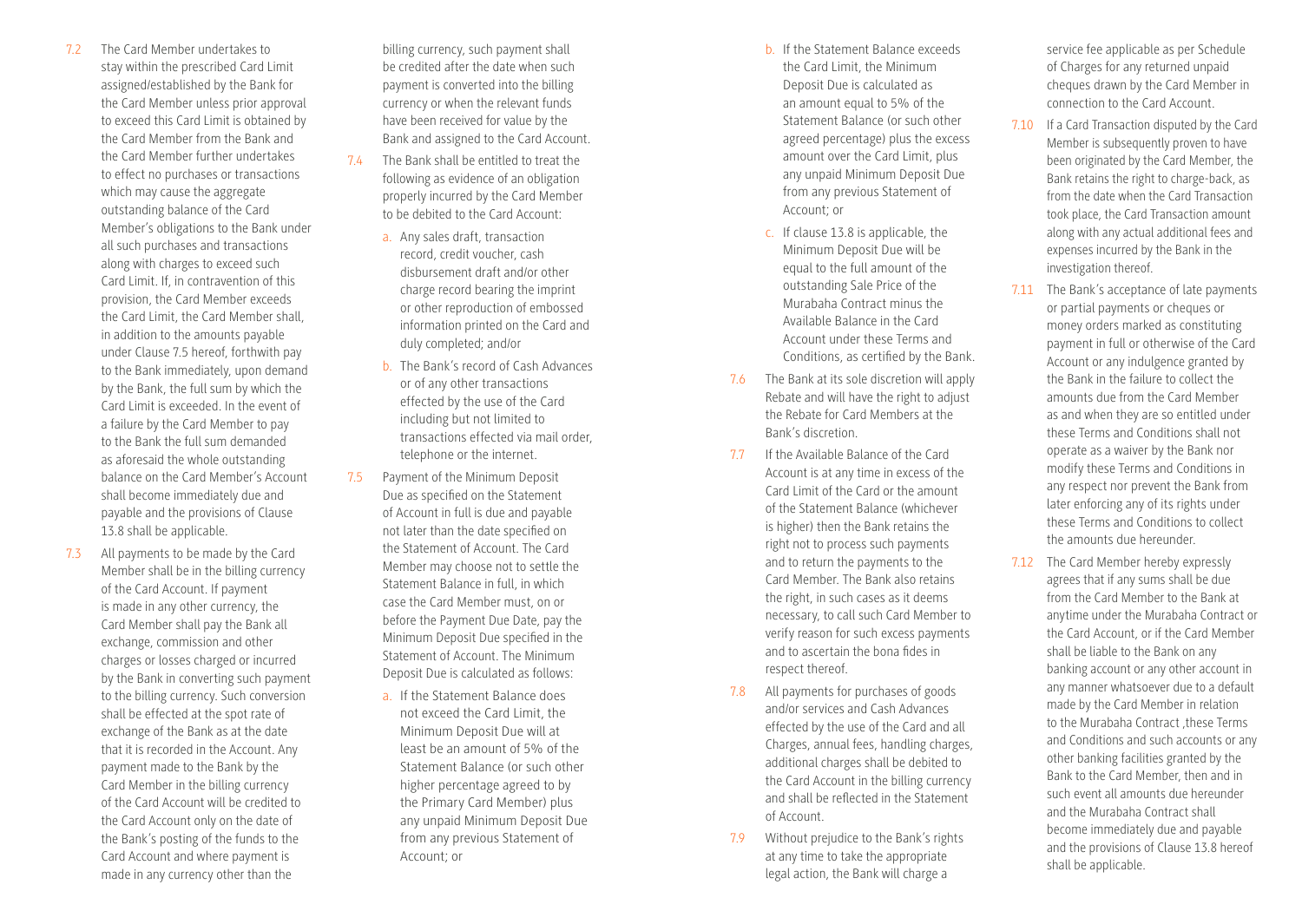- 7.13 If the Primary Card Member fails to pay at least the Minimum Deposit Due on or before the applicable Payment Due Date, in addition to outstanding amounts then due and payable, the Card Member hereby undertakes to pay, if the Bank demands so, a late payment amount stated in the Bank's Schedule of Charges or detailed in the Statement of Account for the applicable period, to the Bank's charity account. The late payment amount so collected shall be donated on behalf of the Card Member to the Charity under the Supervision of Fatwa and Sharia Supervisory Board of the Bank.
- 7.14 The Bank may in its absolute discretion, demand as a condition for the approval of any application to obtain a Card, that the applicant deposits an undated cheque, promissory note and/or pledges cash collateral in favor of the Bank for any amount which the Bank may require. The Bank may, at any time, demand that the Card Member deposits an undated cheque and/or promissory note in favor of the Bank for the amount which the Bank may require even where such a cheque, promissory note and/ or pledge of cash collateral was not demanded when the Card was issued to be Card Member. The Card Member has authorized the Bank to insert the date of the said cheque and to present it for payment on the inserted date against any amount due to the Bank.
- 7.15 Any cash deposits may only be regarded as received by the Bank upon the same being credited to the Card Account.
- 7.16 Any cheque deposit shall be accepted for collection and the proceeds shall not be available until the cheque has been cleared and the proceeds paid to the Bank by the paying bank.
- 7.17 A Card Member may choose to effect payment by depositing cash or cheques

in any of the CDM/ATM designated by the Bank. The Bank shall not be liable for any loss or delay caused by the use of the CDM/ATM and/or COB. Cheques deposited at a EDM/ATM and/or COB shall only be credited to the Card Account after verification by the Bank (which verification shall be conclusive and binding against the Card Member) and any statement issued on making a deposit shall only represent what the Card Member purports to have deposited and shall in no way bind the Bank as to its correctness.

- 7.18 The Card Member agrees that the records of the Bank of any Card Transaction affected by the use of the Card shall be conclusive and binding on the Card Member for all purposes.
- 7.19 A Card Member will not be allowed to transfer funds from one Card Account to another to settle dues in respect of other Card Accounts held with the Bank.
- 7.20 Card Members having accounts with the Bank will specify to the Bank the percentage, but never less than the Minimum Deposit Due required by the Bank, of the Statement Balance that should be automatically be debited from the Card Member's Bank designated account with the Bank. In case no specific instruction is received from the Card Member then the Bank may automatically debit any of the Card Member's accounts with the Bank every month for at least the Minimum Deposit Due. The Card Member must ensure that sufficient funds are available in the account or that a direct payment has been effected on time.
- 7.21 While executing the automatic debit payment instruction as outlined in clause 7.20 above, if for any reason whatsoever, the amount of funds in the designated Bank Account is less than the amount to be debited as per

the Card Member's instruction, then the Bank will debit whatever amount is available in the designated account with the Bank.

7.22 Additionally, the Bank retains the right to debit the Bank account for an amount higher than the specified percentage by the Card Member.

#### **8. Supplementary Card/ Joint and Several Liabilities**

- 8.1 The Bank at its discretion, may issue the Supplementary Card to a person nominated by the Primary Card Member. The Issue of Supplementary Card(s) shall be subject to such terms and conditions, which the Bank may deem necessary.
- 8.2 All the Terms and Conditions applicable herein to the Card Member shall apply mutatis mutandis (that is, with the necessary changes to the Supplementary Card member and for such purpose the terms "Card member" and the term "Card" shall be read and construed as if the terms "Supplementary Card member" and "Supplementary Card", respectively were substituted therefore). Every Supplementary Card member shall be jointly and severally liable With the Primary Card member, as defined herein. Both the Supplementary Card member and the Primary Card member shall be liable jointly and severally for costs, for all goods and services and Cash Advances obtained and all Card Transactions generated by the use of the Card as well as the Supplementary Card(s).The Bank may in its absolute discretion commence an action or proceedings under this subclass against the Primary Card member or the Supplementary Card member or both.

8.3 The undertakings, liabilities and obligations of the Primary Card member and Supplementary Card member of the Bank and the Bank's rights shall not be affected in any way by any dispute or counterclaim or right of set-off which the Primary Card member and the Supplementary Card member may have against each other. In addition to the aforesaid, and as a separate undertaking, the Primary Card member shall be fully liable to the Bank for all Charges and other liabilities incurred by the Primary Card member and the Supplementary Card member not withstanding any legal disability or incapacity of the Supplementary Card member, and the Primary Card member shall indemnify the Bank against any loss, damage, liability, costs and expenses, whether legal or otherwise, incurred or suffered by the Bank by reason of any breach of these Terms and conditions by the supplementary Card member.

- 8.4 The validity of the Supplementary Card will be linked to the Primary Card. The validity will be either equal or less than the Primary Card. Once the Primary Card gets cancelled for any reason, the Supplementary Card also will be cancelled automatically.
- 8.5 The Card Limit of the Primary Card will be shared by the Supplementary Card Member. The Primary Card Member can request as many Supplementary Cards on his/her Card Account as he/she wants (within the policy and procedures laid down by the Bank) and all the Supplementary Cards will share the same limit.
- 8.6 Both the Principal and Supplementary Card Member(s) shall be severally and jointly liable for any outstanding balance, damages and losses related to the Supplementary Card.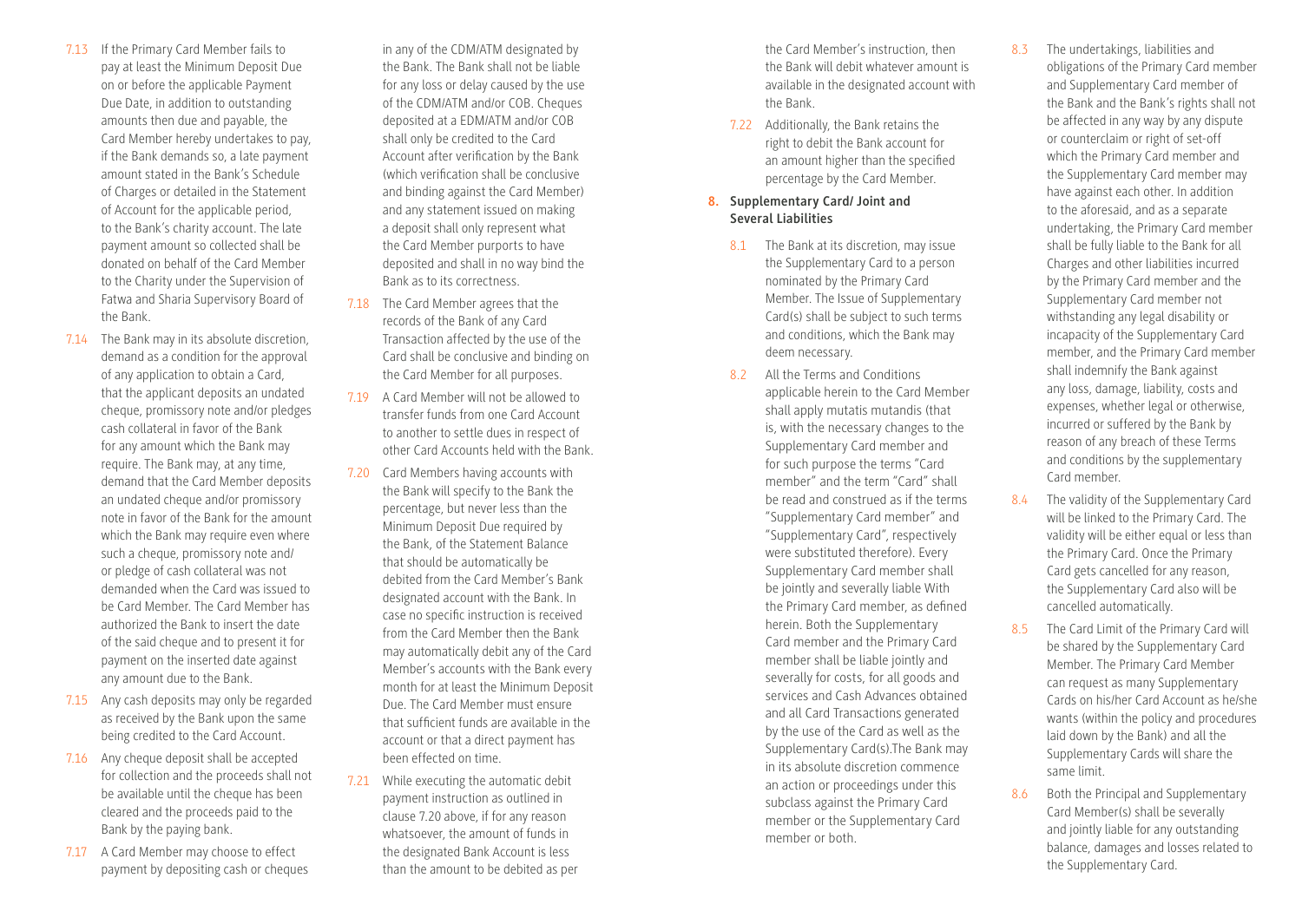#### **9. Loss of Card/Disclosure of (PIN)**

- 9.1 The Bank may issue a PIN to the Card member or the Card member may select a PIN via the phone by calling the Bank's contact centre and or IVR for use at any ATM/internet, which will accept the Card.
- 9.2 The Card Member agrees that the PIN may be sent by post to him at his own risk. The Card Member shall be fully liable to the Bank for all Card Transactions made with the PIN whether with or without the knowledge of the Card Member.
- 9.3 The Card Member shall take all reasonable precautions to prevent the loss or theft of the Card and shall not disclose the PIN to any party.
- 9.4 In the event that the Card is lost or stolen or that the PIN is disclosed to any other party, the Card Member shall immediately, thereafter, report the said loss, theft or disclosure, together with the particulars of the Card, to the Bank and the nearest police station where such loss or theft or disclosure occurred. Upon notification of such loss or theft, or in the event of any illegal or suspicious Card Transactions, the Bank may, without further notice to the Card Member, suspend the use of the Card.
- 9.5 The Card Member shall be and shall remain to be fully liable for the payments to the Bank for any debit to the Card Account arising from any Card Transactions, good or services supplied by merchants, Cash Advances or ATM transactions effected through the use of the Card by any person whether with or without the knowledge of the Card Member and irrespective of whether they were authorized by the Card Member or not.
- 9.6 In the event that the Card is lost or stolen or that the PIN is disclosed to any

other party or if a fraud or illegal Card Transaction is made while the Card in the safe Custody of the Card Member, If the Card Member receives SMS about any Card Transactions but not immediately notify the Bank, the Card Member shall solely bear the whole risk and the Bank shall not be responsible for such transactions.

- 9.7 The Card member may upon his/her request receive SMS from the Bank for each and every transaction made on the Card. The SMS service shall be subject to the Bank's General Terms and Conditions for Accounts and Banking Services.
- 9.8 The Card Member shall remain liable and accountable for any Card Transactions until the Bank receives the written confirmation.
- 9.9 If the Card Member requests a replacement for a lost or stolen Card, the Bank may, as its absolute discretion issue a replacement. The issuance fee for such replacement will be debited to the Card Account.
- 9.10 In the event that the lost or stolen Card is recovered, the Card Member shall destroy or return it to the Bank without using it in any manner whatsoever and advise the Bank in writing that it has been recovered.

#### **10. Personal Identification Number (PIN)**

- 10.1 The Bank will issue a PIN to the Card Member to authenticate Card Transactions at ATMs and other PIN based terminals.
- 10.2 The PIN will be delivered to the Card Member at the Bank's premises or sent to the Card Member upon request. However, the charges for carrying out such request will be borne by the Card Member.
- 10.3 The Card Member shall not disclose the PIN to any other party and the

Bank will not be responsible for any Card Transactions authenticated by PIN. Accordingly any PIN related Card Transactions will be deemed to be performed by the Card Member.

#### **11. Statement of Account**

- 11.1 The Bank shall send a Statement of Account to the Card Member each month by mail or electronically. If the Card Member does not receive the Statement of Account, he/she should refer to the Bank and request a copy of the Statement of Account. The Statement of Account may also be sent by email to the Card Member but only upon his/her request and subject to the related terms and conditions.
- 11.2 If at any time the Bank offers the services of displaying or downloading the Statement of Account through the Bank's internet banking service, if the Card member is subscriber to such service, it shall be considered as he /she has received the Statement of Account without the same being physically sent to him/her.
- 11.3 The Card Member must verify all the Card Transactions billed on the Statement of Account and in case of discrepancy, notify the Bank immediately. All charges/transactions will be considered as accepted by the customer if it is not notified within 15 days from statement date.
- 11.4 If the Card Member does not recognize a Card Transactions and wishes to receive a copy of the Card Transactions record, the Bank will manage to provide such copy in accordance with VISA International rules and regulations and the Card Member will bear the charges relating to providing such copies.
- 11.5 All notices sent by the Bank to the Card Member's address last notified in writing to the Bank shall be considered valid and binding.

11.6 The Card Member must promptly notify the Bank in writing of any changes in his/her address.

#### **12. Card Renewal**

The bank may issue a new card or cards automatically unless instructed otherwise and the bank also reserves the right not to reissue a card or renew the card. The card member shall continue to remain bound by these Terms and Conditions and any amendments thereto.

#### **13. Termination**

- 13.1 The Primary Card Member may at any time inform the Bank of his/her intention to close the Card Account ,settle the Murabaha Contract and to terminate the use of all Cards by giving a prior notice in writing and returning all Cards cut into half to the Bank. The Card Account shall be closed only after the receipt by the Bank of all Cards cut in half and after full payment to the Bank of all due and outstanding Charges and liabilities under the Murabaha Contract and all other costs and expenses in relation to the Card Account.
- 13.2 The Primary Card Member and the Supplementary Card Member may at any time terminate the use of any Supplementary Card issued to such Supplementary Card Member by giving notice in writing and returning the relevant Supplementary Card cut into half to the Bank. In such event, the Supplementary Card Member whose use of the Card has been terminated, shall continue to remain jointly and severally liable (along with the Primary Card Member) to the Bank for all Charges and liabilities and all other costs and expenses in relation thereto in accordance with these Terms and Conditions, except that the Supplementary Card Member whose use of the Card has been terminated shall not be liable for all Charges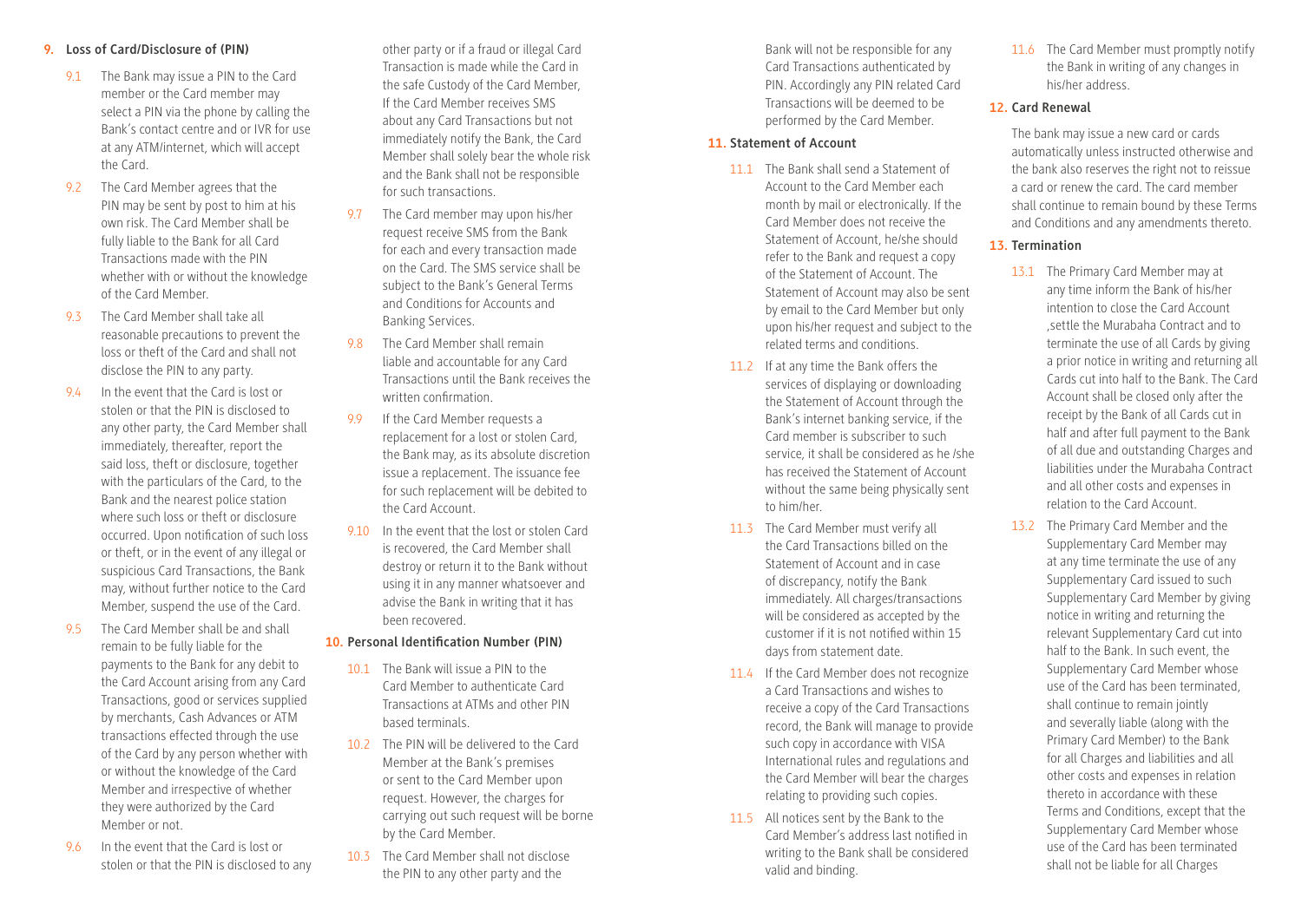and liabilities incurred by the Card Member and other Supplementary Card Members, if any, and/or after the Bank's receipt of the Supplementary Card duly cut into half.

- 13.3 The Bank may, at any time, recall or cancel all or any Card(s) with or without giving any prior notice to the Primary Card Member and/or the Supplementary Card Member. The Card Member and the Supplementary Card Members shall immediately, after such recall and cancellation, return such Card(s) cut into half to the Bank and make full payment of all Charges and liabilities and all other costs and expenses in relation thereto to the Bank.
- 13.4 If the use of all or any Card(s) is terminated due to non-performance of the obligations pursuant to these Terms and Conditions and pursuant to the Murabaha Contract by the Card Member, all Charges and liabilities of the Primary Card Member and or Supplementary Card Member whether actual and contingent shall become immediately due and payable to the Bank. The Primary Card Member and the Supplementary Card Member shall be fully liable to the Bank for all Charges and liabilities until the Bank is in receipt of all Cards cut into half and full payment from the Primary Card Member and/or the Supplementary Card Member for all outstanding Charges and liabilities and other costs and expenses in connection therewith. The Bank shall not be liable to refund the annual Membership fees and any part thereof to the Card Member in the event of termination of use of the Card(s) and the relevant Card Account(s).
- 13.5 The Primary Card Member may terminate the Card and Card Account according to the provisions of this Clause 13 subject to the condition

that all liabilities and Charges due and payable until the time of such termination shall be paid to the Bank by the Primary Card Member before such termination. However, continuation of use of the Card by the Primary Card Member or the Supplementary Card Member, in any manner, shall make the Primary Card Member or the Supplementary Card Member liable under these Terms and Conditions for all liabilities and Charges.

- 13.6 The Bank shall terminate the use of the Card without notice upon the death, bankruptcy or insolvency of the Card Member or when the whereabouts of the Card Member becomes unknown to the Bank due to any cause not attributed to the Bank.
- 13.7 In the event of the Card Member's bankruptcy, death, or insolvency, the holder(s) of Supplementary Card(s) will immediately cease the use of the Card(s) and return them to the Bank.
- 13.8 Notwithstanding the due dates specified in the Card Member's Statement of Account, the whole of the outstanding amount utilized by the Customer from the security amount by the use of the Card together with all Charges shall become immediately due to the Bank on the termination of these Terms and Conditions by either:
	- a. Termination of use of the Card by the Bank; or
	- b. Termination of use of the Card by the Card Member; or
	- c. The death, Bankruptcy or insolvency of the Card Member; or
	- d. At the Banks discretion, if the Card Member is in breach of these condition

And the Card Member and/or his estate will be responsible for the settling of outstanding balances on the Card

Account and shall keep the Bank indemnified for all costs (including legal fees) and expense incurred in recovering such outstanding balances.

- 13.9 It is hereby expressly agreed by the Card Member and the Bank that all the provisions contained herein shall continue in full force and effect notwithstanding the termination of the use of the Card in accordance with the terms of these Terms and Conditions. All further monies debited to the Card Account after termination of the use of the Card aforesaid shall become immediately due and payable upon their entry into the Cards Account and all Charges shall also be immediately payable, and the Bank may take all necessary legal action to enforce its rights under these Terms and Conditions.
- 13.10 In the event that any security is held by the Bank as collateral for the issuance of the Card, the Bank reserves the right to retain such security for a period of at least 45 days following the Card being cancelled and being returned to the Bank, whether cancelled by the Card Member or the Bank, or following the Agreement being terminated for whatever reason.
- 13.11 The Bank shall not be liable to refund the annual membership fee or any part thereof in the event of the termination of the use of any or all of the Card(s).
- 13.12 In the event of termination, any outstanding balance in the account may be set off by the bank against any funds, assets or securities of the card member that are held by the bank.

#### **14. Exemptions and Exclusion**

14.1 The Bank is not liable for any loss or damage howsoever incurred or suffered or sustained by the Card Member or the Supplementary Card Member by reason of a bank or any Merchant

or participating bank or financial institution or ATM or other party refusing to allow a Card Transaction or Cash Advance or acceptance of the Card or the Card numbers or the PIN or the T PIN or to extend or provide Cash Advance up to the Credit Limit.

- 14.2 The Bank is not liable in any manner for the quality, quantity, sufficiency, acceptability of goods and/or services reserved or purchased by the use of the Card or for any breach or nonperformance of any Card Transaction by a Merchant. In the event of any dispute between the Card Member and the Bank or any Merchant or any other person, the Card Member's liability to the Bank shall not in any way be affected or reduced or suspended by such dispute or counter claim or right of set-off which the Card Member may have against such Merchant, participating bank, financial institution or other person.
- 14.3 The Bank is not liable in any way to the Card Member for any loss or damage of whatever nature or arising from any disruption due to any failure or defect in any ATM or other machine or communication system or facilities or data processing system or transmission link or due to or from any industrial or other dispute or any other thing or cause beyond the control of the Bank.
- 14.4 The Bank is not liable/ responsible in respect of any issues/ complaints/ demands/ claims/ loss and/or damage related to or in connection with, all or any benefits/ services/ rewards offered to the Card Member by the Bank on behalf of and based on the representations made by any Copartner of the Bank in any Co-brand Card arrangement that the Bank may have entered into and which is being offered by the Bank to the Card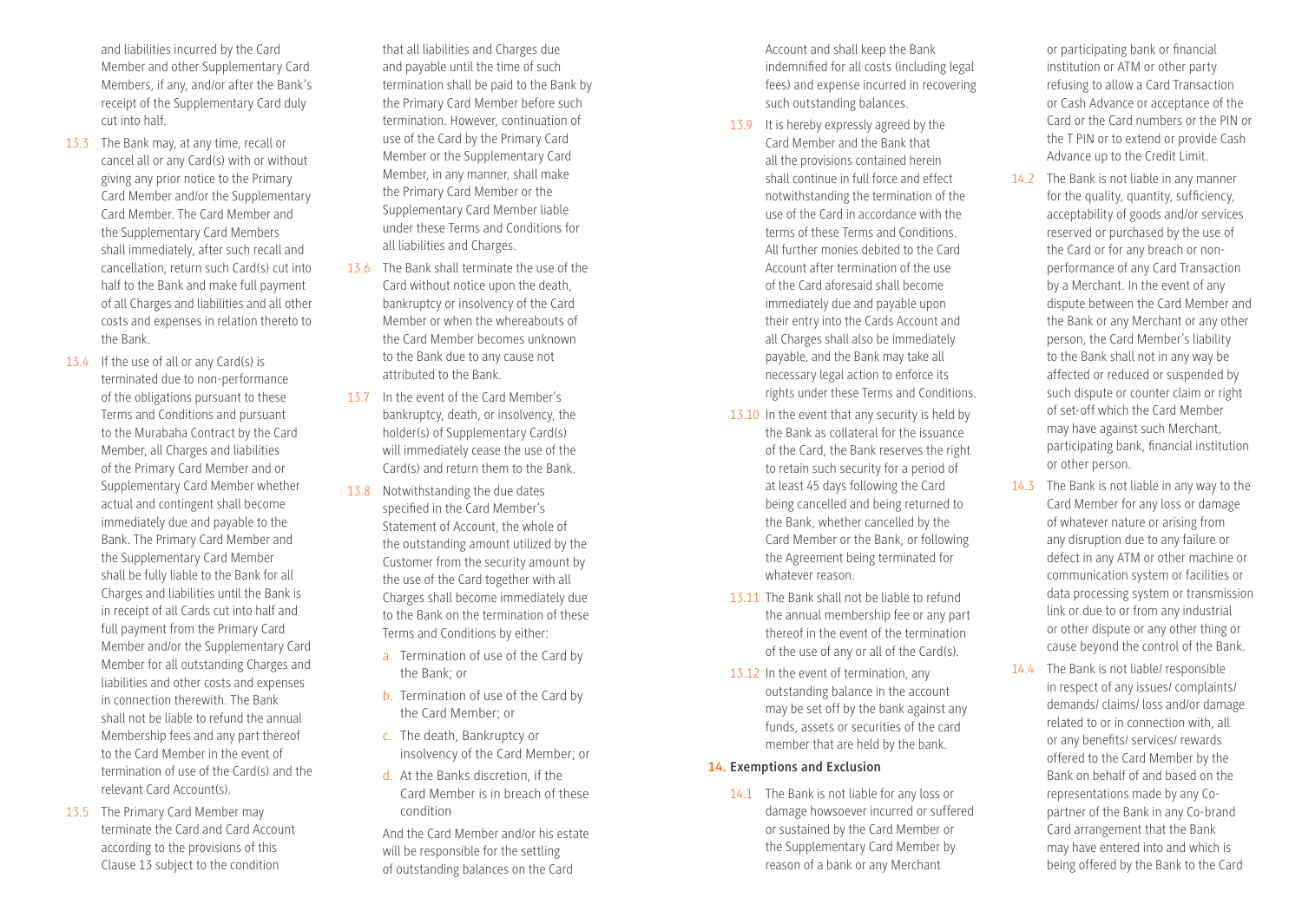holder provided that there is no gross negligence and misconduct on the part of the Bank.

14.5 The Primary Card Member and the Supplementary Card Member hereby confirm that the Charges and Card Transactions executed and paid pursuant to these Terms and Conditions are and will continue to be in accordance with all applicable laws, regulations, rules, circulars and directives as may be amended from time to time governing the use of Cards for the time being in force in United Arab Emirates and further hereby indemnify the Bank from any fines, losses and/or damages incurred, suffered or sustained by the Bank in the event of contravention of such laws, regulations, rules, circulars and/ or directives by the Card Member at any time.

#### **15. Confidentiality and Disclosure of Information**

The Card Member hereby irrevocably and unconditionally authorizes the Bank to disclose any information relating to the Primary Card Member and the Supplementary Card Member, the Card Account, the use of the Card, the particulars and the financial affairs of any Card Member to any third party as the Bank deems fit in its absolute discretion including without prejudice to the generality of the foregoing to any Merchant, participating bank, financial institution, the UAE Central Bank, the credit information bureau(s) or any of the Bank's branches worldwide and related or affiliated concerns or any Member of the International network as the case may be or to any person or concern or authority as the Bank may, in its sole discretion, deem appropriate.

#### **16. Notices**

- 16.1 All Cards, PINs, Notices, Statements of Account demands or any other communication under these Terms and Conditions (hereinafter collectively called "Communications") may be delivered personally or by courier or be sent by ordinary post to the last known billing or other addresses of the Card Members and such Communications shall be deemed to have been served on the Card Member on the day of the delivery, if delivered by hand, and by receipt of acknowledgement if sent by courier. All Communications under these Terms and Conditions sent to the Card Member shall be deemed to be Communications sent also to the Supplementary Card Member.
- 16.2 Notwithstanding the aforesaid, the Bank shall be entitled at its absolute discretion to rely and act on any notices, requests or instructions which are or purport to be from or given on behalf of the Card Member (whether or not they are genuine or given with the Card Member's consent or authority) and which are given orally or otherwise communicated to the Bank other than as provided for aforesaid, and action on the Bank's part pursuant to such notices, requests or instructions shall be binding on all Card Members and the Bank shall not be liable for any loss or damage incurred or suffered or sustained by any Card Member as a result of such action .
- 16.3 Any notice, request or instruction to be given by the Card Member to the Bank under the Terms and Conditions shall be given in writing and sent by registered post with acknowledgment and shall take effect only one business day or such longer period as the Bank may require after the Bank's actual receipt of such notice.
- 16.4 The Card member must promptly notify the Bank In writing of any changes in employment or business or address (office or residential) or If the Card member Intends to be absent from the United Arab Emirates for more than 30 days.
- 16.5 If the Card member leaves the United Arab Emirates to take up residence elsewhere, the Card and Supplementary Card(s) shall be returned to the Bank 14 days prior to the Card member's departure and the use of the Card and Supplementary Card(s) shall be deemed to be terminated and Termination Clause 13.8 (d)shall henceforth be operative.

#### **17. General**

- 17.1 The Card member undertakes to Sign such further documents as may be requested by the Bank from time to time.
- 17.2 All fees and Charges pursuant to or in connection with these Terms and Conditions are non-refundable.
- 17.3 The Bank may from time to time, use the Card members contact details and nonfinancial account information for internal or external marketing campaigns.
- 17.4 The Bank may verify and confirm the applicants credit history with Credit bureau, (if available), as well as with other institutions that grant credit, inform other Credit Institutions or credit Information offices regarding the repayment history of the account.
- 17.5 Time shall be of the essence in these Terms and Conditions but no failure and/or delay in the Bank's exercise of any right, power or privilege under these Terms and Conditions shall operate as a waiver thereof, nor shall any single or partial exercise of any right, power or privilege preclude any other or further exercise thereof of

the exercise of any other right, power or privilege. The rights and remedies herein provided are cumulative and not exclusive of any rights and remedies provided by law.

- 17.6 The Bank shall be entitled at any time without the consent of the Card member to assign the whole or any part of its rights, or obligations under these Terms and Conditions with or without notice to the Card member.
- 17.7 This Agreement shall be binding upon and inure to the benefit of the respective successors in title and assigns of the Card member and the Bank provided that the Card member shall not assign his rights and obligation hereunder.
- 17.8 The Bank may appoint an agent to collect all sums due to the Bank from the Card member under these Terms and Conditions.
- 17.9 From time to time and at its sole discretion the Bank may offer additional benefits and services relating to the Card(s) such as travel Insurance, purchase protection, travel assistance etc. Such services are offered on a best effort basis and the Bank shall have no responsibility for direct, indirect, special, Incidental or consequential damages In the event that they are not provided. The Bank may modify or discontinue, and/or impose such charges for these services, as it shall determine from time to time and at its sole discretion. The Card Member shall be deemed to have accepted such additional services and their fees if the Card Member continues transacting in respect of the Cards after such additional services and their fees have been duly displayed at the branch or at the bank's website and/ or notified by any other means. Also, the Card Member shall be deemed to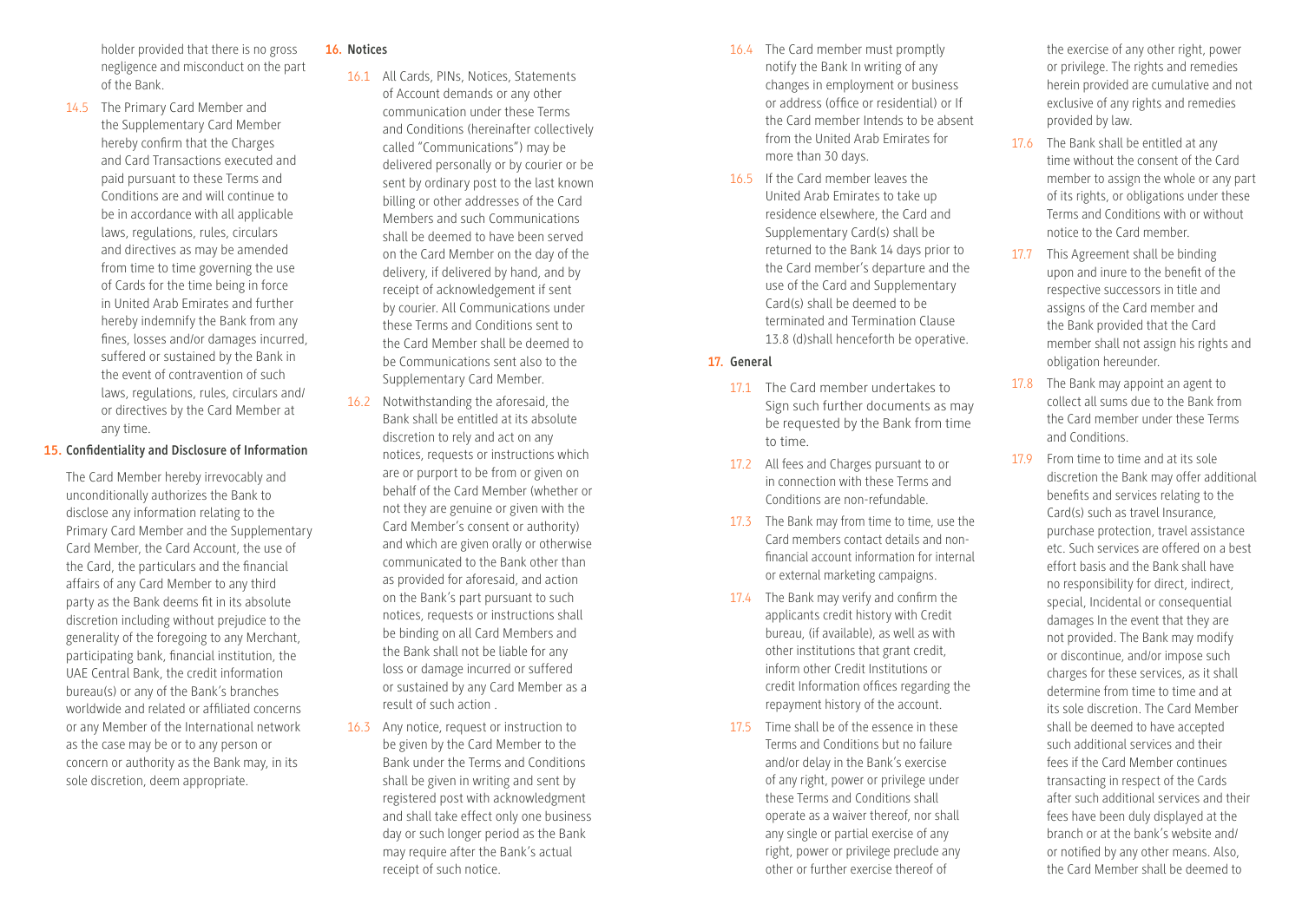have accepted such changes if the Card Member does not notify his acceptance of these changes within 7days after the amendments have been duly notified to the Card Member.

- 17.10 If the Card Member objects to an entry, the Bank will initiate an investigation and advise the Card Member with the outcome. If a disputed Card Transactions turns out to be genuine, a Card Transactions dispute fee will be levied as per applicable schedule of chares will be debited to the Card Account.
- 17.11 The Bank is not liable to investigate any Card Transactions not reported to the Bank by the Card Member within the time frame mentioned above.

#### **18. Indemnity**

- 18.1 The Card Member undertakes and agrees to indemnify the Bank and hold it harmless against any loss, damage, liability, cost and expense, whether legal or otherwise, claim and action which the Bank may incur as a result of making Card(s) available to the Primary Card Member or Supplementary Card Member or any breach of these Terms and Conditions by the Primary Card Member or the Supplementary Card Member or the enforcement of the Bank's rights as herein provided. All costs and expenses including legal costs and disbursements of every expense incurred by the Bank in enforcing or seeking to enforce or apply these Terms and Conditions or otherwise, shall be debited to the Card Account and shall be paid as Liabilities by the Card Member on demand.
- 18.2 The Bank shall provide the Card Member with all the facilities, which are or may from time to time become part of the Bank's Telephone Banking Service in respect of all Accounts which

may hereafter be opened, with the Bank, in which the Card Member may have single signatory authorization.

- 18.3 In consideration of the Bank agreeing to act on the Card Member's oral instructions specified through the telephone in respect of such facilities as may be offered by the Bank from time to time, the Card Member on behalf of himself/ herself (including his/her heirs and successors) in title and assigns thereof, hereby agrees and undertakes not to make any claim against the Bank in relation to any losses arising as a consequence of, or in respect of, the provision by the Bank to the Card Member of any of the Bank's Telephone Banking Services. The Card Member further undertakes to indemnify the Bank and hold the Bank harmless against losses, costs, damages, claims, actions, proceedings, demands and expenses that may be suffered, incurred or sustained by the Bank as a result thereof.
- 18.4 The Card Member hereby confirms that any oral instructions given by him/her in respect of the Telephone Banking Services may be tape-recorded and monitored by the Bank, and that the same may be produced as evidence in a court of law in the event of any disputes between the Bank and the Card Member.
- 18.5 The Card Member further undertakes not to deny the genuineness of any such oral instructions, and agrees that the Bank may suspend any action or ignore any such instructions, if the Bank in its absolute discretion deems fit.
- 18.6 The Card Member agrees that the Bank may debit any of the Primary Card Member's and/or Supplementary Card Member(s) account(s) with the Bank for all costs, charges or other amounts, which may be incurred as

a consequence of, or in respect of, the provision by the Bank to the Card Member of any Telephone Banking Services facilities.

- 18.7 The Card Member further understands and accepts that compliance by the Bank with the aforesaid oral instructions shall be subject to the internal policies of the Bank, which may be altered from time to time.
- 18.8 Further, the Card Member hereby confirms that all account(s) opened by the Card Member and/or the Supplementary Card Member(s) by using the Telephone Banking Services facility shall be governed by the Terms and Conditions governing the Card Member's existing account(s) with the Bank.

#### **19. Right of Set-Off**

19.1 The Bank may at any time and without further notice or liability in any manner to the Card Member combine or consolidate any one or all accounts/deposits of the Card Member with the Bank or any branch, affiliate or subsidiary (whether current or saving deposit or of any other nature and in whatever currency and whether in United Arab Emirates or elsewhere in the world) and/or set-off or apply or adjust any money standing to credit of any one or more of such account in/or towards satisfaction of the outstanding balance of the Card Account. Where such combination, consolidation and/or set-off requires the conversion of one currency into another, the Bank shall be entitled to effect such conversion at such spot rate of exchange prevailing on the day of such combination, consolidation and/or set-off as the Bank may apply in accordance with the Bank's usual banking practice in such connection

and all exchange risks, losses, premium, commission and other Bank Charges shall be borne by the Card Member.

- 19.2 The Bank's right against the Card Member and / or Supplementary Card Member shall not be determined, affected or prejudiced by, and all amounts payable to the Bank, actual or contingent or joint or several, shall immediately become due and payable upon the death of the Primary Card Member and/ or Supplementary Card Member.
- 19.3 The Bank's right to set-off and all transactions authorized by the Primary Card Member and / or Supplementary Card Member before their death shall continue to subsist till the Bank is informed in writing about such death. Upon receiving this information the Card and the Card Account will be blocked for new transactions.
- 19.4 The Bank will not be obliged to allow any operation or withdrawal except on the production of a Succession Certificate or other Court Order, from a court of competent jurisdiction. The legal heirs will be notified of a debt balance and should agree to the required adjustments before release of the funds in their favor by the Bank.

#### **20. Waivers**

Neither failure by the Bank to exercise, nor any delay by the Bank in exercising, any right or remedy under these Terms and Conditions shall operate as a waiver thereof, nor shall any single or partial exercise of any right or remedy prevent any further or other exercise thereof or the exercise of any other right or remedy. The rights and remedies provided herein are cumulative and not exclusive of any rights or remedies provided by law.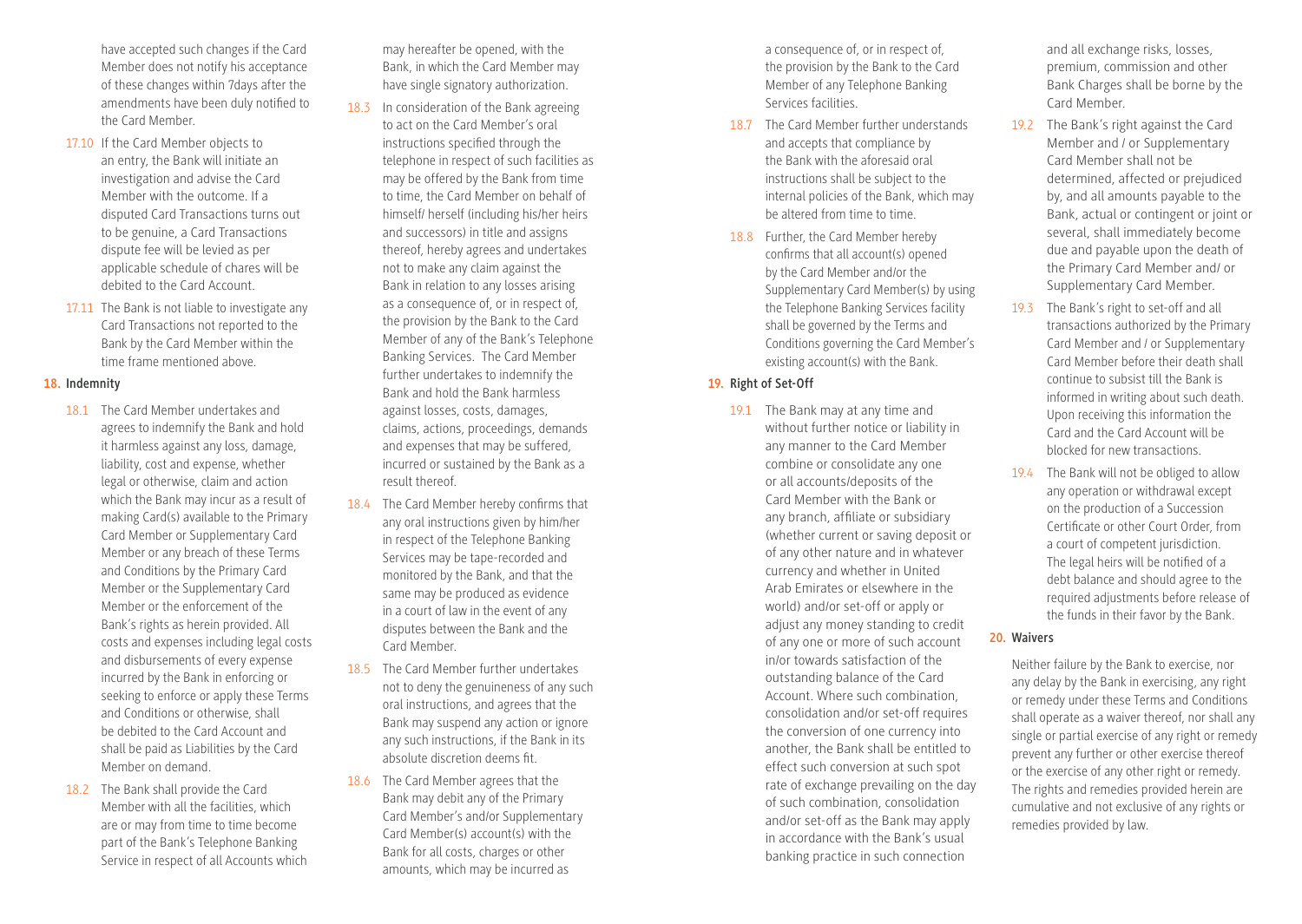#### -21 النفاذ والسريان بالكامل

تظل هذه األحكام والشروط نافذة وسارية بالكامل حتى يفيد المصرف باستالم جميع البطاقات مقطوعة إلى نصفين والتسديد الكامل من حامل البطاقة وحملة البطاقات اإلضافية للرسوم وااللتزامات المستحقة للمصرف والنفقات والمصاريف األخرى المتعلقة بذلك.

#### -22القابلية للفصل

يكون كل من هذه األحكام والشروط قابال للفصل ومتميزا عن اآلخر وإذا أصبح في أي وقت من األوقات أحد هذه األحكام والشروط غير نافذ أو غير قانوني أو غير قابل للتطبيق لن تتأثر بأي حال من األحوال صالحية وقانونية وقابلية تطبيق الأحكام المتبقية أو تفسد.

#### -23 التعديالت

يكون للمصرف مطلق التقدير في تعديل وإضافة أو حذف أي حكم من هذه األحكام والشروط في أي وقت وبدون إشعار مسبق ضمن المدى الذي يسمح به القانون. يجوز إبالغ حامل البطاقة بهذه التعديالت أو عرض إعالن بهذا المعنى في الفرع الذي تم تقديم طلب البطاقة فيه و/أو بأي وسيلة إعالن أخرى معقولة بهذه التغييرات. يعتبر حامل البطاقة بأنه قد قبل هذه التغييرات إذا ظل حامل البطاقة محتفظا بها بعد إجراء هذه التعديالت. يمكن عرض التعديالت في الفرع أو موقع المصرف على الشبكة و/أو يتم إخطار حامل البطاقة الرئيسية بها بأي وسيلة أخرى.

#### -24القانون الحاكم

تخضع هذه الأحكام والشروط للقوانين الجوهرية واإلجرائية بدولة اإلمارات العربية ّ المتحدة وتفسر وفقا لها، إلى الحد الذي ال تتعارض فيه هذه القوانين مع أحكام ومبادئ الشريعة اإلسالمية المعلنة من هيئة المحاسبة والمراجعة للمؤسسات المالية اإلسالمية "AAOIFI "وحسب تفسير هيئة الفتوى والرقابة الشرعية لدى المصرف، وفي هذه الحالة تسود أحكام ومبادئ الشريعة اإلسالمية. يوافق حامل البطاقة بصورة غير قابلة للنقض ولصالح المصرف بأن محاكم دولة اإلمارات العربية المتحدة سيكون لها االختصاص غير الحصري في النظر في القضايا واإلجراءات القانونية والبت فيها وتسوية أي نزاعات قد تنشأ من أو في ما يتعلق بهذه األحكام والشروط الواردة هنا لتلك األغراض ويخضع بصورة غير قابلة للنقض الختصاص هذه المحاكم.

#### **24. Governing Law**

These Terms and Conditions are governed by and shall be construed in accordance with the substantive and procedural laws of United Arab Emirates to the extent these laws do not contradict the principals of Sharia (set out in the Sharia Standards published by Accounting and Auditing Organization for Islamic Financial Institutions "AAOIFI" and as interpreted by Fatwa and Sharia Supervisory Board of the Bank) in which case the principals of Sharia will prevail. The Card Member irrevocably agrees for the benefit of the Bank that the courts of the UAE shall have non exclusive jurisdiction to hear and determine any suit, action or proceeding, and to settle any disputes which may arise out of or in connection with these Terms and Conditions made hereunder and, for such purposes, irrevocably submits to the jurisdiction of such courts.

These Terms and Conditions shall remain in full force and effect until the Bank' acknowledges receipt of all Cards cut into half and full payment of the Card Member's and Supplementary Card Member's Charges and Liabilities payable to the Bank and other costs and expenses related thereto.

#### **22. Severances**

**21. Full Forces and Effect** 

Each of these Terms and Conditions shall be severable and distinct from one another and if at any time any one or more of such Terms and Conditions is or becomes invalid, illegal or unenforceable, the validity, legality or enforceability of the remaining provisions shall not in any way be affected or impaired thereby.

#### **23. Amendments**

The Bank shall have the sole discretion to amend, add to, or delete any provision of these Terms and Conditions at any time and without prior notice to such extent as permitted by law. Such amendments may be notified to the Card Member by displaying a notice to such effect at the branch where the Card is requested and/or by any other reasonable means of notification of such changes. The Card Member shall be deemed to have accepted such changes if the Card Member continues to maintain the Card after the amendments have been made. The amendments may be displayed at the branch or at the Bank's website and/or may be notified by any other means to the Primary Card Member.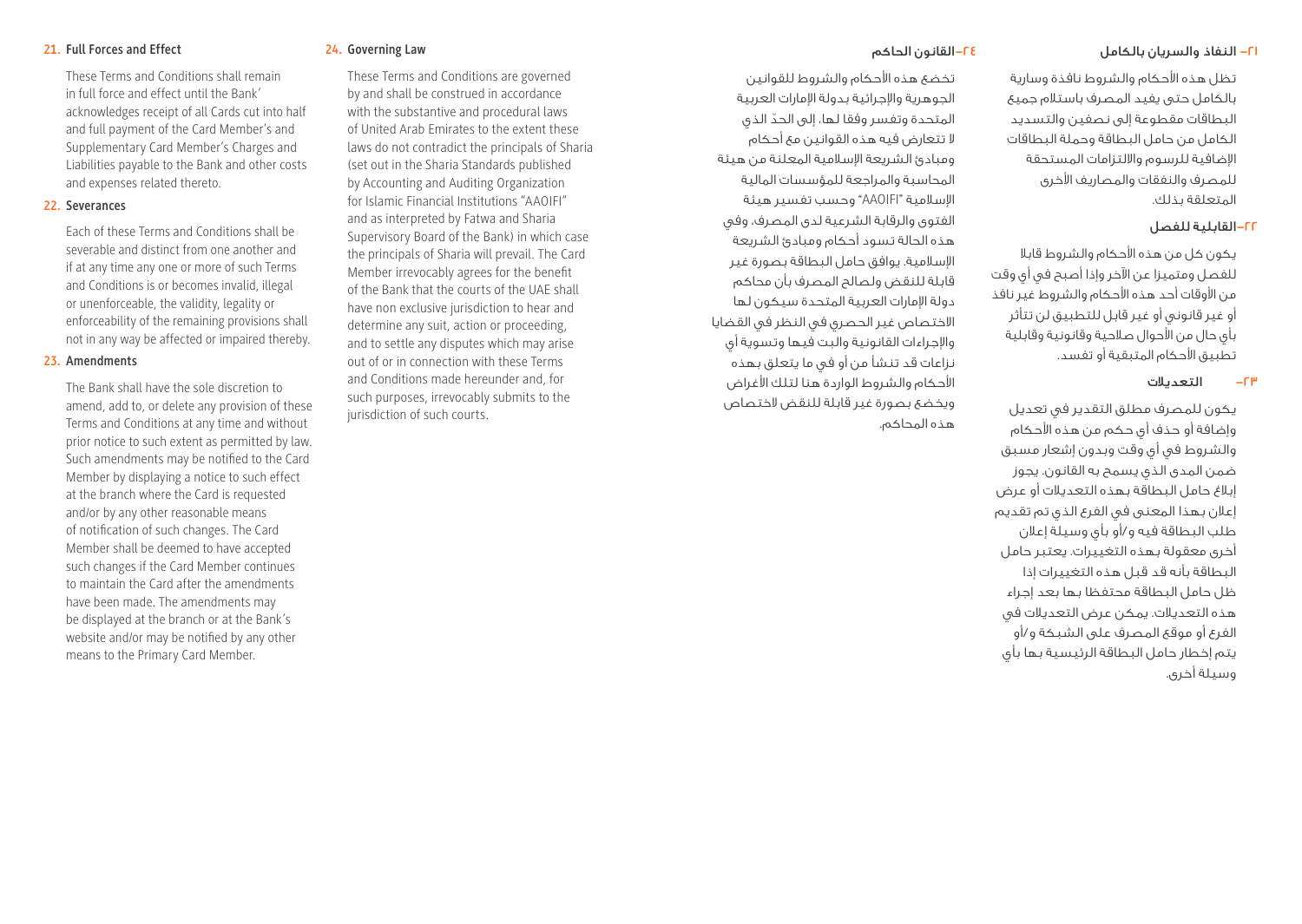قبل هذه الخدمات اإلضافية ورسومها إذا استمر حامل البطاقة في التعامل بخصوص البطاقات بعد عرض هذه الخدمات اإلضافية ورسومها أصوال في الفرع أو على موقع المصرف في الشبكة و/أو إعالنها بأي وسيلة أخرى، أيضا يعتبر حامل البطاقة بأنه قد قبل تلك الرسوم إذا لم يؤكد حامل البطاقة رفضه لهذه التغييرات خالل 7 أيام بعد إبالغ حامل البطاقة أصوال بهذه التعديالت.

- 10-17 اذا اعترض حامل البطاقة على قيد يقوم المصرف بإجراء تحقيق ويخطر حامل البطاقة بنتيجته. واذا اتضح أن معاملة البطاقة المتنازع عليها كانت صحيحة يتم تقاضي رسوم مقابل الطعن في معامالت البطاقة حسب جدول الرسوم المطبق وتقيد مدينة في حساب البطاقة.
- 11-17 المصرف ليس ملزما بإجراء تحقيق حول أي معاملة بالبطاقة لم يبلغ بها حامل البطاقة المصرف خالل اإلطار الزمني المحدد.

#### -18 التعويض

1-18 يتعهد حامل البطاقة ويوافق على تعويض المصرف وحمايته ضد أي خسارة أو أضرار أو مسؤولية أو نفقات أو مصاريف، سواء كانت قانونية أو خالفه، وأي مطالبة وإجراء يواجهه المصرف نتيجة لمنح بطاقات إلى حامل البطاقة الرئيسية أو حامل البطاقة اإلضافية أو أي مخالفة لهذه األحكام والشروط من قبل حامل البطاقة الرئيسية أو حامل البطاقة اإلضافية أو ممارسة حقوق المصرف المنصوص عليها هنا. يتم قيد جميع النفقات والمصاريف، بما في ذلك النفقات القانونية والمصاريف من أي نوع يتكبدها المصرف في تنفيذ أو السعي لتنفيذ أو تطبيق هذه األحكام

والشروط أو خالفه، مدينة في حساب البطاقة وتدفع كالتزامات من جانب حامل البطاقة عند الطلب.

- 2-18 يزود المصرف حامل البطاقة بكافة التسهيالت والتي تصبح أو قد تصبح من وقت آلخر جزء من خدمات المصرف المصرفية على الهاتف في ما يختص بكافة الحسابات والتي قد يتم فتحها في ما بعد لدى المصرف والتي قد يكون لحامل البطاقة تفويض بالتوقيع منفردا.
- 3-18 في مقابل موافقة المصرف على التصرف بناء على تعليمات حامل البطاقة الشفهية المبينة عبر الهاتف في ما يختص بتلك التسهيالت التي قد يمنحها المصرف من وقت آلخر، يوافق حامل البطاقة ويتعهد باألصالة عن نفسه (بما في ذلك ورثته وخلفائه) في الملكية والمتنازل لهم بعدم رفع أي مطالبة ضد المصرف في ما يتعلق بأي خسائر ناشئة عن أو بسبب أو في ما يختص بتقديم المصرف للخدمات المصرفية على الهاتف إلى حامل البطاقة. كما يتعهد حامل البطاقة بتعويض المصرف وحمايته ضد الخسائر والنفقات واألضرار واإلجراءات والطلبات والمصاريف التي قد يتكبدها المصرف نتيجة لذلك.
- 4-18 يؤكد حامل البطاقة بموجبه بأن أي تعليمات شفهية توجه في ما يختص بخدمات مصرفية على الهاتف يمكن تسجيلها على أشرطة ومراقبتها من جانب المصرف ويمكن تقديمها كدليل أمام المحكمة في حالة وجود نزاعات بين المصرف وحامل البطاقة.
- 5-18 كما يتعهد حامل البطاقة أيضا بعدم إنكار صحة هذه التعليمات الشفهية ويوافق على أنه يجوز للمصرف تعليق أي إجراء أو تجاهل هذه التعليمات إذا رأى المصرف حسب تقديره وحده بأن

#### ذلك مالئما.

- 6-18 يوافق حامل البطاقة بأنه يجوز للمصرف أن يقيد مدينا في أي حساب أو حسابات لحامل البطاقة الرئيسية و/أو حامل البطاقة اإلضافية لدى المصرف، كافة النفقات واألتعاب والمبالغ األخرى التي قد يتكبدها نتيجة أو في ما يختص بتقديم المصرف لتسهيالت الخدمات المصرفية على الهاتف إلى حامل البطاقة.
- 7-18 كما يفهم حامل البطاقة ويقبل أيضا بأن التزام المصرف بالتعليمات الشفهية المذكورة أعاله يخضع للسياسات الداخلية للمصرف والتي يمكن تغييرها من حين آلخر.
- 8-18 الى جانب ذلك يؤكد حامل البطاقة بموجبه بأن جميع الحسابات التي يفتحها حامل البطاقة و/أو حامل البطاقة اإلضافية باستخدام تسهيالت الخدمات المصرفية بالهاتف تخضع للأحكام والشروط التى تحكم حسابات حامل البطاقة القائمة لدى المصرف.

#### -19 حق المقاصة

1-19 يجوز للمصرف في أي وقت وبدون إشعار مسبق أو التزام بأي طريقة كانت تجاه حامل البطاقة أن يدمج أو يوحد أي أو جميع الحسابات / الودائع الخاصة بحامل البطاقة لدى المصرف أو أي فرع أو شركة تابعة أو فرعية (سواء كانت وديعة جارية أو توفير أو من أي طبيعة أخرى وبأي عملة كانت وسواء في دولة االمارات العربية المتحدة أو أي مكان آخر في العالم) و/أو مقاصة أو استخدام أو تسوية أي مبلغ مالي دائن في أي حساب واحد أو أكثر للوفاء بأي رصيد عالق في حساب البطاقة. وإذا تطلب هذا الدمج أو التوحيد و/أو المقاصة التحويل بذلك السعر الفوري للصرف السائد في يوم ذلك الدمج أو التوحيد و/أو المقاصة

حسب ما يستخدمها المصرف وفقا للممارسات المصرفية العادية بذلك الشأن ويتحمل حامل البطاقة جميع مخاطر وخسائر وعالوة وعمولة ورسوم المصرف الأخرى.

- 2-19 إن حق المصرف تجاه حامل البطاقة و/ أو حامل البطاقة اإلضافية لن يتقيد أو يتأثر أو يمس بذلك، وجميع المبالغ المدفوعة إلى المصرف سواء كانت فعلية أو عارضة أو متضامنة أو منفردة، تصبح على الفور مستحقة وواجبة الدفع عند وفاة حامل البطاقة الرئيسية و/أو حامل البطاقة اإلضافية.
- 3-19 يستمر ويظل حق المصرف في المقاصة وجميع المعامالت التي يفوض بها حامل البطاقة الرئيسية و/أو حامل البطاقة اإلضافية قبل وفاته إلى حين إبالغ المصرف خطيا بتلك الوفاة. عند استالم هذه المعلومات يتم تجميد البطاقة وحساب البطاقة من أي معامالت جديدة.
	- 4-19 ال يكون المصرف ملزما بأي تشغيل أو سحب إال بإبراز شهادة إرث أو أي أمر قضائي من محكمة مختصة. يتم إخطار الورثة الشرعيين بالرصيد المدين ويجب عليهم الموافقة على التسويات المطلوبة قبل صرف المصرف لألموال لصالحهم.

#### -20 التنازالت

لن يعتبر أي إخفاق من جانب المصرف في ممارسة أو أي تأخير من جانبه في ممارسة أي حق أو تدبير بموجب هذه األحكام والشروط، بمثابة تنازل عن ذلك ولن تمنح أي ممارسة واحدة أو جزئية ألي حق أو تدبير أي ممارسة أخرى لذلك أو ممارسة أي حق أو تدبير آخر. تعتبر الحقوق والتدابير المنصوص عليها هنا تراكمية وغير حصرية بالنسبة ألي حق أو تدبير منصوص عليه في القانون.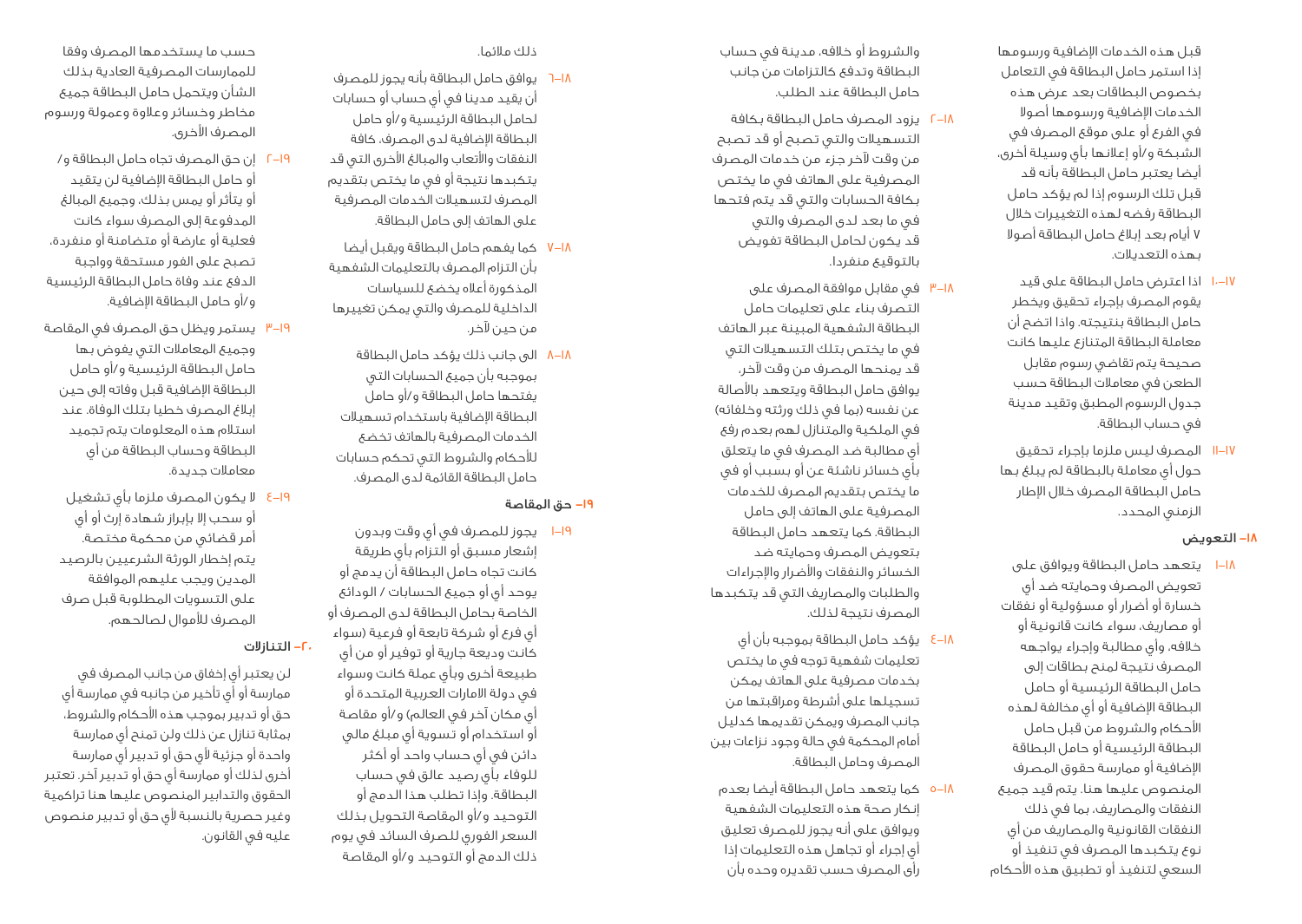أو في ما يتعلق بذلك مع الجميع أو أي فوائد / خدمات / مكافآت يقدمها المصرف إلى حامل البطاقة نيابة عن وبناء على إقرارات يقدمها أي شريك مشارك للمصرف في أي ترتيبات عالمة – مشتركة يكون المصرف قد دخل فيها ويقدمها المصرف إلى حامل البطاقة بشرط عدم وجود إهمال جسيم أو سوء سلوك من جانب المصرف.

5-14 يؤكد حامل البطاقة الرئيسية وحامل البطاقة اإلضافية بموجبه بأن الرسوم ومعامالت البطاقة المنفذة والمدفوعة بموجب هذه األحكام والشروط تظل وفقا لكافة القوانين والنظم واللوائح والتعاميم والتوجيهات حسب ما يتم تعديله من حين آلخر، تحكم استخدام البطاقات وتكون سارية في ذلك الوقت في دولة االمارات العربية المتحدة كما يعوضان بموجبه المصرف عن أي غرامات أو خسائر و/أو رسوم يتكبدها أو يتحملها أو يواجهها المصرف في حالة انتهاك هذه القوانين والنظم واللوائح والتعاميم و/أو التوجيهات من حامل البطاقة في أي وقت.

#### -15 السرية واإلفصاح عن المعلومات

يفوض حامل البطاقة بموجبه وبصورة غير قابلة للنقض وبصورة غير مشروطة المصرف لإلفصاح عن أي معلومات ذات صلة بحامل البطاقة الرئيسية وحامل البطاقة اإلضافية وحساب البطاقة واستخدام البطاقة والبيانات والشؤون المالية لأى حامل بطاقة، إلى أي طرف آخر حسب ما يراه المصرف مناسبا بناء على تقديره المطلق، بما في ذلك على سبيل المثال ال الحصر وبدون اإلخالل بعمومية ما سبق ذكره آنفا إلى أي تاجر أو بنك مشارك أو مؤسسة مالية أو مصرف اإلمارات المركزي ومكتب المعلومات االئتمانية أو أي من فروع المصرف على الصعيد العالمي والشركات ذات الصلة والتابعة أو أي عضو في شبكة دولية حسب

ما يكون عليه الحال أو إلى أي شخص أو منشأة أو سلطة حسب ما يعتبرها المصرف مناسبا بناء على تقديره وحده.

#### -16 اإلشعارات

- 1-16 جميع البطاقات وأرقام التعريف الشخصية وكشوف الحسابات والطلبات أو أي مكاتبات بموجب هذه األحكام والشروط )يشار إليها في ما يلي مجتمعة بلفظ "المكاتبات"( يجوز أن تسلم شخصيا أو عن طريق النقل السريع أو إرسالها بالبريد العادي إلى آخر عنوان فواتير معروف لحملة البطاقات، وتعتبر هذه المكاتبات بأنها قد أرسلت إلى حامل البطاقة في اليوم الذي تسلم فيه، إذا كان التسليم باليد وباإلفادة باالستالم إذا كان التسليم بالنقل السريع. تعتبر جميع المكاتبات المرسلة بموجب هذه األحكام والشروط إلى حامل البطاقة بأنها مكاتبات مرسلة أيضا إلى حامل البطاقة اإلضافية.
- 2-16 بصرف النظر عما هو مذكور أعاله، يحق للمصرف وحسب تقديره المطلق أن يعتمد على ويتصرف بخصوص أي إشعارات أو طلبات أو تعليمات والتي تأتي من أو يعتقد بأنها من أو أعطيت نيابة عن حامل البطاقة )سواء كانت صحيحة أو أعطيت بموافقة أو تفويض حامل البطاقة) والتي أعطيت شفاها أو خالفا لذلك نقلت إلى المصرف خالفا لما هو منصوص عليه أعاله أو إجراء من جانب المصرف بموجب هذه اإلشعارات أو الطلبات أو التعليمات تكون ملزمة لحملة البطاقات، ولن يكون المصرف ملزما بأي خسارة أو أضرار يتكبدها أو يتحملها أو يعاني منها أي حامل بطاقة نتيجة لهذا اإلجراء.
- 3-16 أي إشعار أو طلب أو تعليمات صادرة من حامل البطاقة إلى المصرف بموجب األحكام والشروط يوجه خطيا ويرسل بالبريد المسجل مع اإلفادة باالستالم ويكون نافذا فقط لمدة يوم عمل واحد أو أي فترة أطول حسب ما يتطلبها المصرف بعد استالم المصرف بالفعل لهذا اإلشعار.
- 4-16 يجب على حامل البطاقة إبالغ المصرف فورا وخطيا بأي تغييرات تطرأ على عمله أو أعماله أو عنوانه )المكتب أو السكن)، أو إذا كان حامل البطاقة ينوي التغيب عن دولة االمارات العربية ألكثر من ۳۰ يوما.
- 5-16 إذا غادر حامل البطاقة دولة االمارات العربية المتحدة إلى مكان آخر تعاد البطاقة والبطاقة اإلضافية إلى المصرف خالل 14 يوما قبل مغادرة حامل البطاقة وينفذ البند 8-13 )د( فورا.

#### -17 عام

- 1-17 يلتزم حامل البطاقة بالتوقيع على أي وثائق أخرى حسب طلب المصرف من وقت آلخر.
- 2-17 جميع الرسوم واألتعاب بموجب وفي ما يتعلق باألحكام والشروط غير قابلة للرد.
- 3-17 يجوز للمصرف من وقت آلخر استخدام تفاصيل االتصال بحامل البطاقات ومعلومات الحساب غير المالي لحمالت التسويق الداخلية والخارجية.
- 4-17 يجوز للمصرف التحقق من والتأكد من التاريخ االئتماني لمقدمي الطلبات مع مكتب االئتمان )إذا كان موجودا) وكذلك مع المؤسسات األخرى التي تمنح االئتمان وإخطار المؤسسات االئتمانية األخرى أو مكاتب المعلومات االئتمانية بخصوص تاريخ السداد في الحساب.
- 5-17 يكون للزمن أهمية حيوية بالنسبة لهذه األحكام والشروط ولكن ال يعتبر أي إخفاق و/أو تأخير من جانب المصرف في ممارسة أي حق أو صالحية أو امتياز بموجب هذه األحكام والشروط، تنازال عن ذلك، ولن تمنع أي ممارسة فردية أو جزئية لأي حق أو صلاحية أو امتياز من أي ممارسة أخرى لأي حق أو صلاحية أو امتياز. تعتبر الحقوق والتدابير المنصوص عليها هنا تراكمية وغير حصرية بالنسبة ألي حقوق أو تدابير ينص عليها القانون.
- 6-17 يحق للمصرف في أي وقت وبدون موافقة من حامل البطاقة التنازل عن أي جزء أو جميع الحقوق أو االلتزامات بموجب هذه األحكام والشروط بإشعار أو بدونه إلى حامل البطاقة.
- 7-17 تكون هذه االتفاقية ملزمة وتسري لمصلحة الخلفاء في الملكية والمتنازل لهم التابعين لحامل البطاقة والمصرف بشرط عدم تنازل حامل البطاقة عن حقوقه والتزاماته فيها.
- 8-17 يجوز للمصرف أن يعين وكيال لتحصيل جميع المبالغ المستحقة للمصرف من حامل البطاقة بموجب هذه الأحكام والشروط.
- 9-17 يجوز للمصرف من وقت آلخر وحسب تقديره المطلق أن يعرض مزايا وخدمات إضافية ذات صلة بالبطاقة مثل تأمين الثمن وحماية المشتريات والمساعدة في السفر وغيرها، وتعرض هذه الخدمات من خالل أفضل الجهود ولن يتحمل المصرف أي مسؤولية عن األضرار المباشرة أو غير المباشرة أو الخاصة أو العارضة أو التبعية في حالة عدم توفيرها. يجوز للمصرف أن يعدل أو يوقف و/أو يفرض رسوما مقابل هذه الخدمات حسب ما يقرره من حين آلخر وبناء على تقديره المطلق. ويعتبر حامل البطاقة بأنه قد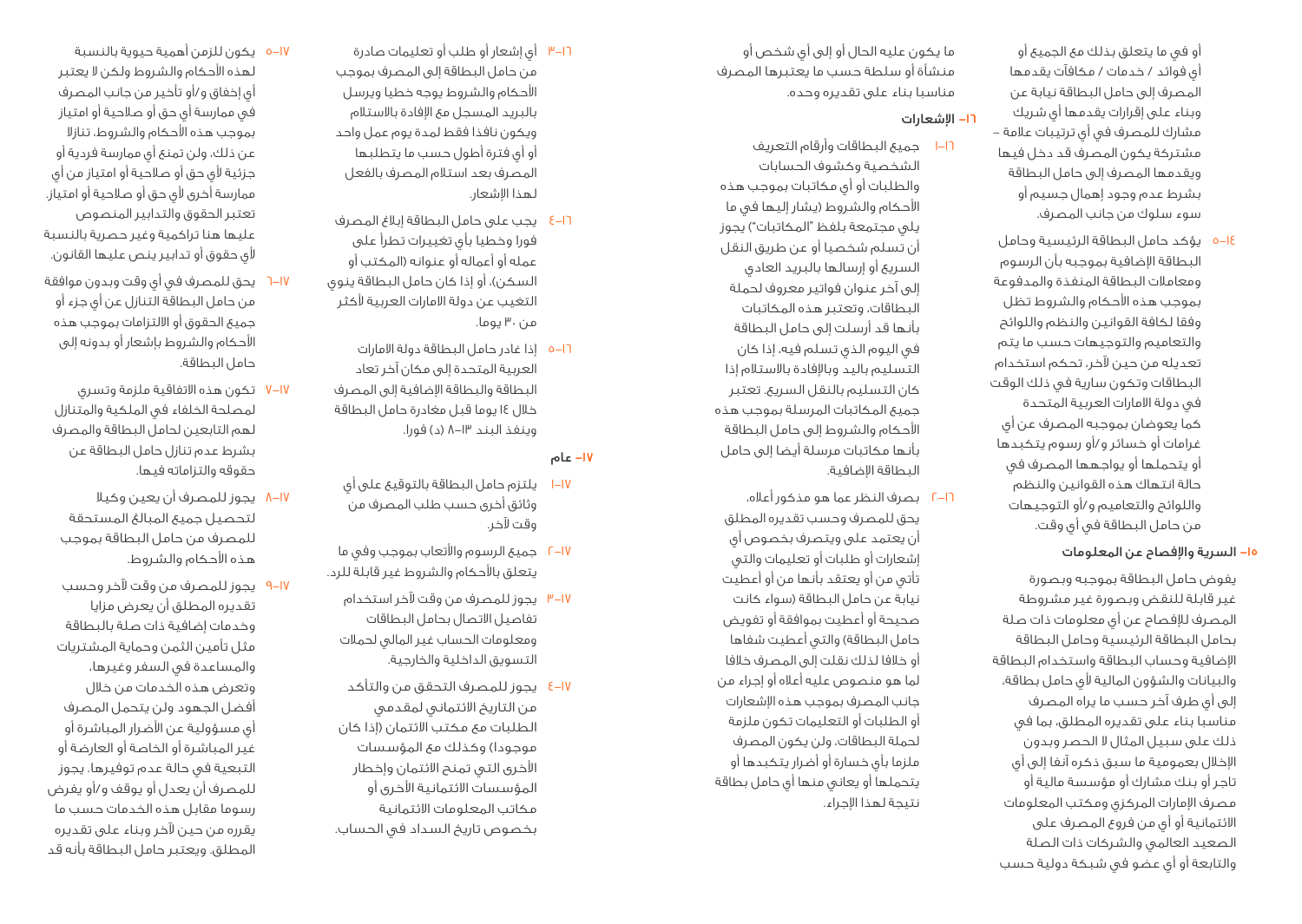اإلضافية الذي تم إنهاء استخدام بطاقته ملزما بالتضامن والتكافل )مع حامل البطاقة الرئيسية) تجاه المصرف عن كافة الرسوم وااللتزامات وجميع النفقات والمصاريف األخرى ذات الصلة بها وفقا لهذه األحكام والشروط، ما عدا حامل البطاقة اإلضافية الذي تم إنهاء استخدام بطاقته لن يكون ملزما عن جميع الرسوم وااللتزامات التي يتكبدها حامل البطاقة وحملة البطاقة اإلضافية اآلخرين، إن وجدو و/أو بعد استالم المصرف أصوال للبطاقة اإلضافية مقطوعة إلى نصفين.

- ٣–٣ يجوز للمصرف في اي وقت استرداد او إلغاء أي من أو جميع البطاقات بتوجيه إشعار خطي مسبق أو بدونه إلى حامل البطاقة الرئيسية و/أو حامل البطاقة اإلضافية. يقوم حامل البطاقة وحملة البطاقة اإلضافية على الفور وعقب ذلك االسترداد أو اإللغاء بإعادة البطاقات مقطوعة إلى نصفين إلى المصرف وسداد جميع الرسوم وااللتزامات بالكامل وكافة النفقات والمصاريف األخرى ذات الصلة إلى المصرف.
- إذا تم إنهاء استخدام أي من أو جميع 4 -13 البطاقات بسبب عدم الوفاء بااللتزامات من جانب حامل البطاقة عمال باألحكام والشروط وعمال بعقد المرابحة، تصبح جميع الرسوم وااللتزامات الخاصة بحامل البطاقة الرئيسية و/أو حامل البطاقة اإلضافية سواء كان فعلي أو طارئ مستحقة وواجبة الدفع فورا إلى المصرف. ويكون حامل البطاقة الرئيسية وحملة البطاقة اإلضافية ملزمين بالكامل تجاه المصرف عن كافة الرسوم وااللتزامات إلى حين استالم المصرف لكافة البطاقات مقطوعة إلى نصفين والدفع الكامل من جانب حامل البطاقة الرئيسية و/أو حامل البطاقة اإلضافية لكافة

الرسوم وااللتزامات المتأخرة والنفقات والمصاريف في ما يتصل بذلك. لن يكون المصرف ملزما برد رسوم العضوية السنوية وأي جزء منها إلى حامل البطاقة في حالة إنهاء استخدام البطاقة وحساب البطاقة المعني.

- ١٣–٥ يجوز لحامل البطاقة الرئيسية إنهاء البطاقة وحساب البطاقة وفقا ألحكام هذا البند 13 بشرط أن يدفع جميع االلتزامات والرسوم المستحقة والواجبة الدفع حتى موعد ذلك اإلنهاء إلى المصرف من جانب حامل البطاقة الرئيسية قبل ذلك اإلنهاء. إال أن استمرار استخدام البطاقة من جانب حامل البطاقة الرئيسية أو حامل البطاقة اإلضافية، بأي طريقة كانت، تجعل حامل البطاقة الرئيسية أو حامل البطاقة اإلضافية ملزما بموجب هذه األحكام والشروط عن كافة االلتزامات والرسوم.
- يقوم المصرف بإنهاء استخدام البطاقة ٦  $-1<sup>\mu</sup>$ بدون إشعار عند وفاة أو إفالس أو إعسار حامل البطاقة أو عندما يصبح المصرف ال يدري شيئا عن حامل البطاقة لأي سبب لا يعزى إلى المصرف.
- في حالة وفاة أو إفالس أو إعسار حملة 7 -13 البطاقات اإلضافية عليهم التوقف فورا عن استخدام البطاقات وإعادتها إلى المصرف.
- H−N بصرف النظر عن تواريخ الاستحقاق المبينة في كشف حساب حامل البطاقة تصبح جميع المبالغ المتأخرة التي استخدمها حامل البطاقة من مبلغ الضمان من خالل استخدام البطاقة مع جميع الرسوم مستحقة فورا للمصرف عند إنهاء هذه األحكام والشروط من قبل أي من:
- أ. إنهاء المصرف الستخدام البطاقة، أو
	- ب. إنهاء حامل البطاقة الستخدامها.

ج. وفاة أو إفالس او إعسار حامل البطاقة. اإلعفاءات واالستثناءات -14

> د. حسب تقدير المصرف إذا كانت البطاقة مخالفة لهذه الشروط.

ويكون صاحب البطاقة و/أو وريثه مسؤوال عن تسوية األرصدة المتبقية على البطاقة ويعوض المصرف عن جميع النفقات (شاملة النفقات القانونية) والمصاريف المتكبدة في استرداد األرصدة المتبقية.

- من المتفق عليه صراحة من جانب  $9 - IP$ حامل البطاقة والمصرف بأن جميع األحكام المضمنة هنا تظل نافذة وسارية بالكامل، بصرف النظر عن إنهاء استخدام البطاقة، وفقا لهذه األحكام والشروط، وتصبح جميع المبالغ المقيدة مدينة في حساب البطاقة بعد إنهاء استخدام البطاقة المذكورة أعاله مستحقة ومستوجبة فورا عن قيدها في حساب البطاقة وتكون جميع الرسوم واجبة الدفع فورا، ويجوز للمصرف اتخاذ كافة اإلجراءات القانونية إلثبات حقوقه بموجب هذه األحكام والشروط.
- ١٠–١٣ في حالة احتفاظ المصرف باي ضمان كضمان إضافي مقابل إصدار البطاقة يحتفظ المصرف بالحق في احتجاز هذا الضمان لفترة ال تقل عن 45 يوما بعد إلغاء البطاقة وإعادتها إلى المصرف، سواء كانت ملغية من جانب حامل البطاقة أو المصرف، أو عقب إنهاء الاتفاقية لأي سبب من الأسباب.
- 11 ال يكون المصرف ملزما برد رسوم العضوية  $||-||^p$ السنوية أو أي جزء منها في حالة إنهاء استخدام أي من أو جميع البطاقات.
- IF–I۳ في حالة الإنـهاء، فإن اي رصيد متبق في الحساب يجوز أن يستخدمه المصرف في المقاصة مع أي أموال أو أصول أو ضمانات لحامل البطاقة يحتجزها المصرف.
- ١٤–١ لا يكون المصرف ملزما عن اي خسارة أو ضرر بصرف النظر عن كيفية تكبده أو تحمله أو حدوثه من جانب حامل البطاقة أو حامل البطاقة اإلضافية بسبب أي بنك أو تاجر أو بنك مشارك أو مؤسسة مالية أو ماكينة صراف آلي أو أي طرف يرفض السماح بمعاملة للبطاقة أو مبلغ نقدي مقدم أو قبول البطاقة أو أرقام البطاقة أو رقم التعريف الشخصي أو تمديد أو تقديم مبلغ نقدي مقدم حتى حد االئتمان.
- ال يكون المصرف ملزما بأي طريقة 2 -14 كانت عن نوعية أو كمية أو كفاية أو قبول البضائع و/أو الخدمات المحجوزة أو المشتراة باستخدام البطاقة أو عن أي مخالفة أو عدم تنفيذ أي معاملة بالبطاقة من جانب تاجر. في حالة نشوء أي نزاع بين حامل البطاقة والمصرف أو أي تاجر أو أي شخص آخر، لن يتأثر التزام حامل البطاقة تجاه المصرف أو يؤدي إلى خفض أو تعليق، بأي طريقة كانت، بسبب هذا النزاع أو المطالبة المقابلة أو الحق في التعويض الذي قد يتمتع به حامل البطاقة ضد مثل هذا التاجر أو البنك المشارك أو المؤسسة المالية أو أي شخص آخر.
- ال يكون المصرف ملزما بأي طريقة كانت 3 -14 تجاه حامل البطاقة عن أي خسارة أو أضرار أيا كانت طبيعتها أو ناشئة عن أي إرباك يحدث بسبب أي عطل أو عيب في ماكينة الصراف اآللي أو أي ماكينة أو نظام اتصال أو تسهيالت أخرى أو نظام معالجة بيانات أو ربط إرسال أو بسبب من أي نزاع صناعي أو خالفه أو أي شيء أو سبب آخر خارج نطاق سيطرة المصرف.
- ال يكون المصرف ملزما/ مسؤوال في ما  $E-IE$ يختص بأي مسائل/ شكاوى / طلبات/ مطالبات/ خسارة و/أو أضرار ذات صلة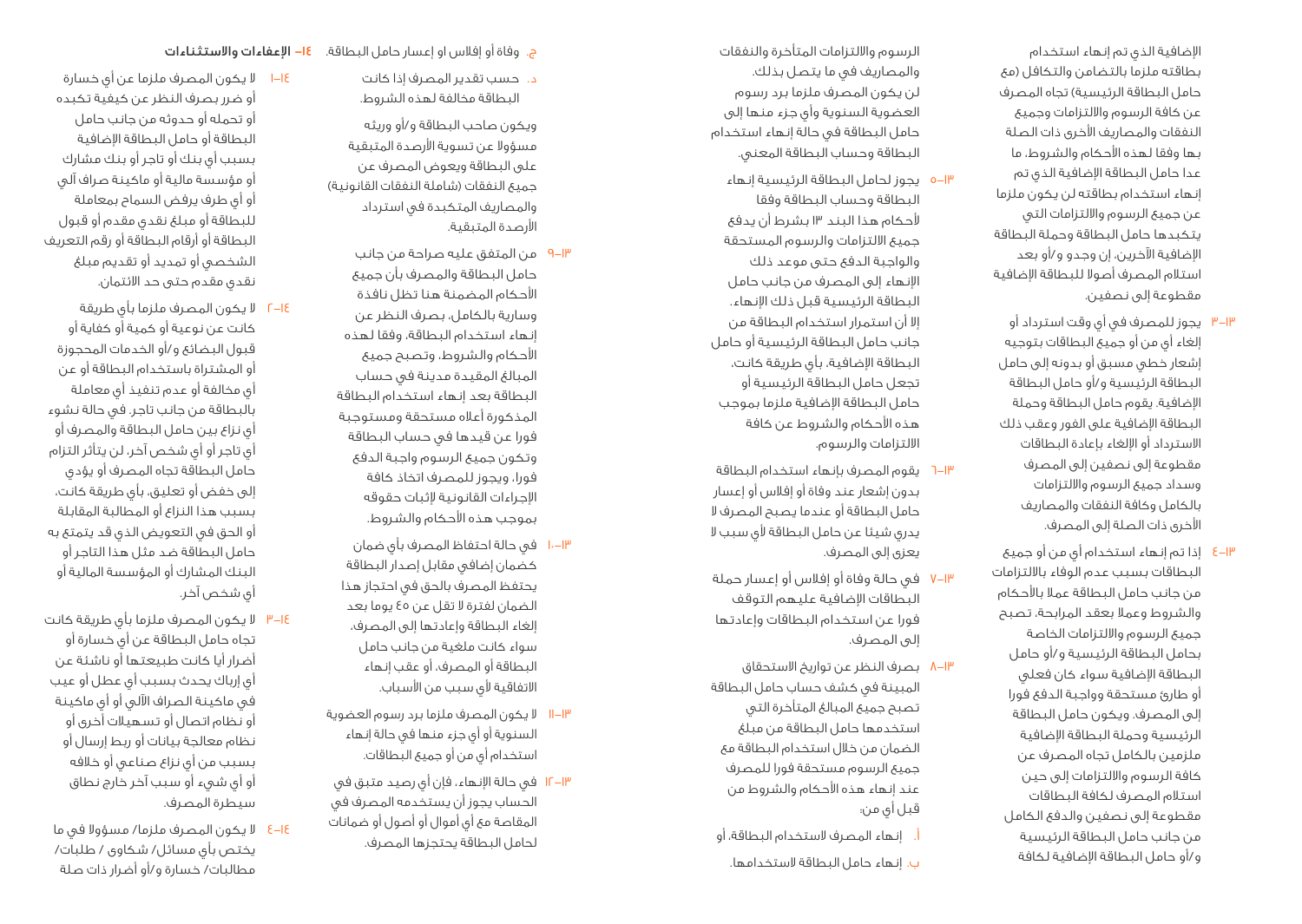### -9 فقدان البطاقة / الكشف عن رقم التعريف الشخصي:

- 1-9 يجوز للمصرف إصدار رقم تعريف شخصي لحامل البطاقة ويجوز لحامل البطاقة اختيار رقم تعريف شخصي عن طريق الهاتف باالتصال هاتفيا بمركز االتصال لدى المصرف و/أو IVR الستخدام أي ماكينة صراف آلي/ االنترنت التي تقبل البطاقة.
- 2-9 يوافق حامل البطاقة على جواز إرسال رقم التعريف الشخصي إليه بالبريد على مسؤوليته الشخصية. ويكون حامل البطاقة مسؤوال بالكامل تجاه المصرف عن معامالت البطاقة التي تتم برقم التعريف الشخصي سواء بعلم أو عدم علم حامل البطاقة.
- 3-9 يتخذ حامل البطاقة كافة اإلجراءات االحترازية المعقولة لمنع فقدان أو سرقة البطاقة ولن يكشف عن رقم التعريف الشخصي لأي طرف آخر.
- 4-9 في حالة فقدان أو سرقة البطاقة أو كشف رقم التعريف الشخصي إلى أي طرف آخر، يقوم حامل البطاقة بإبالغ المصرف بهذا الفقدان أو السرقة أو كشف رقم التعريف الشخصي للبطاقة وكذلك أقرب مركز شرطة من مكان حدوث الفقدان أو السرقة أو الكشف. عند اإلبالغ عن حالة الفقدان أو السرقة أو في حالة إجراء معامالت غير قانونية أو مشبوهة بالبطاقة، يجوز للمصرف وبدون إشعار آخر إلى حامل البطاقة إيقاف استخدام البطاقة.
- 5-9 يكون حامل البطاقة ويظل ملزما بالكامل بجميع الدفعات إلى المصرف المتعلقة بأي دين في حساب البطاقة ناشئ عن أي معامالت بالبطاقة أو أي بضائع أو خدمات يوردها التجار أو مبالغ نقدية مقدمة أو معامالت على ماكينة الصراف اآللي عن طريق استخدام البطاقة من قبل أي شخص سواء كان

ذلك بعلم حامل البطاقة أم ال، بغض النظر عما إذا كان حامل البطاقة قد سمح بذلك أم ال.

- 6-9 في حالة فقدان أو سرقة البطاقة أو كشف رقم التعريف الشخصي إلى أي طرف آخر أو إذا تمت معاملة أثناء وجود البطاقة في حيازة حامل البطاقة. إذا تلقى حامل البطاقة رسالة نصية قصيرة حول أي معاملة بالبطاقة ولكن لم يتم إبالغ المصرف بها فورا، يتحمل حامل البطاقة وحده المسؤولية الكاملة، ولن يكون المصرف مسؤوال عن تلك المعامالت.
- 7-9 يجوز لحامل البطاقة عند طلبه ذلك تلقي رسالة نصية قصيرة من المصرف عن كل أو جميع المعامالت التي تتم على البطاقة. وتخضع خدمة الرسائل النصية القصيرة للشروط واألحكام العامة للمصرف الخاصة بالحسابات والخدمات المصرفية.
- 8-9 يظل حامل البطاقة ملزما ومسؤوال عن معامالت البطاقة حتى يتلقى المصرف تأكيدا خطيا.
- 9-9 إذا طلب حامل البطاقة بديال عن البطاقة المفقودة أو المسروقة يجوز للمصرف وحسب تقديره المطلق إصدار بديل. ويتم قيد رسوم هذه البطاقة البديلة مدينة في حساب البطاقة.
- 10-9 في حالة العثور على البطاقة المفقودة أو المسروقة يقوم حامل البطاقة بإتالفها أو إعادتها إلى المصرف بدون استخدامها بأي طريقة كانت وإخطار المصرف خطيا بالعثور عليها.
	- -10 رقم التعريف الشخصي **)PIN)**
- 1-10 يقوم المصرف بإصدار رقم تعريف شخصي لحامل البطاقة لتوثيق معامالت البطاقة في ماكينات الصرف اآللي والماكينات األخرى التي يستخدم فيها رقم التعريف الشخصي.
- 2-10 يتم تسليم رقم التعريف الشخصي إلى حامل البطاقة داخل المصرف أو يرسل إلى حامل البطاقة بطلب منه. إال أن رسوم تنفيذ هذا الطلب سوف يتحملها حامل البطاقة.
- 3-10 لن يكشف حامل البطاقة رقم التعريف الشخصي ألي شخص، ولن يكون المصرف مسؤوال عن معامالت البطاقة الموثقة برقم التعريف الشخصي. بناء عليه فإن أي معامالت بطاقة يستخدم فيها التعريف الشخصي تعتبر بأن حامل البطاقة هو الذي نفذها.

1-11 يرسل المصرف كشف حساب إلى حامل البطاقة في كل شهر بالبريد أو الكترونيا. وإذا لم يستلم حامل البطاقة كشف الحساب عليه مراجعة المصرف وطلب نسخة من كشف الحساب. كما يجوز إرسال كشف الحساب أيضا بالبريد إلى حامل البطاقة ولكن فقط بطلب منه ووفقا لألحكام

-11 كشف الحساب

يجوز للمصرف أن يصدر بطاقة أو بطاقة جديدة تلقائيا إال إذا كانت هناك تعليمات خالفا لذلك، كما يحتفظ المصرف أيضا بالحق في إعادة إصدار بطاقة أو تجديد البطاقة. يظل حامل البطاقة ملزما بهذه األحكام والشروط وأي تعديالت تطرأ عليها.

### -13 اإلنهاء

- 1-13 يجوز لحامل البطاقة الرئيسية في أي وقت إخطار المصرف برغبته في قفل حساب البطاقة وتسوية عقد المرابحة وإنهاء استخدام جميع البطاقات بتوجيه إشعار خطي مسبق وإعادة جميع البطاقات مقطوعة إلى نصفين. يتم قفل حساب البطاقة فقط بعد استالم المصرف لجميع البطاقات مقطوعة إلى نصفين وبعد دفع جميع مستحقات المصرف ورسومه المتأخرة وااللتزامات بموجب عقد المرابحة وجميع النفقات والمصاريف الأخرى ذات الصلة بحساب البطاقة.
- 2-13 يجوز لحامل البطاقة الرئيسية والبطاقة اإلضافية من وقت آلخر إنهاء استخدام البطاقة وأي بطاقة إضافية صادرة إلى حامل البطاقة اإلضافية بتوجيه إشعار خطي وإعادة البطاقة اإلضافية المعنية مقطوعة إلى نصفين إلى المصرف. في هذه الحالة يظل حامل البطاقة
- على توفير هذه النسخة وفقا لنظم ولوائح فيزا انترناشيونال ويتحمل حامل البطاقة الرسوم المرتبطة بتوفير هذه النسخ.
- 5-11 جميع اإلشعارات التي يرسلها المصرف الى آخر عنوان لحامل البطاقة والذي يخطر به المصرف خطيا، تعتبر بأنها قانونية وملزمة.
- 6-11 يجب على حامل البطاقة إبالغ المصرف خطيا على الفور بأي تغييرات تطرأ على عنوانه.

#### -12 تجديد البطاقة

- والشروط ذات الصلة. 2-11 إذا حدث في أي وقت أن عرض المصرف خدمة عرض أو تحميل كشف الحساب عن طريق خدمات المصرف المصرفية على االنترنت، إذا كان حامل البطاقة مشتركا في هذه الخدمة، فسوف يعتبر بأنه قد استلم كشف الحساب دون إرساله إليه بالفعل.
	- 3-11 يجب على حامل البطاقة أن يتحقق من جميع معامالت البطاقة الصادرة لها فواتير في كشف الحساب وفي حالة وجود اختالف يجب إبالغ المصرف بذلك فورا. تعتبر جميع الرسوم/ المعامالت بأنها مقبولة من جانب العميل إذا تم إخطاره بها خالل 15 يوما من تاريخ كشف الحساب.
	- 4-11 إذا لم يدرك حامل البطاقة معامالت البطاقة ويرغب في استالم نسخة من سجل معامالت البطاقة، يعمل المصرف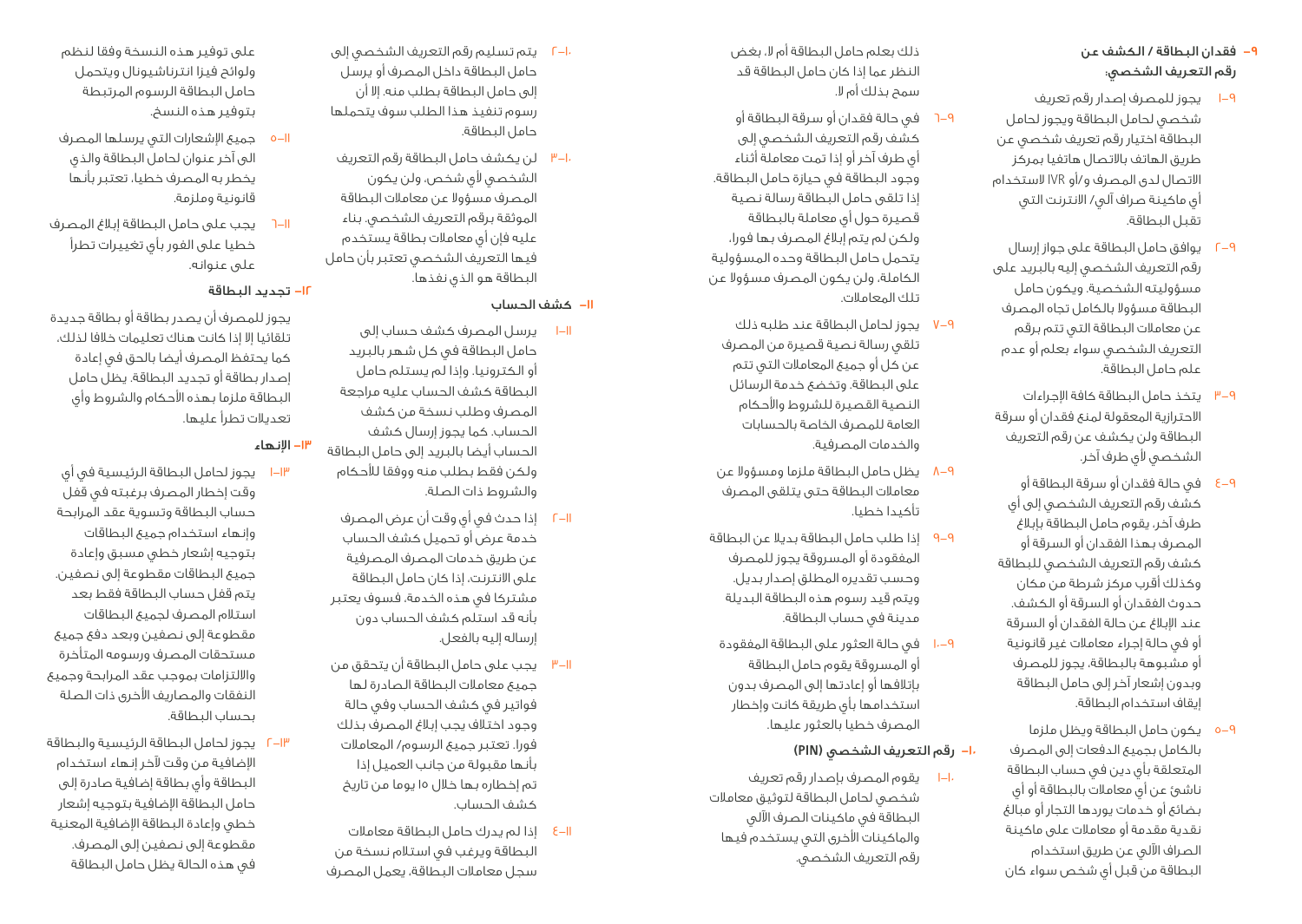نيابة عن حامل البطاقة إلى األعمال الخيرية تحت إشراف هيئة الفتوى والرقابة الشرعية للمصرف.

- 14-7 يجوز للمصرف حسب تقديره وحده أن يطالب كشرط مسبق للموافقة على أي طلب للحصول على البطاقة بأن يقوم مقدم الطلب بإيداع شيك بدون تاريخ أو سند إذني و/أو رهن ضمان إضافي نقدي لصالح المصرف ألي مبلغ يطلبه المصرف. يجوز للمصرف في أي وقت المطالبة بأن يقوم حامل البطاقة بإيداع شيك بدون تاريخ و/ أو سند إذني لصالح المصرف بالمبلغ الذي يطلبه المصرف حتى عندما يكون هذا الشيك أو السند اإلذني و/أو رهن الضمان اإلضافي النقدي لم يطلب عند إصدار البطاقة لحامل البطاقة. فوض حامل البطاقة المصرف بإدخال تاريخ الشيك المذكور وتقديمه للصرف بالتاريخ الذي تم إدخاله في مقابل أي مبلغ مستحق للمصرف.
	- 15-7 تعتبر أي ودائع نقدية مستلمة لدى المصرف فقط عند قيدها دائنة في حساب البطاقة.
- 16-7 أي إيداع شيك يكون مقبوال للتحصيل ولن تكون العائدات متوفرة إلى أن يتم صرف الشيك الموضوع إلى المصرف من جانب المصرف القائم بالدفع.
- 17-7 يجوز لحامل البطاقة أن يختار سداد الدفعة بإيداع مبلغ نقدي أو شيكات بأي ماكينة إيداع نقدي/ ماكينة صراف آلي يحددها المصرف، لن يكون المصرف ملزما بأي خسارة أو تأخير بسبب استخدام ماكينة اإليداع النقدي/ الصراف اآللي و/أو COB. يتم قيد الشيكات المودعة في ماكينة اإليداع النقدي/ الصراف اآللي و/أو COB دائنة فقط في حساب البطاقة بعد تحقق المصرف منها (ويكون هذا التحقق حاسما وملزما تجاه حامل البطاقة) وأي

كشف يصدر عن اإليداع يمثل فقط ما يوعز حامل البطاقة بإيداعه ولن يكون بأي حال من األحوال ملزما للمصرف من حيث صحته.

- 18-7 يوافق حامل البطاقة على أن سجالت المصرف بالنسبة ألي معاملة بطاقة تتم باستخدام البطاقة تكون حاسمة وملزمة لحامل البطاقة بالنسبة لكافة األغراض.
- 19-7 ال يسمح لحامل البطاقة بتحويل أموال من حساب بطاقة واحد إلى اآلخر لتسوية بعض المستحقات التي تتعلق بحسابات البطاقة األخرى الموجودة لدى المصرف.
- 20-7 يحدد حملة البطاقة الذين لديهم حسابات لدى المصرف للمصرف النسبة المئوية ولكن ال تكون أبدا أقل من الحد األدنى المستحق من اإليداع الذي يطلبه المصرف للرصيد في الحساب والذي يجب قيده مدين تلقائيا من حساب حامل البطاقة المصرفي المخصص لدى المصرف. في حالة عدم استالم تعليمات محددة من حامل البطاقة يجوز للمصرف عندئذ أن يقيد أي من حسابات حامل البطاقة مدينا كل شهر بما يوازي على األقل الحد األدنى المستحق من اإليداع ويجب أن يتأكد ٍ حامل البطاقة من وجود رصيد كاف في الحساب أو أن الدفعة المباشرة قد تم سدادها في الوقت المحدد.
- 21-7 أثناء تنفيذ تعليمات قيد الدفعة المدينة تلقائيا كما هو وارد في البند 20-7 أعاله وإذا كانت قيمة الرصيد في الحسابات المصرفية المحددة تقل عن المبلغ الواجب قيده مدين حسب تعليمات حامل البطاقة، عندئذ يقوم المصرف بإيداع أي مبلغ موجود في الحساب المحدد لدى المصرف مدينا.

22-7 إضافة إلى ذلك يحتفظ المصرف بالحق في قيد مبلغ مدين في الحساب المصرفي يكون أعلى من النسبة المئوية التي يحددها حامل البطاقة.

#### -8 البطاقة اإلضافية/ االلتزامات المشتركة والمنفردة:

- 1-8 يجوز للمصرف حسب تقديره وحده إصدار بطاقة إضافية للشخص الذي يحدده حامل البطاقة الرئيسية. ويخضع إصدار البطاقة اإلضافية لألحكام والشروط التي يراها المصرف ضرورية.
- 2-8 تطبق جميع األحكام والشروط الواردة هنا على حامل البطاقة بعد إجراء التعديلات الضرورية (وتعنى التعديلات الضرورية على البطاقة اإلضافية ولهذا الغرض فإن مصطلح "حامل البطاقة" ومصطلح "البطاقة" يقرأ ويفسر وكأن مصطلح "حامل البطاقة اإلضافية" و "البطاقة االضافية" قد تم استبدالهما بهما على التوالي). يكون كل حامل بطاقة إضافية مسؤوال بالتضامن والتكافل مع حامل البطاقة الرئيسية كما هو مبين هنا. يكون كل حامل للبطاقة اإلضافية وحامل البطاقة الرئيسية ملزما بالتضامن والتكافل عن النفقات عن كافة البضائع والخدمات والمبالغ النقدية المقدمة التي يتم الحصول عليها وكافة المعامالت المنفذة باستخدام البطاقة، عالوة على البطاقة اإلضافية. يجوز للمصرف حسب تقديره المطلق البدء في اتخاذ إجراءات قانونية بموجب هذا البند الفرعي ضد حامل البطاقة الرئيسية وحامل البطاقة اإلضافية أو كليهما.
	- 3-8 لن تتأثر تعهدات ومسؤوليات حامل البطاقة الرئيسية أو حامل البطاقة اإلضافية من المصرف وحقوق المصرف كذلك بأي طريقة كانت سواء بأي نزاع أو مطالبة مقابلة أو حق أو في المقاصة والتي تكون لحامل البطاقة

الرئييسية والبطاقة اإلضافية تجاه بعضهما البعض. باإلضافة الى ما هو مذكور آنفا وكالتزام منفصل، يكون حامل البطاقة الرئيسية ملزما تجاه المصرف عن كافة الرسوم وااللتزامات األخرى التي يتكبدها حامل البطاقة الرئيسية وحامل البطاقة اإلضافية بصرف النظر عن أي عجز أو فقدان أهلية قانونية لحامل البطاقة اإلضافية ويعمل حامل البطاقة الرئيسية على تعويض المصرف عن أي خسارة أو أضرار أو التزام أو نفقات أو مصاريف سواء كانت قانونية أو خالفه، والتي يتكبدها المصرف أو يعاني منها بسبب مخالفة هذه األحكام والشروط من قبل حامل البطاقة اإلضافية.

- 4-8 تكون صالحية البطاقة اإلضافية مرتبطة بصالحية البطاقة الرئيسية، وتكون صالحياتها إما مساوية أو أقل من مدة صالحية البطاقة الرئيسية. ّ متى ما تم إلغاء البطاقة الرئيسية لأى سبب من الأسباب، تلغى البطاقة اإلضافية تلقائيا.
- 5-8 تتقاسم البطاقة اإلضافية المبلغ المحدد للبطاقة مع البطاقة الرئيسية. يمكن لحامل البطاقة الرئيسية أن يطلق أي عدد من البطاقات على حساب بطاقته حسب رغبته )ضمن السياسة واالجراءات التي يضعها المصرف) وتتقاسم البطاقات الإضافية نفس المبلغ المحدد.
- 6-8 يكون حامل البطاقة الرئيسية والبطاقة اإلضافية ملزمين بالتضامن والتكافل تجاه الرصيد العالق واألضرار والخسائر ذات الصلة بالبطاقة اإلضافية.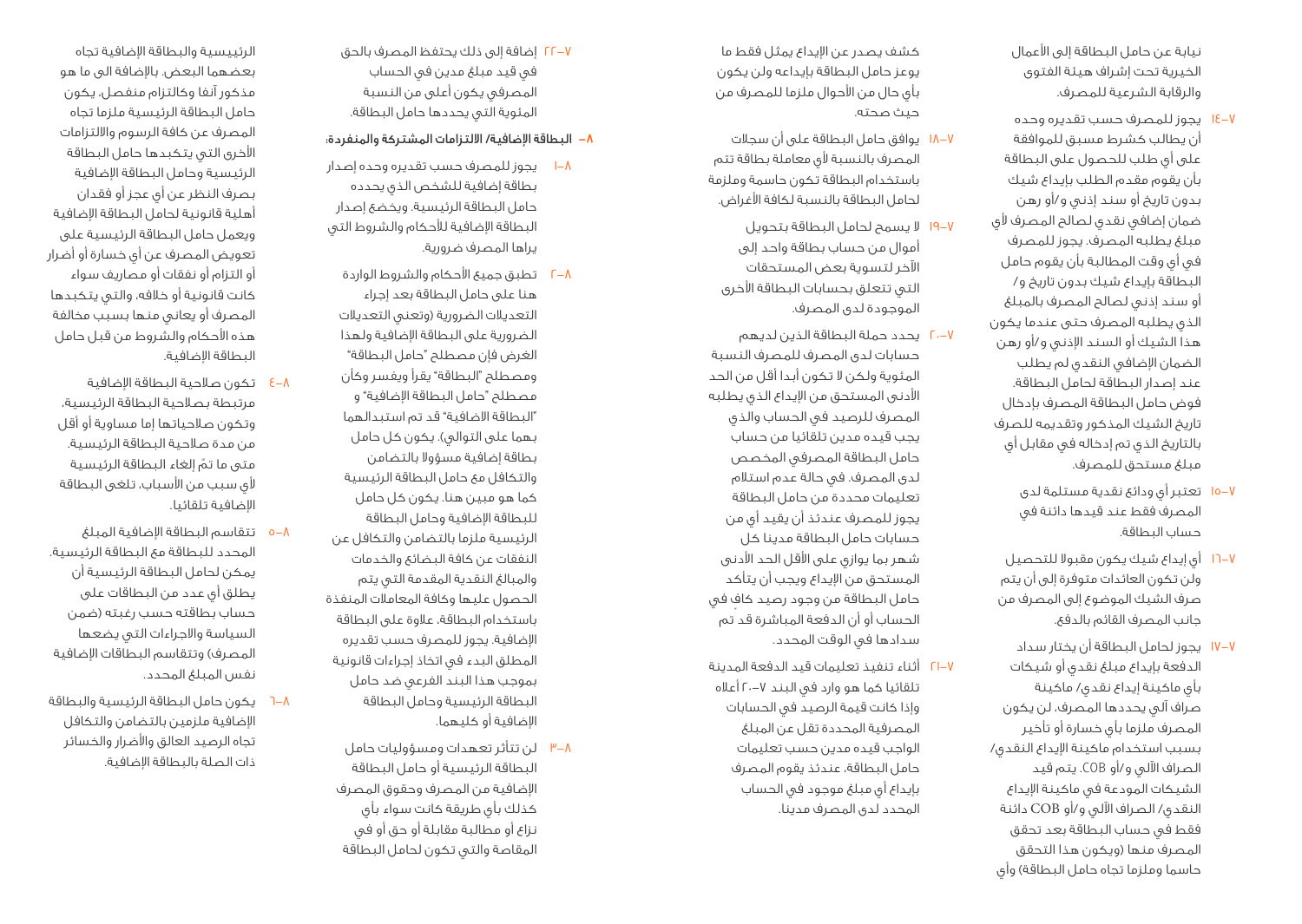المحدد للبطاقة، بالإضافة إلى المبالغ<br>المستوجبة الدفع بموجب البند ٧–٥ في هذه الوثيقة. في حالة إخفاق حامل البطاقة في أن يدفع إلى المصرف المبلغ الكامل المطلوب كما هو مذكور أعاله يصبح إجمالي الرصيد المتبقي في حساب حامل البطاقة مستوجب ومستحق الدفع فورا وعندها يطبق<br>البند ١٣–٨.

- جميع الدفعات الواجب على حامل  $^{\mu}$ -V البطاقة تسديدها تكون بالعملة الواردة في فواتير حساب البطاقة. إذا تم الدفع بأي عملة أخرى، يدفع حامل البطاقة للمصرف كافة تكاليف صرف العملة والعمولة والرسوم الأخرى أو الخسائر التي يتكبدها المصرف من جراء تحويل هذه الدفعة إلى نفس العملة الواردة في الفواتير. ويتم هذا التحويل بالسعر الفوري لصرف العملة لدى المصرف بذلك التاريخ المسجل في الحساب. أي دفعة يسددها حامل البطاقة بعملة الفاتورة الخاصة بحساب البطاقة يتم قيدها دائنة في حساب البطاقة فقط بتاريخ إيداع المصرف لألموال في حساب البطاقة وعند سداد الدفعة بأي عملة غير عملة الفواتير، يتم قيد هذه الدفعة دائنة بعد التاريخ الذي يتم فيه تحويلها إلى عملة الفواتير أو عندما يتم استالم األموال المعنية بالقيمة من جانب المصرف وتحويلها إلى حساب البطاقة.
- يحق للمصرف أن يعامل ما يلي كدليل  $E-V$ على تكبد التزام بطريقة سليمة من جانب حامل البطاقة والواجب قيده مدين في حساب البطاقة:
- أى إيصالات مبيعات أو سجلات معاملات أو سندات دائن أو إيصال صرف نقدي و/ أو سجل رسوم آخر يحمل دمغة أو أي استنساخ لمعلومات منقوشة مطبوعة على البطاقة ومعبأة أصوال و/أو
- ب. سجل المصرف الخاص بالدفعات النقدية المقدمة أو أي معامالت أخرى تتم عن طريق استخدام البطاقة، بما في ذلك على سبيل المثال ال الحصر المعامالت التي تتم عبر الحوالة البريدية أو الهاتف أو االنترنت.
- 0−۷ − سداد الحد الادنى المستحق من الوديعة بالكامل كما هو مبين في كشف الحساب يكون مستحقا وواجب الدفع خالل مدة أقصاها التاريخ المحدد في كشف الحساب. يجوز لحامل البطاقة أن يختار عدم تسوية رصيد الحساب بالكامل، وفي هذه الحالة يجب على حامل البطاقة في أو في حوالي ّ تاريخ الدفعة المستحقة، أن يدفع الحد األدنى المستحق من الوديعة المبين في كشف الحساب. ويتم احتساب الحد األدنى المستحق من الوديعة على النحو التالي:
- أ. إذا لم يتجاوز رصيد الحساب المبلغ المحدد للبطاقة، يساوي الحد األدنى المستحق من الوديعة ما ال يقل عن ه٪ من رصيد الحساب (او اي نسبة مئوية أعلى يوافق عليها حامل البطاقة الرئيسية) زائدا أي حد أدنى مستحق من الوديعة من أي كشف حساب سابق، أو
- ب. إذا تجاوز رصيد الحساب المبلغ المحدد للبطاقة، يتم احتساب الحد األدنى المستحق من الوديعة بمبلغ يساوي نسبة ٥٪ من رصيد الحساب )أو أي نسبة مئوية أخرى يتم االتفاق عليها) زائدا المبلغ الذي يتجاوز المبلغ المحدد، زائدا أي حد أدنى مستحق من الوديعة من أي كشف حساب سابق، أو
- ج. اذا كان البند ١٣–٨ مطبقا يكون الحد األدنى المستحق من الوديعة مساويا للمبلغ الكامل لثمن البيع المتبقي من عقد المرابحة ناقص الرصيد
- المتوفر في حساب البطاقة بموجب هذه األحكام والشروط حسب ما ّ يقره المصرف.
- يعطي المصرف حسب تقديره المطلق ר $-V$ هبة، ويكون له الحق في تعديل الهبة لحاملي البطاقة حسب تقديره.
- إذا تجاوز الرصيد المتوفر في حساب 7 7 البطاقة في أي وقت المبلغ المحدد للبطاقة أو قيمة رصيد الحساب (أيهما أعلى) عندئذ يحتفظ المصرف بالحق في عدم تمرير هذه الدفعات وإعادتها إلى حامل البطاقة. كما يحتفظ المصرف أيضا بالحق في هذه الحالة، حسب ما يراه ضروريا، في استدعاء حامل البطاقة إلبداء السبب وراء هذه الدفعات الزائدة والتأكد من المستحقين في ما يخص ذلك.
- يتم قيد جميع الدفعات مقابل  $V - V$ مشتريات البضائع و/أو الخدمات والدفعات النقدية المقدمة التي تتم عن طريق استخدام البطاقة وجميع األتعاب والرسوم السنوية وأتعاب المناولة واألتعاب اإلضافية، مدينة في حساب البطاقة بعملة الفواتير ويظهر ذلك في كشف الحساب.
- دون اإلخالل بحقوق المصرف في  $q-y$ أي وقت في اتخاذ اإلجراء القانوني المناسب يتقاضى المصرف رسوم الخدمة المطبق حسب جدول الرسوم مقابل أي شيكات مرتدة غير مدفوعة مسحوبة من جانب حامل البطاقة في ما يتعلق بحساب البطاقة.
- 10 إذا طعن حامل البطاقة في أي معاملة 7 بالبطاقة وثبت الحقا بأن حامل البطاقة هو الذي أجراها، يحتفظ المصرف بالحق في استردادها من التاريخ الذي تم فيه إجراء المعاملة وقيمة معاملة البطاقة مع أي رسوم ومصاريف إضافية فعلية بتكبدها المصرف في التحقيق في ذلك.
- 11 ال يعتبر قبول المصرف لدفعات متأخرة 7 أو دفعات جزئية أو شيكات أو حواالت نقدية مصنفة على أنها تشكل دفعة كاملة أو خالفا لذلك لحساب البطاقة أو أي فترة سماح ممنوحة من قبل المصرف عند اإلخفاق في تحصيل المبالغ المستحقة من حامل البطاقة كيفما وعندما تكون مستحقة بموجب هذه األحكام والشروط، بأنها تنازل من المصرف أو تعدل هذه األحكام والشروط لتحصيل المبالغ المستحقة بموجب هذه الوثيقة.
- 12 يوافق حامل البطاقة بموجبه صراحة 7 بأن أي مبالغ مستحقة من حامل البطاقة للمصرف في أي وقت بموجب عقد المرابحة أو حساب البطاقة، أو إذا كان حامل البطاقة سيكون مسؤوال أمام المصرف عن أي حساب مصرفي أو أي حساب آخر بأي طريقة كانت يسبب مخالفة من جانب حامل البطاقة لعقد المرابحة، وهذه الأحكام والشروط وتلك الحسابات أو أي تسهيالت مصرفية أخرى يمنحها المصرف إلى حامل البطاقة، عندئذ وفي هذه الحالة تصبح جميع المبالغ المستحقة هنا وبموجب عقد المرابحة فورا مستحقة ومستوجبة الدفعة وتطبق أحكام البند ١٣–٨ المذكوة هنا.
- 13 إذا أخفق حامل البطاقة الرئيسية 7 في دفع الحدّ الأدنى المستحق من الوديعة في أو قبل تاريخ الدفع المقرر، إضافة إلى المبالغ المتأخرة التي تكون مستحقة وواجبة الدفع آنذاك، يتعهد حامل البطاقة بموجبه بأن يتبرع إلى حساب الخيرات إذا طلب منه المصرف ذلك بمبلغ دفعة متأخرة حسب جدول رسوم المصرف أو كما هو وارد بالتفصيل في كشف الحساب عن الفترة المقررة. يتم التبرع بمبلغ الدفعة المتأخرة الذي يتم تحصيله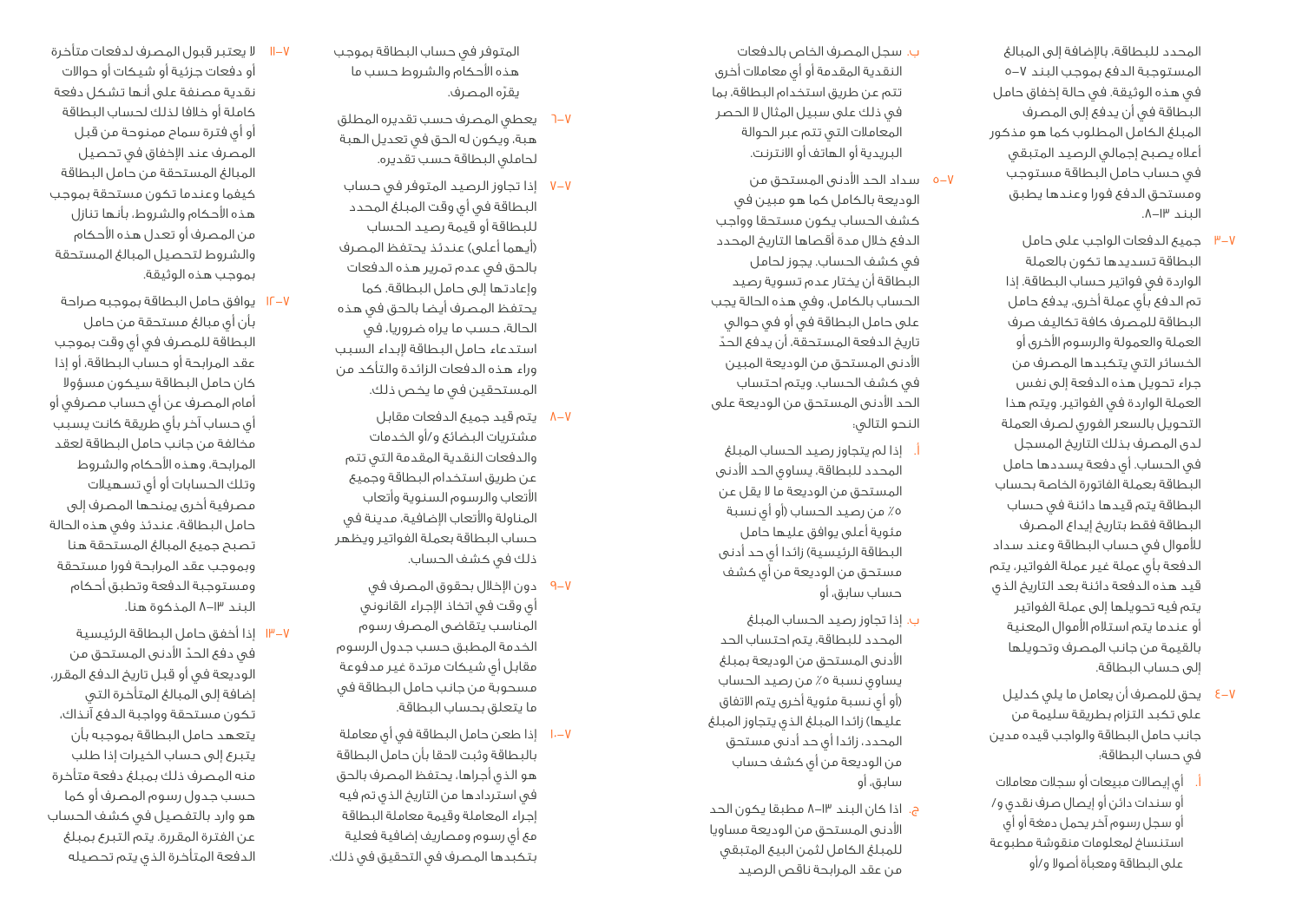المثال ال الحصر معامالت منفذة عن طريق االنترنت أو أي طريق آخر.

- تحظر بعض حاالت شراء للبضائع أو  $V$ ר الخدمات مثل الكحول والتعامل في لحم الخنزير أو مشتقات لحم الخنزير والقمار واألفالم اإلباحية والنشاطات المماثلة األخرى بمقتضى تعاليم الشريعة اإلسالمية ويتحمل حامل البطاقة المسؤولية عن التأكد من أن البطاقة تستخدم في معامالت البطاقة التي ال تكون مناقضة أو مخالفة أو مخلة بأحكام ومبادئ الشريعة اإلسالمية. ويحق للمصرف بدون إشعار، سحب حق حامل البطاقة في استخدام البطاقة أو رفض السماح بأي معاملة بالبطاقة في حالة إخفاق حامل البطاقة في االلتزام بهذه األحكام.
- في حالة استخدام حامل البطاقة  $9-1$ الرئيسية وحامل البطاقة اإلضافية للبطاقة الرئيسية أو البطاقة اإلضافية أو السماح لطرف آخر باستخدام البطاقة الرئيسية أو البطاقة اإلضافية ألي غرض أو معاملة يحظرها القانون أو الشريعة اإلسالمية أو خالفا لذلك ما هو مشار إليه أعاله عندئذ يكون حامل البطاقة الرئيسية وحامل البطاقة اإلضافية )إذا استخدمها حامل البطاقة الإضافية) مسؤولا/ ملزما بموجب القانون عن استخدام البطاقة الرئيسية أو البطاقة اإلضافية ألي غرض / معاملة يحظرها القانون. لن يتحمل المصرف أي مسؤولية/ التزام أيا كانت طبيعتها/ طبيعته وبغض النظر عن كيفية ظهورها في حساب البطاقة الرئيسية أو البطاقة اإلضافية المستخدمة لغرض/ لمعاملة يحظرها القانون أو خالفه. في حالة تعرض المصرف ألي خسارة أو أضرار أو مصاريف نتيجة الستخدام البطاقة الرئيسية أو البطاقة الإضافية لأى غرض أو معاملة يحظرها القانون أو خالفه يتعين على

حامل البطاقة الرئيسية أو حامل البطاقة اإلضافية القيام فورا بتعويض المصرف عن القيمة الكاملة لهذه الخسارة أو األضرار أو المصاريف.

- ٦–١٠ تكون البطاقة في جميع الاوقات وتظل ملكا للمصرف. يوافق حامل البطاقة على االلتزام بجميع األحكام والشروط الأخرى التى تحكم استخدام التسهيالت أو المزايا األخرى التي قد تقدم من وقت لآخر في ما يتعلق بالبطاقة وأي تغييرات أو تعديالت فيها والتي قد يدخلها المصرف من وقت آلخر حسب تقديره وبدون إشعار مسبق. يتم إبالغ حامل البطاقة بهذه التغييرات أو التعديالت بأي وسيلة معقولة لإلبالغ، ويعتبر حامل البطاقة بأنه قد قبل هذه التغييرات إذا استمر حامل البطاقة في التعامل بخصوص البطاقات بعد عرض هذه التعديالت حسب األصول في فرع المصرف أو موقعه على الشبكة و/أو تم إبالغه بأي وسيلة أخرى و/أو إذا لم يخطر حامل البطاقة المصرف خطيا<br>باعتراضه على هذه التعديلات خلال ۷ أيام ميالدية بعد إبالغ حامل البطاقة أصوال بالتعديالت.
- 11 يحق للمصرف رفض السماح بمعامالت - البطاقة دون إبداء سبب ذلك. كما يحق للمصرف إيقاف تقديم الخدمات والتسهيالت إلى حامل البطاقة في أي مدينة أو دولة. ويكون حامل البطاقة مسؤوال عن إخطار المصرف مسبقا بأي سفر إلى الخارج للتأكد مما إذا كان المصرف يقدم الخدمات الخاصة بالبطاقة في تلك الدولة أم ال )أي( والتي يرغب زيارتها.

 $\lceil$ 

12 يعلم حامل البطاقة بأنه في حالة دفع ņ البطاقة على االنترنت لن يقوم بالتوقيع على ورقة الرسوم عند سداد الدفعة عن طريق االنترنت. بناء عليه يقبل

حامل البطاقة، في حالة أي نزاع حول صحة أو قانونية هذه الدفعة، ألي سبب مهما كان، بأن يكون ملزما بدفع المبلغ المتأخر الواجب الدفع ولن يكون المصرف ملزما بذلك، بأي طريقة كانت.

- ٦–<u>١٣</u> يكون حامل البطاقة وحده مسؤولا عن الدفعات المسددة عن طريق االنترنت، حتى في حالة ادعاء حامل البطاقة بعدم حيازته لها. أي دفعة تتم على االنترنت باستخدام رقم البطاقة وتاريخ صالحية البطاقة والأرقام الأمنية الموضحة على ظهر بطاقة االئتمان تعتبر بأنها طلب مستلم من حامل البطاقة. يقبل حامل البطاقة المسؤولية عن استخدام وسرية وحماية بيانات البطاقة، عالوة على جميع الدفعات المسددة باستخدام هذه البيانات. يكون استخدام حامل البطاقة للبطاقة لسداد دفعات عن طريق االنترنت على مسؤولية حامل البطاقة ومخاطرته.
- 14 يقوم حامل البطاقة بتعويض وحماية - 6 المصرف وموظفيه والعاملين لديه ووكالئه ضد جميع الخسائر والمصاريف التي قد يتكبدها المصرف أو يعاني منها أو يواجهها أو يحتمل أن يعاني منها في ما يتعلق بتنفيذ تعليمات حامل البطاقة وضد جميع اإلجراءات والمطالبات واإلجراءات القانونية واألضرار والأتعاب والنفقات والمصاريف نتيجة وبسبب استخدام البطاقة.

#### الدفع - 7

يوافق حامل البطاقة على أن يدفع  $I-V$ للمصرف رسوم عضوية سنوية يحددها المصرف إلصدار البطاقة الرئيسية وكل بطاقة إضافية عند اإلصدار أو التجديد. يتعين على حامل البطاقة أن يدفع رسوم المناولة التي يقررها المصرف فورا عندما يطلب منه المصرف ذلك إلصدار بطاقة بديلة. ويدفع حامل البطاقة الرسوم

اإلضافية التي يقررها المصرف بناء على طلب من المصرف لتزويده بنسخ من إيصاالت المبيعات/ الدفعة النقدية المقدمة وأي خدمات أخرى قد يقدمها المصرف من وقت آلخر. ويجوز للمصرف في أي وقت وبدون إشعار مسبق إلى حامل البطاقة تغيير قيمة الرسوم الواجب على حامل البطاقة دفعها بموجب هذه الأحكام والشروط والفترة الزمنية التي يجب على حامل البطاقة خاللها دفع الرسوم أو األتعاب بموجب هذه األحكام والشروط. تطبق هذه التغييرات من تاريخ السريان الذي يحدده المصرف. ويتم إخطار حامل البطاقة بهذه التغييرات بأي وسائل إشعار معقولة. ويعتبر حامل البطاقة بأنه قد قبل هذه التغييرات إذا استمر في التعامل بالبطاقة بعد عرض التعديالت بفرع المصرف أو موقعه على الشبكة و/أو إبالغه بأي وسيلة أخرى و/أو اذا لم يخطر حامل البطاقة المصرف خطيا باعتراضه على هذه التعديلات خلال ۷ آيام من تاريخ التعديالت التي تم إبالغ حامل البطاقة بها أصوال.

يتعهد حامل البطاقة بااللتزام بالمبلغ 2 - 7 المحدد للبطاقة المقرر / المحدد من قبل المصرف لحامل البطاقة ما لم تكون هناك موافقة مسبقة على تجاوز هذا المبلغ المحدد، يحصل عليها حامل البطاقة من المصرف، كما يلتزم حامل البطاقة أيضا بعدم الشراء أو إجراء تعامالت قد تؤدي إلى تجاوز إجمالي الرصيد المتبقي من التزامات حامل البطاقة تجاه المصرف بموجب جميع المشتريات والتعامالت باإلضافة إلى الرسوم، للمبلغ المحدد للبطاقة. إذا خالف حامل البطاقة هذا الشرط بتجاوزه للمبلغ المحدد للبطاقة، عليه أن يدفع فورا إلى المصرف وبطلب منه المبلغ الذي يزيد على المبلغ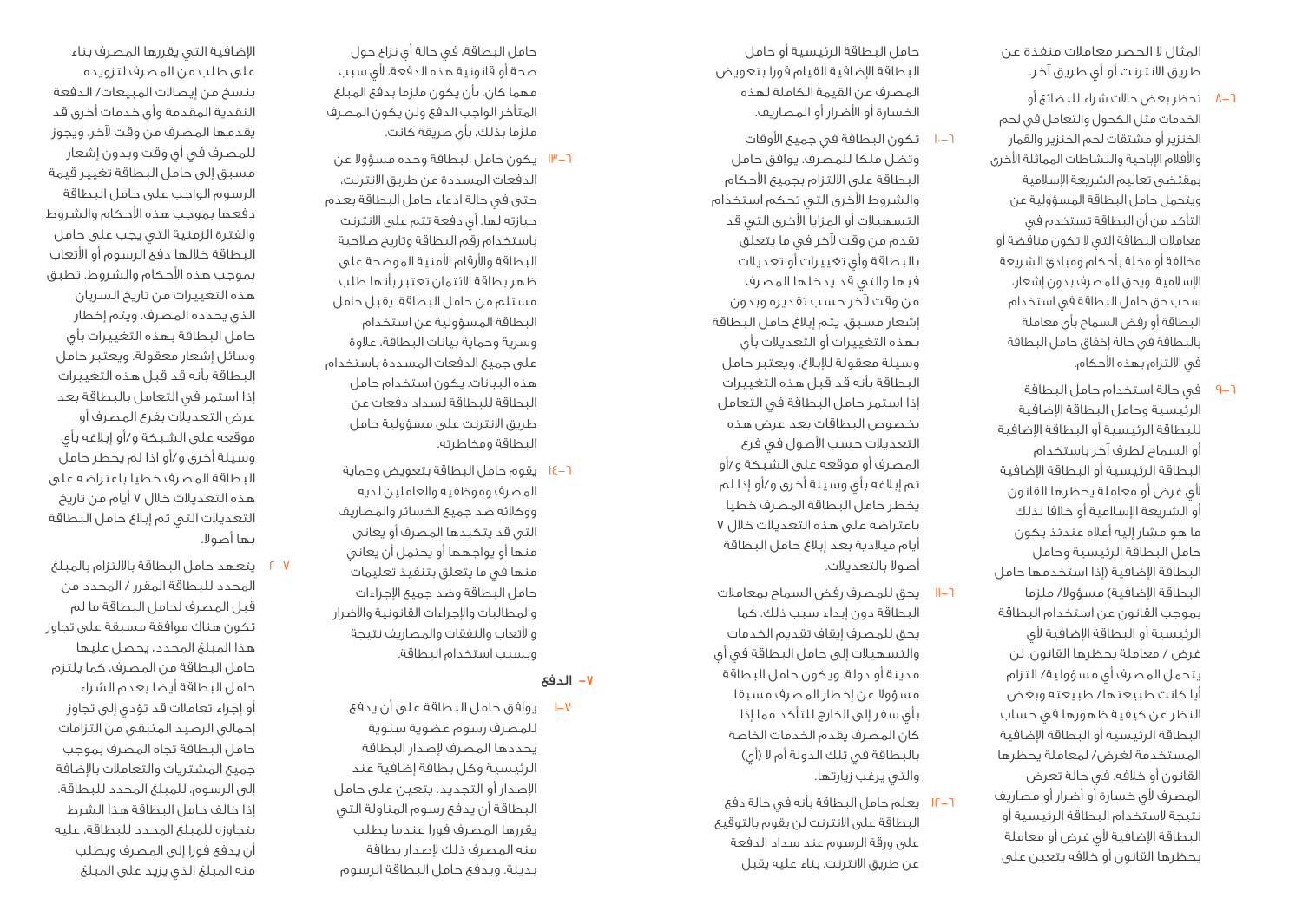- ال يتحمل المصرف المسؤولية عن أي 8 4 إهمال أو حرمان من أي خدمة من قبل تاجر أو عن أضرار ناجمة عن عطل في أي ماكينة صراف آلي أو نقطة بيع \او \\\\\ اي جهاز إلكتروني آخر.
- يتحمل حامل البطاقة المسؤولية عن  $9 - 8$ سالمة وحفظ البطاقة ورقم التعريف الشخصي الخاص بها. وتعتبر أي معاملة بالبطاقة يتم تنفيذها بأنه قد تم تنفيذها من جانب حامل البطاقة بنفسه، إذا لم يتم اإلبالغ بفقدان البطاقة بغض النظر عن الشخص الذي قام بتنفيذ معامالت البطاقة.

#### المبالغ النقدية مقدما - 5

- يجوز لصاحب البطاقة الحصول على  $I - 0$ مبالغ نقدية مقدما بالقيمة التي تكون مقبولة للمصرف أو حتى حد االئتمان، حسب ما يقرره المصرف من وقت آلخر بناء على تقديره وحده، بالوسائل التالية:
- أ. تقديم البطاقة ألي فرع للمصرف أو أي عضو في معهد ماستر كارد/ فيزا انترناشيونال، والذي يقدم هذه الخدمة مع دليل على هويته وتوقيعه على سجل المعامالت الالزم.
- ب. ويخضع استخدام البطاقة في أي صراف آلي بالمصرف أو في بنك آخر أو مؤسسة مالية أخرى يكون للمصرف ترتيبات معها الستخدام ماكينة الصراف اآللي )وفي هذه الحالة فإن قيمة أي مبلغ مقدم سوف تخضع أيضا لحد السحب اليومي المطبق في ماكينة الصراف الآلي). يعتبر استخدام البطاقة من قبل حامل البطاقة للحصول على المبلغ النقدي المقدم بأنه يشكل موافقة من حامل البطاقة على دفع رسوم الدفعة المقدمة كما هي مبينة في جدول الرسوم على كل مبلغ دفعة مقدمة يتم الحصول عليها من المصرف أو أي بنوك أخرى أو مؤسسات مالية مشاركة أو ماكينة صراف آلي تقبل البطاقة.
- تخضع أي سحوبات تتم عن طريق  $\sqrt{2}$ استخدام البطاقة في أي ماكينة صراف آلي موجودة بالمصرف لسحب الحد اليومي بالصراف اآللي، كما تخضع للتحقق من قبل المصرف. يعتبر المبلغ الذي يتحقق منه المصرف على أنه مبلغ صحيح للسحب الذي يتم.
	- ٦- استخدام البطاقة

<sup> $\overline{1}$ </sup> -  $\lceil$ 

- البطاقة غير قابلة للتحويل وتستخدم  $\vdash$ فقط من جانب حامل البطاقة. ال يجوز لحامل البطاقة رهنها كضمان ألي غرض مهما كان. ال يسمح ألي شخص غير حامل البطاقة المحدد (ولن يسمح حامل البطاقة لأى شخص آخر) باستخدام البطاقة مقابل رسوم و/أو معامالت البطاقة للحصول على دفعات نقدية مقدمة أو لالستفادة من التسهيالت األخرى التي يقدمها المصرف. لن يستخدم حامل البطاقة بطاقته بعد تاريخ انتهائها.
- يتحمل حامل البطاقة الرئيسية المسؤولية عن المحافظة على البطاقة الرئيسية ويتأكد من ذلك في حالة البطاقة اإلضافية. أي فقدان أو سرقة تتعرض له البطاقة )البطاقة الرئيسية أو البطاقة الإضافية) أو تسليم البطاقة إلى شخص غير مصرح له بأي طريقة كانت يكون تحت المسؤولية الحصرية لحامل البطاقة الرئيسية بموجب األحكام والشروط، ويتحمل حامل البطاقة الرئيسية المسوؤلية عن الدفع مقابل جميع معامالت البطاقة المنفذة )بما في ذلك أي مبالغ نقدية مقدمة( يتم الحصول عليها في حالة الفقدان أو السرقة أو االستخدام غير المصرح به. ال يكون حامل البطاقة الرئيسية مسؤوال عن معامالت البطاقة المنفذة أو المبالغ النقدية المقدمة التي يتم الحصول عليها في حالة الفقدان أو السرقة أو االستخدام غير المصرح به

بعد أن يكون حامل البطاقة قد أخطر المصرف (وفقا للاجراءات المنصوص عليها لذلك الإشعار من المصرف)، أو لفقدان/ سرقة البطاقة.

r<sub>—</sub>

- يكون حامل البطاقة الرئيسية وحامل البطاقة اإلضافية ملزمين بهذه األحكام والشروط ويكونان ملزمين بكافة الرسوم وااللتزامات األخرى وأي نفقات أو مصاريف أخرى ويوافقان على أن البطاقة لن تستخدم إال من جانب حامل البطاقة الرئيسية أو حامل ّ البطاقة اإلضافية المعين ضمن الحد المقرر لمعامالت البطاقة والحصول على التسهيالت والمزايا والخدمات التي يقدمها المصرف والمؤسسات المالية والبنك المشارك أو أي تاجر من وقت آلخر، باإلضافة إلى ذلك يمكن للمصرف في أي وقت وحسب تقديره وحده وبإشعار أو بدونه إلى حامل البطاقة السماح بمعامالت بالبطاقة والتي تؤدي إلى تجاوز حد االئتمان. اذا تسبب حامل البطاقة في تجاوز حد االئتمان، عندئذ وبدون اإلخالل بحقوق وتدابير المصرف يكون حامل البطاقة ملزما بالدفع الفوري للمبلغ الزائد على حد االئتمان إلى المصرف.
- ّ بصرف النظر عن نفاذ حد ائتمان  $\xi - \lambda$ حامل البطاقة، يجوز للمصرف حسب تقديره المطلق وفي أي وقت وبدون إشعار وبدون إبداء األسباب سحب أو تقييد حق حامل البطاقة الرئيسية أو حامل البطاقة اإلضافية في استخدام البطاقة أو حساب البطاقة ورفض السماح بأي معامالت بالبطاقة أو خفض ّحد االئتمان أو تعديل أو إنهاء أي من التسهيالت والمزايا المقدمة إلى حامل البطاقة بصرف النظر عن ما إذا كان ّ حامل البطاقة غير مخالف ألي من هذه األحكام والشروط. لن يكون المصرف ملزما تجاه الخسائر المتكبدة نتيجة ألي

إجراء يتخذه المصرف عمال بأحكام هذا البند (٦).

- يكون حامل البطاقة الرئيسية وحامل 5 6 البطاقة اإلضافية ملزمين بإبالغ المصرف فورا بأي تغيير أو تغيير وشيك في المعلومات التي يكون أي منهما قد قدمها في نموذج طلب البطاقة الخاص به أو أي معلومات أخرى مقدمة إلى المصرف ويوافقان بموجبه على تقديم أي معلومات أو وثائق أو بيانات، إذا طلبها المصرف في أي وقت.
- ويوافق حامل البطاقة الرئيسية وحامل ר–ר البطاقة اإلضافية أيضا على إبالغ المصرف فورا بأي واقعة أو واقعة وشيكة تكون ذات صلة بالأحكام والشروط والتي بموجبها يصبح حامال للبطاقة بما في ذلك على سبيل المثال ال الحصر:
- أ. نيته أو خطته لإلقامة خارج دولة االمارات العربية المتحدة أو السفر خارجها.
- ب. أي تغيير في بيانات حامل البطاقة أو أي معلومات أخرى كما هي مذكورة في نموذج طلب البطاقة أو أي معلومات أو بيانات أخرى يتم إبالغ المصرف بها من وقت آلخر، بما في ذلك أي تغيير في عنوان مقر إقامة أو مكتب حامل البطاقة أو في عمله أو وظيفته في مكان عمله، حسب ما يكون عليه الحال.
- لن يقوم حامل البطاقة الرئيسية وال 7 6 حامل البطاقة اإلضافية باستخدام البطاقة الرئيسية أو البطاقة اإلضافية أو السماح ألي طرف آخر باستخدام البطاقة الرئيسية أو البطاقة الإضافية لأى غرض أو معاملة يحظرها القانون أو خالفا لذلك تلك التي تشمل على سبيل المثال ال الحصر القمار، ويجوز للمصرف حسب تقديره المطلق أن يرفض هذه المعاملة والتي تشمل على سبيل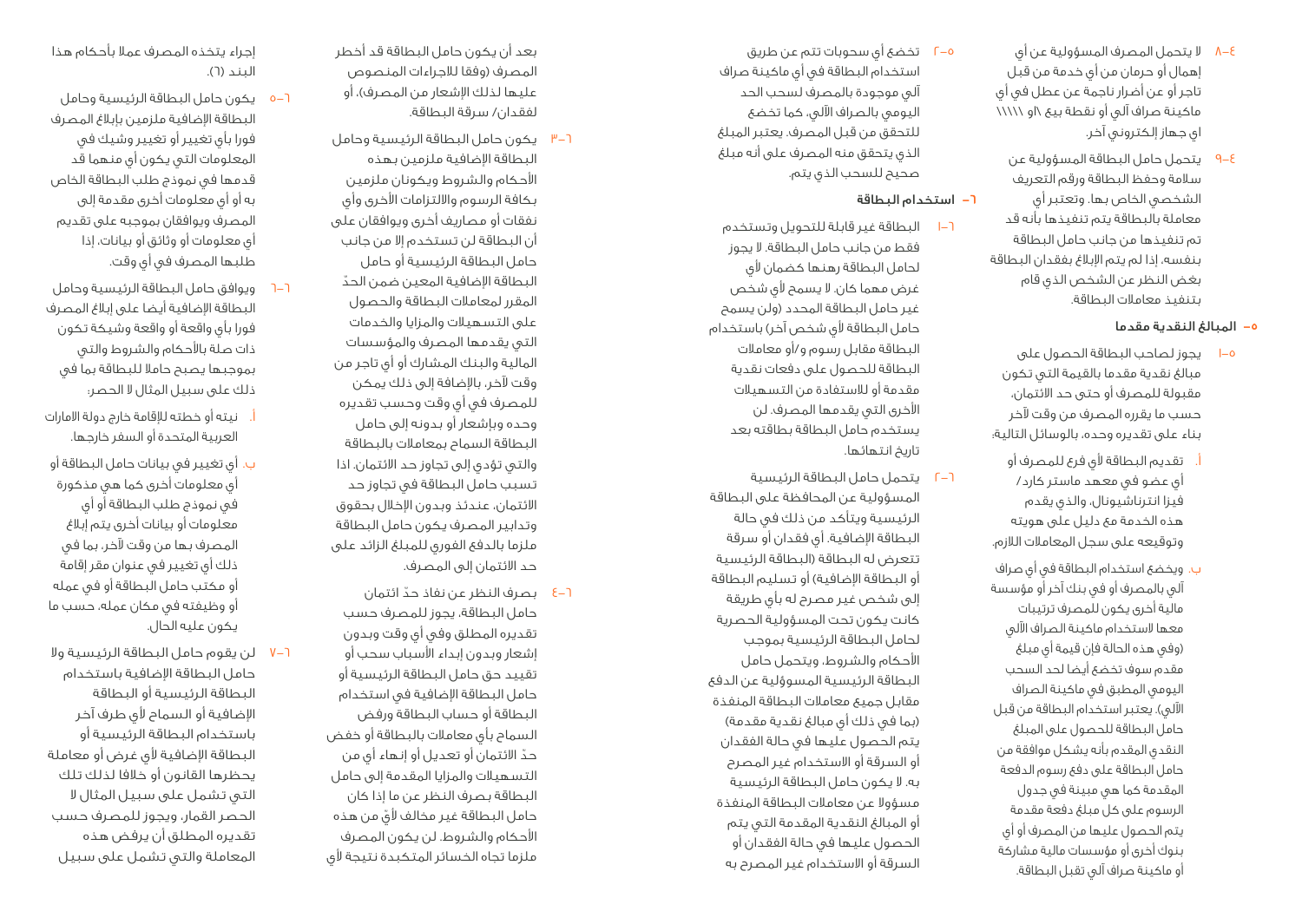- 5-2 بعد قيام حامل البطاقة بشراء حصته من السلع وتحمل المخاطرة يكون له الحق إما في طلب تسليمه حصته فعليًا على نفقته (وفقا لشروط عقد المرابحة) أو بيع حصته إلى طرف آخر.
- 6-2 إذا اختار صاحب البطاقة البيع فسوف يقوم بتوقيع عرض بيع )"عرض البيع"( موجه إلى الطرف الذي قد يختاره. يرسل حامل البطاقة عرض البيع إلى المشتري نفسه أو يطلب من المصرف (كمراسل) إرساله.
	- 7-2 عند تنفيذ عرض البيع، يجوز لحامل البطاقة اختيار توقيع عقد خدمة مع المصرف ويوافق على اآلتي:
	- أ. يستلم المصرف سعر البيع )"سعر البيع") من الطرف تم توجيه إشعار عرض البيع إليه (بشرط قبول ذلك الطرف للبيع).
- ب. إذا لم يقم حامل البطاقة بإيداع ّ الجزء الكامل من حد االئتمان في حساب البطاقة، يقوم المصرف بإيداع سعر البيع في حساب البطاقة وفقا لشروط عقد المرابحة. إذا تم إيداع ّ الجزء الكامل من حد االئتمان في حساب البطاقة، يحق لحامل البطاقة استخدام هذا المبلغ حسب ما يراه.
	- ج. يسمح المصرف لحامل البطاقة ّ باالستفادة من أموال حد االئتمان باستخدام البطاقة.
- د. إذا اختار حامل البطاقة توفير مبلغ الضمان من أمواله النقدية المتوفرة، يخضع حامل البطاقة للشروط واألحكام المطبقة.
- 8-2 وفقا لعقد الخدمات يدفع المصرف (نيابة عن حامل البطاقة) كافة المبالغ المستحقة عن استخدام البطاقة من المبلغ المحدد للبطاقة المتوفرة في حساب البطاقة.
- 9-2 يحق لحامل البطاقة أن يطلب استخدام البطاقة للسحب النقدي عن طريق ماكينات الصراف اآللي من الرصيد المتوفر وليس فقط لشراء البضائع والخدمات. إذا اختار حامل البطاقة استخدام البطاقة للسحب النقدي فسوف يتقاضى المصرف رسوما مقابل كل عملية سحب نقدي وفقا لجدول الرسوم.
- ويتمثل ربح مصرف الهلال في الربح الذي يأتي من عقد المرابحة بعد المقاصة بينه وبين الربح المتحقق من حساب البطاقة، والذي سيكون المبلغ الواجب على حامل البطاقة دفعه في ما يتعلق بالدفعة الشهرية المقررة لثمن المرابحة المؤجلة في كل شهر. يجوز للمصرف خفض هذا المبلغ المستحق حسب تقديره وحده والمشار إليه بلفظ "الهبة".
	- -3 األرباح على حساب البطاقات
- 1-3 يستمثر المصرف المبلغ المحدد للبطاقة في حساب البطاقة في وعاء المضاربة. ويستخدم المبلغ الذي يستثمره حامل البطاقة في وعاء المضاربة في تشكيلة من الأصول.
- 2-3 إن شروط وأحكام المصرف الخاصة بحسابات البطاقة مضمنة هنا باإلشارة إليها ويؤكد حامل البطاقة بموجبه بأنه قد تسلم وقرأ األحكام والشروط، وأن هذه األحكام والشروط مقبولة لديه بصورة غير مشروطة على أنها تشكل جزءاً لا يتجزأ من هذه الأحكام والشروط.
- 3-3 لن يتم إصدار دفتر شيكات/ بطاقات تسوق على حساب البطاقات وسيدفع لحامل البطاقة ربحا حسب إعالنه من المصرف مقابل الرصيد المحتفظ به في حساب البطاقة. ال ضرورة لالحتفاظ بحد أدنى في الرصيد مقابل استالم األرباح. وال يمكن الوصول إلى هذا الحساب إال باستخدام البطاقة.
- 4-3 أي مبلغ يزيد عن المبلغ المحدد للبطاقة يتم إيداعه لن يستحق أي أرباح مقابله، إذ إنه سيحتفظ به في حساب مضمون.
- 5-3 لن يدفع أي ربح على حساب البطاقة إذا لم يكتمل الشهر، أي اذا لم يحتفظ العميل بالرصيد لشهر كامل.
	- -4 استالم البطاقة
- 1-4 للتقدم بطلب للحصول على البطاقة يجب على مقدم الطلب تسليم نموذج طلب بطاقة معبأ أصوال. ويجوز للمصرف حسب تقديره وحده، قبول أو رفض نموذج طلب البطاقة. عند قبول المصرف لنموذج طلب البطاقة وعقب إصدار البطاقات لحامل البطاقة، بموجب األحكام والشروط الواردة هنا، يجوز لحامل البطاقة استالم البطاقة أو ترسل (بواسطة المصرف) بالنقل السريع إلى عنوان حامل البطاقة الذي ترسل عليه الفواتير. في حالة إرسال البطاقة بالنقل السريع تصبح على مسؤولية حامل البطاقة منذ استالمها. ترسل جميع البطاقات المجددة أو البديلة بعد ذلك عن طريق النقل السريع إلى آخر عنوان لصاحب البطاقة الستالم الفواتير ويكون ذلك على مسؤولية حامل البطاقة وحده.
- 2-4 عند استالم البطاقة، يتصل حامل البطاقة بالمصرف على الرقم الموضح في ظهر البطاقة. يقوم حامل البطاقة بتعريف نفسه وإعطاء رقم حسابه وأي معلومات أخرى قد يطلبها المصرف للتعرف على هوية حامل البطاقة. يوافق حامل البطاقة على تسجيل هذه المكالمة الهاتفية مع المصرف ويقبل بإمكانية استخدام المصرف لهذه المكالمة كدليل أمام المحكمة أو في أي إجراءات قانونية. يعتبر توقيع حامل البطاقة على إيصال االستالم بمثابة دليل على التسليم ويشكل استالم البطاقة وذلك التوقيع و/أو
- تفعيل البطاقة دليال ملزما وقاطعا لتأكيد حامل البطاقة على التزامه بهذه األحكام والشروط، بصرف النظر عن عدم إخطار المصرف باستالم البطاقة من جانب صاحب البطاقة.
- 3-4 عند استالم البطاقة، يقوم أيضًا حامل البطاقة الرئيسية واذا كان لذلك مقتضى حامل البطاقة اإلضافية فورا بالتوقيع في خانة التوقيع على البطاقة واحتفاظه و/أو استخدامه للبطاقة، يعتبر بأنه تأكيد من حامل البطاقة و(إذا كان مطبقا) بموافقة حامل البطاقة اإلضافية على هذه األحكام والشروط، وسوف يتخذون كافة الخطوات واإلجراءات االحترازية لضمان عدم تكبد المصرف لأى خسارة بسبب سوء استخدام البطاقة أو االحتيال.
- 4-4 يوافق حامل البطاقة الرئيسية على ضمان أن كل حامل بطاقة إضافية قد قرأ وفهم األحكام والشروط وجدول الرسوم والتعديالت عليه من وقت آلخر، حيث يكون حامل البطاقة الرئيسية مسؤوال عن استخدام البطاقة من قبل حامل البطاقة اإلضافية والرسوم الناشئة عنها على حساب البطاقة.
	- 5-4 يجب على حامل البطاقة أن يوقع في خانة التوقيع في ظهر البطاقة فور استالم البطاقة.
- 6-4 تعتبر أي معامالت بالبطاقة مساندة بدمغ البطاقة أو سجل إلكتروني بأنها معامالت بطاقة سليمة إال إذا ثبت العكس، بصرف النظر عن وجود توقيع على ورقة معاملة البطاقة أم ال.
- 7-4 يقتصر استخدام البطاقة من جانب حامل البطاقة على المبلغ المحدد لها. يمكن استخدام البطاقة في ماكينات الصراف اآللي ونقاط البيع وأي متاجر.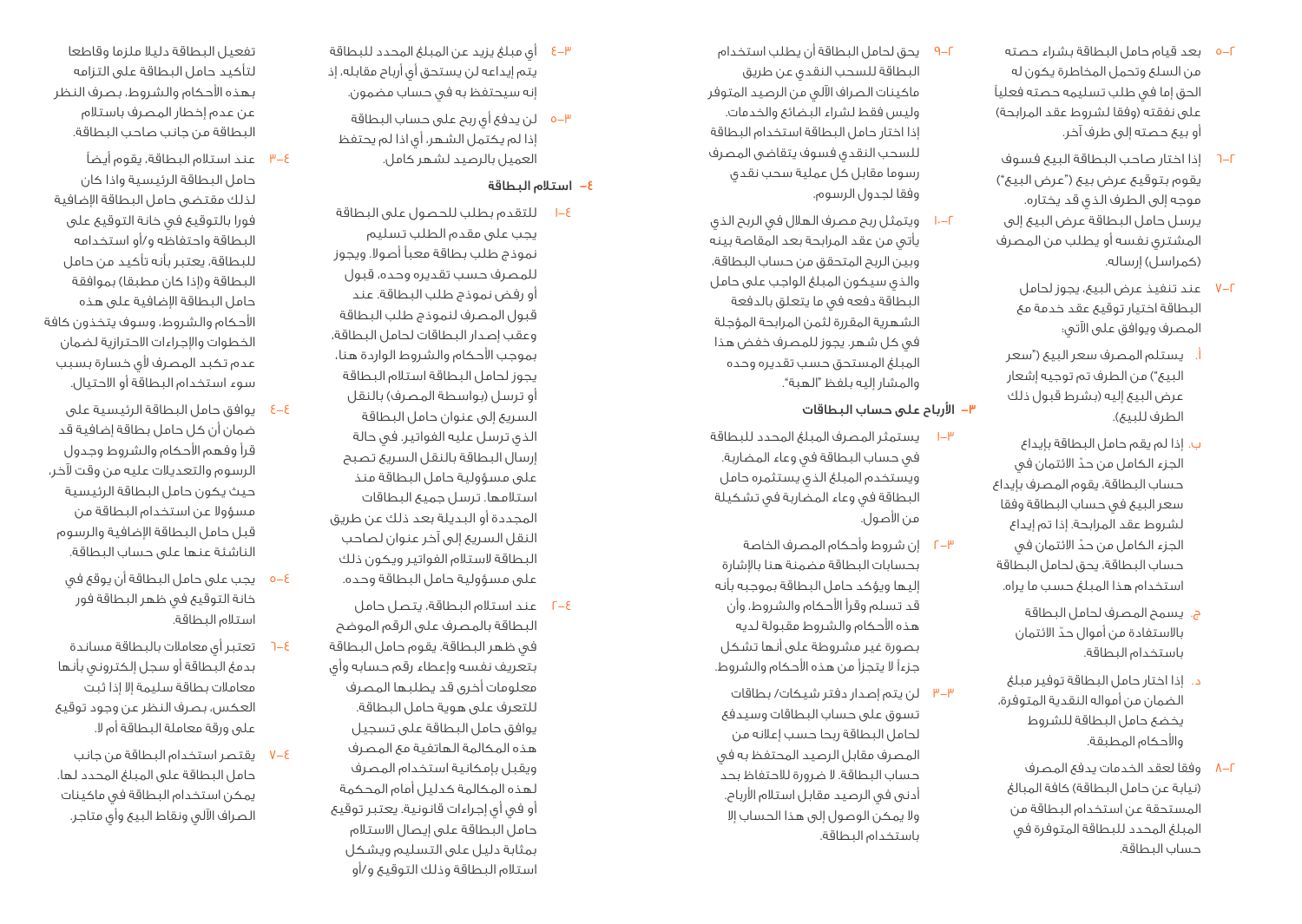الفاكس أو الطلبات باإلنترنت أو الحجوزات التي يسمح بها أو يقدمها حامل البطاقة، بصرف النظر عما إذا كان بيعًا أو مبلغًا نقديًا مقدمًا أو سند قبض أو نموذجًا موقعًا من قبل حامل البطاقة.

- **•** مبلغ نقدي مقدمًا: يعني أي مبلغ يتم سحبه نقدا بواسطة حامل البطاقة من المصرف أو أي بنك آخر أو مؤسسة مالية باستخدام البطاقة المتاحة لصاحب البطاقة.
- **•** الرسوم: تعني أي مبالغ يدفعها حامل البطاقة ناشئة عن إصدار أو استخدام البطاقة أو رقم البطاقة أو الرقم الشخصي أو خلاف لذلك بموجب هذه الأحكام والشروط وتشمل على سبيل المثال ال الحصر، كافة الرسوم التي تفرضها فيزا أو ماستر كارد والمصرف مقابل تسوية معامالت البطاقة نيابة عن حامل البطاقة، عالوة على جميع الرسوم واألتعاب والمصاريف والتعويضات والنفقات القانونية والمصروفات األخرى المطبقة.
- **•** ماكينة اإليداع اإللكترونية أو **EDM**: تعني أي ماكينة يخصصها المصرف )سواء في فرع المصرف أو أي مكان آخر) بغرض إيداع مبلغ نقدي أو شيكات دائنة في حساب البطاقة.
- **•** التاجر: يعني أي مؤسسة أو شركة أو شخص أو هيئة قانونية تقوم بتوريد بضائع و/أو خدمات والتي تقبل البطاقة كوسيلة للدفع أو الحجز من قبل حامل البطاقة.
- **•** أدنى إيداع مستحق: يعني النسبة المئوية من رصيد الكشف الواجب على حامل البطاقة الرئيسية بوصفها نسبة مئوية مخصصة أو أي مبلغ ثابت (أيهما يكون أعلى) حسب ما يقرره المصرف وكما يظهر في كشف الحساب المعني.
- **•** الشهر: يعني الشهر الميالدي وفقا للتقويم الميالدي.
- **•** عقد المرابحة: يعني عقد المرابحة لبيع حصة من السلع والواجب عقده بين المصرف وحامل البطاقة الرئيسية مقابل سعر البيع على أساس ملكية حصة شائعة غير معينة.
- **•** تاريخ استحقاق الدفع: يعني التاريخ المحدد في كشف الحساب الذي يكون فيه رصيد الكشف أو أدنى إيداع مستحق مستوجبا الدفع في حساب البطاقة.
- **•** رقم التعريف الشخصي: يعني رقم التعريف الشخصي الصادر من المصرف إلى حامل البطاقة إلتاحة استخدام البطاقة في الصراف اآللي للمبلغ النقدي المقدم أو للحصول على ّ أي خدمة أخرى عن طريق ماكينة الصراف اآللي.
	- **•** نقطة البيع: تعني نقطة البيع التي يمكن فيها شراء البضائع أو الخدمة باستخدام البطاقة.
- **•** البطاقة الرئيسية: تعني البطاقة المغطاة الصادرة من المصرف إلى حامل البطاقة الرئيسية بموجب هذه األحكام والشروط.
- **•** حامل البطاقة الرئيسية: يعني الشخص غير حامل البطاقة اإلضافية الذي قام بفتح حساب البطاقة لدى المصرف والذي تصدر البطاقة الرئيسية باسمه الستخدامه الشخصي.
- **•** البطاقة البديلة: تعني بطاقة أخرى يتم إصدارها لحامل البطاقة كبديل للبطاقة الحالية.
- **•** سعر البيع: يعني سعر البيع المؤجل )بما في ذلك قيمة الربح المحددة) للسلع بموجب عقد المرابحة.
- **•** مبلغ الضمان: يعني المبلغ المودع في حساب البطاقة من قبل حامل البطاقة الرئيسية كضمان لصالح المصرف لمطالباته من حامل البطاقة الرئيسية. بموجب شروط عقد المرابحة، يتعين على حامل البطاقة (بصفته مشترياً) إيداع مبلغ في حساب البطاقة لدى المصرف يساوي ثمن التكلفة المحدد في عقد المرابحة كضمان لسداد ثمن البيع المؤجل المبين فيه. يجوز لحامل البطاقة استخدام هذا المبلغ بالطريقة التي يوافق عليها المصرف (بصفته بائعاً) بشرط قيام حامل البطاقة طالما كان عقد المرابحة ساريًا، بإعادة إيداع جزء من رصيد الكشف شهريا والذي يعادل ٥٪ أو أي قيمة ثابتة (أيهما أعلى) حسب ما يقرره المصرف.
- **•** عقد الخدمة: يعني عقود الخدمة ما بين المصرف وحامل البطاقة الرئيسية.
- **•** جدول الرسوم: يعني الوثيقة التي تحدد رسوم الخدمات واألتعاب والرسوم األخرى المطبقة، بما في ذلك على سبيل المثال ال الحصر مقابل البطاقة ومعامالت البطاقة و/ أو حساب البطاقة، والصادرة من المصرف لحملة البطاقات والمعروضة في فروع المصرف وعلى الموقع اإللكتروني للمصرف. يجوز تعديل جدول الرسوم من وقت آلخر حسب تقدير المصرف وحده ويشكل جزءًا ال يتجزأ من هذه األحكام والشروط. ويتم إخطار حامل البطاقة بهذه التعديالت بأي وسيلة إخطار معقولة. ويعتبر حامل البطاقة بأنه قد قبل بهذه التغييرات إذا استمر صاحب البطاقة في التعامل في ما يخص البطاقات بعد أن يتم عرض التعديالت أصوال في الفرع أو بموقع المصرف اإللكتروني على الشبكة و/أو يتم اإلخطار بها بأي وسيلة أخرى و/أو إذا لم يخطر حامل البطاقة المصرف خطيا باعتراضه على هذه التعديالت خالل 7 أيام ميالدية بعد إبالغ حامل البطاقة أصوال بهذه التعديالت.
- **•** رصيد الكشف: يعني الفرق بين المبلغ المحدد للبطاقة والرصيد المتوفر في حساب البطاقة.
- **•** كشف الحساب: يعني الكشوفات الشهرية أو الدورية الأخرى التي ترسل إلى حامل البطاقة الرئيسية أو تصل إليه (بما في ذلك رسائل IVR )والتي تشير إلى بيانات رصيد الكشف وأنشطة التعامالت األخرى ذات الصلة بالبطاقة لفترة الكشف وإذا وجدت المبالغ و/ أو الودائع المدفوعة الى المصرف.
	- **•** فترة الكشف: تعني الفترات الشهرية أو الدورية األخرى ذات الصلة بكشف الحساب.
	- **•** البطاقة اإلضافية: تعني البطاقة التي تلحق بالبطاقة الرئيسية التي يصدرها المصرف لحامل البطاقة الرئيسية.
	- **•** إ. ع. م:. تعني دولة اإلمارات العربية المتحدة.

#### -2 آليات البطاقة المغطاة:

- 1-2 يقوم حامل البطاقة بإبرام عقد مرابحة مع المصرف ("عقد المرابحة") والذي يقوم حامل البطاقة بموجبه وعلى أساس دفعات مؤجلة بشراء حصته في كمية السلع المحددة المملوكة للمصرف )والتي يتحمل المصرف مخاطرها بمقتضى حيازتها الفعلية) (السلع). إذا قام حامل البطاقة بشراء حصة في السلع، يصبح حامل البطاقة شريكا في ملكية السلع مع المصرف ومع المشترين اآلخرين للسلع من المصرف على أساس حصة شائعة غير معينة في الملكية (شركة ملك). يتحمل حامل البطاقة مع المالك اآلخرين مخاطر السلع )بما في ذلك مخاطر السعر( بالتناسب وفقا لحصصهم فيها. بموجب شروط عقد المرابحة يتعين على حامل البطاقة (بصفته مشترياً) إيداع مبلغ (مبلغ ضمان) في حساب البطاقة لدى المصرف يساوي ثمن التكلفة المحدد في عقد المرابحة على سبيل الضمان لسداد ثمن البيع المؤجل.
- 2-2 يجوز لحامل البطاقة تقديم مبلغ الضمان من الأموال الخاصة أو بأى وسيلة أخرى. ولتفادي اللبس ال يكون حساب البطاقة .ٍ في حساب جار
- 3-2 اذا اختار حامل البطاقة تقديم مبلغ الضمان من مبالغه النقدية المتوفرة يمكنه بيع حصته في السلع الى طرف آخر عن طريق المصرف وفقا لعقد الخدمة وتفويض المصرف بإيداع عائدات البيع كمبلغ ضمان.
- 4-2 يجوز لحامل البطاقة االستفادة من هذا المبلغ بالطريقة التي يوافق عليها المصرف (كبائع) بشرط قيام حامل البطاقة، خالل فترة التأجيل في عقد المرابحة، بإعادة إيداع الحد األدنى المستحق للوديعة شهريا.